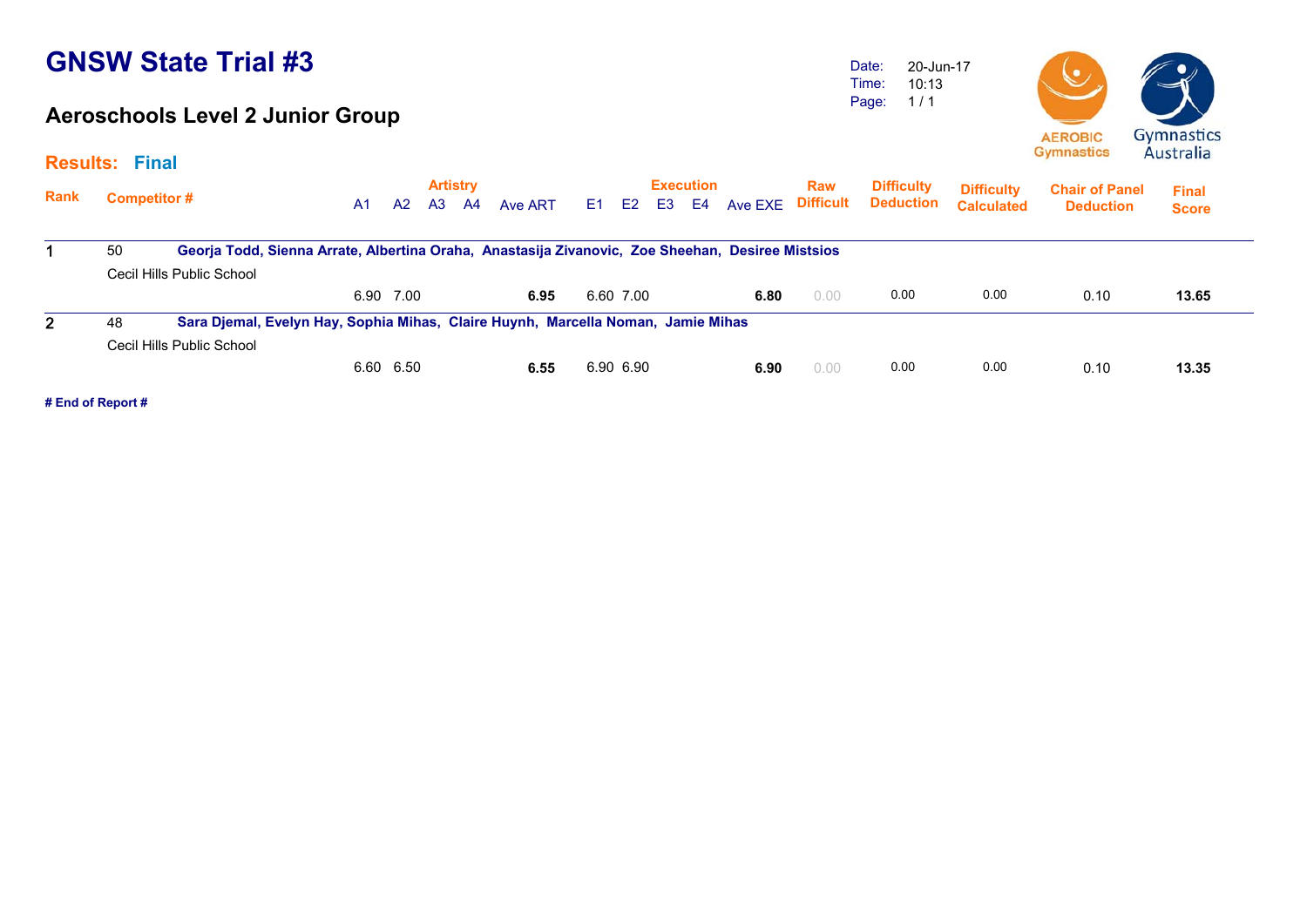#### **Aeroschools Level 3 Junior Pair**

Date: Time: Page: 20-Jun-1710:01 1 / 1



|             | <b>Results: Final</b> |                                     |      |      |                 |       |         |           |           |      |      |                                                              |                                        |                                           | 111111                       |
|-------------|-----------------------|-------------------------------------|------|------|-----------------|-------|---------|-----------|-----------|------|------|--------------------------------------------------------------|----------------------------------------|-------------------------------------------|------------------------------|
| <b>Rank</b> | <b>Competitor#</b>    |                                     | A1   | A2   | <b>Artistry</b> | A3 A4 | Ave ART |           | Execution |      | Raw  | <b>Difficulty</b><br>E1 E2 E3 E4 Ave EXE Difficult Deduction | <b>Difficulty</b><br><b>Calculated</b> | <b>Chair of Panel</b><br><b>Deduction</b> | <b>Final</b><br><b>Score</b> |
|             |                       | <b>Sarah Debono, Christina Toma</b> |      |      |                 |       |         |           |           |      |      |                                                              |                                        |                                           |                              |
|             |                       | All Saints Catholic Primary School  | 7.40 | 7.80 |                 |       | 7.60    | 6.10 5.60 |           | 5.85 | 0.90 | 0.00                                                         | 0.45                                   | 0.00                                      | 13.90                        |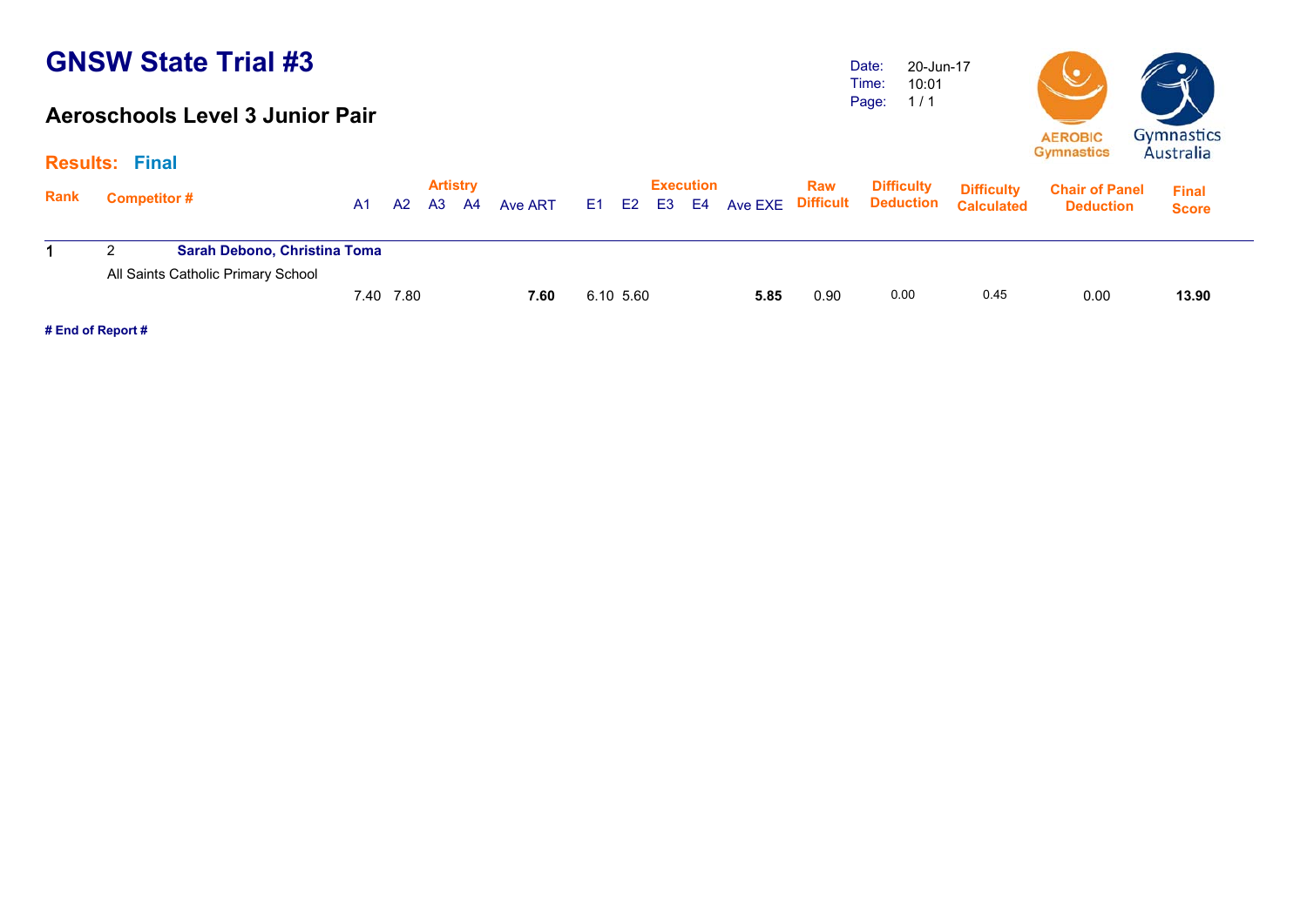#### **Aeroschools Level 3 Junior Trio**

Date: Time: Page: 20-Jun-17 10:07 1 / 1



|             | <b>Results: Final</b>                                    |    |           |                       |    |         |           |                        |                   |            |                                       |                                        |                                           | 114311                       |  |
|-------------|----------------------------------------------------------|----|-----------|-----------------------|----|---------|-----------|------------------------|-------------------|------------|---------------------------------------|----------------------------------------|-------------------------------------------|------------------------------|--|
| <b>Rank</b> | <b>Competitor#</b>                                       | A1 | A2        | <b>Artistry</b><br>A3 | A4 | Ave ART | E1 E2 E3  | <b>Execution</b><br>E4 | Ave EXE Difficult | <b>Raw</b> | <b>Difficulty</b><br><b>Deduction</b> | <b>Difficulty</b><br><b>Calculated</b> | <b>Chair of Panel</b><br><b>Deduction</b> | <b>Final</b><br><b>Score</b> |  |
|             | Webb Naomi Webb, Lefki Papadoupoulos, Chantilly Ho<br>29 |    |           |                       |    |         |           |                        |                   |            |                                       |                                        |                                           |                              |  |
|             | PLC Sydney                                               |    |           |                       |    |         |           |                        |                   |            |                                       |                                        |                                           |                              |  |
|             |                                                          |    | 6.00 6.00 |                       |    | 6.00    | 4.80 4.80 |                        | 4.80              | 0.10       | 0.00                                  | 0.05                                   | 0.20                                      | 10.65                        |  |
|             |                                                          |    |           |                       |    |         |           |                        |                   |            |                                       |                                        |                                           |                              |  |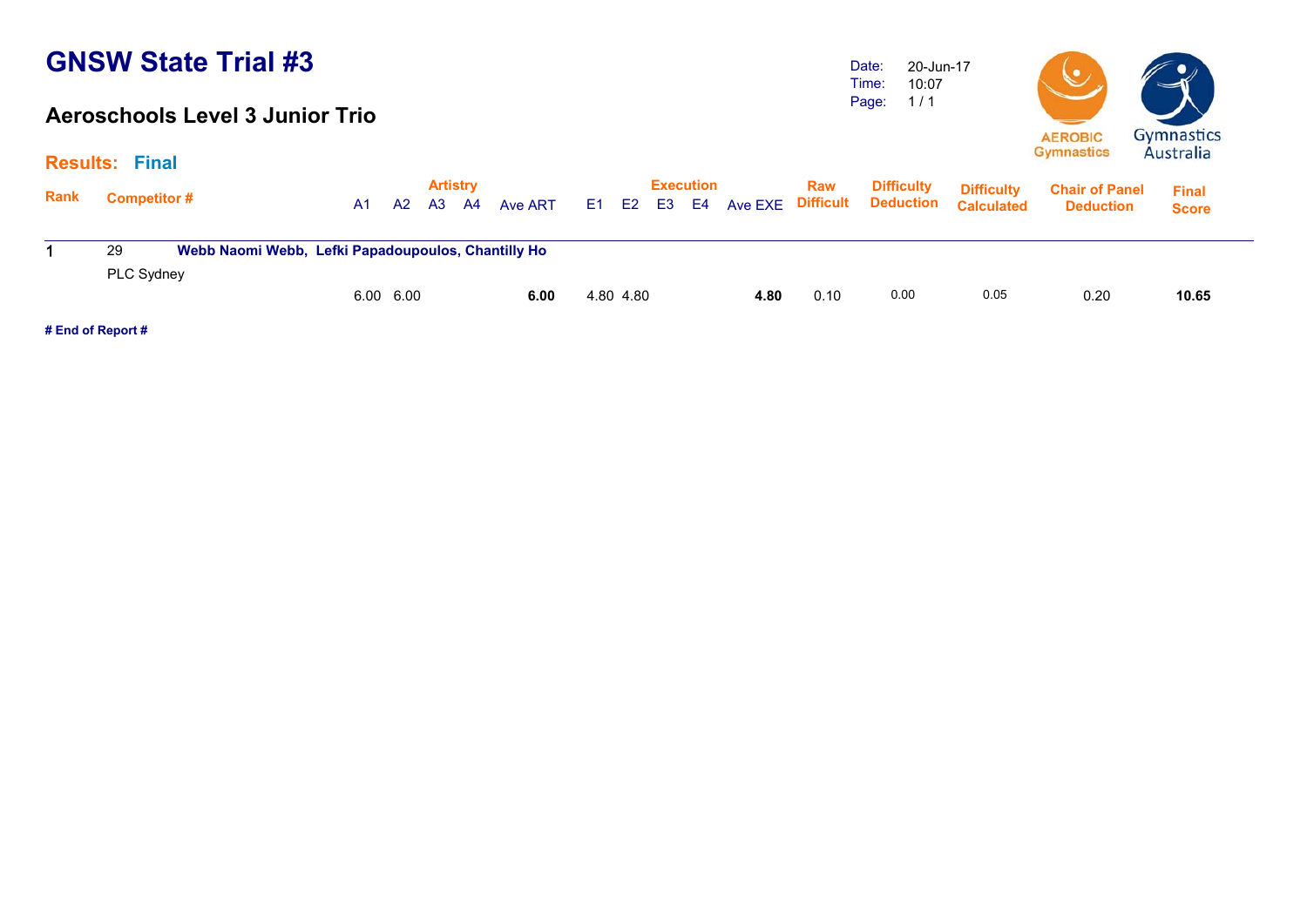**Results: Final**

#### **Aeroschools Level 3 Intermediate Pair**

Date: Time:Page: 20-Jun-1710:041 / 2



**Artistry Execution Rank**Execution Raw Difficulty <sub>Diffic</sub>ulty<br>A1 A2 A3 A4 Ave ART E1 E2 E3 E4 Ave EXE Difficult Deduction <sub>Calculate</sub> **Chair of Panel DeductionFinal ScoreDifficulty DeductionDifficulty Calculated**1 20 **Isabel Gunning, Bella Alvarez** Abbotsleigh 8.10 7.80 **7.95** 7.00 7.00 **7.00** 0.70 0.00 0.35 0.20 **15.10**15.10 2 28 **Tiyana El-Bayeh, Ariana Maasomi** All Saints Catholic High School 7.90 7.60 **7.75** 7.00 6.60 **6.80** 0.70 0.00 0.35 0.00 **14.90** $\overline{3}$  12 **Jemma Vizard, Monique Batten** Abbotsleigh 7.50 8.00 **7.75** 6.80 6.60 **6.70** 0.40 0.00 0.20 0.20 **14.45**4 24 **Amy Graham, Sophia Baker** Abbotsleigh 7.70 7.70 **7.707.70** 6.00 6.40 **6.20** 6.20 0.50 0.00 0.25 0.00 14.15 5 14 **Karina Yan, Lauren Soo** Abbotsleigh 7.40 7.10 **7.25** 6.30 6.70 **6.50** 0.40 0.00 0.20 0.00 **13.95**13.95 6 16 **Mia Fiore, Rachel Smith** Monte Sant Angelo Mercy College 7.20 7.70 **7.45** 5.90 5.60 **5.75** 0.30 0.00 0.15 0.10 **13.25**13.25  $\overline{7}$  22 **Alisha Rashid, Neeyaz Banyani** Monte Sant Angelo Mercy College 7.10 7.30 **7.20** 6.00 5.40 **5.70** 0.20 0.00 0.10 0.20 **12.80**12.80 8 26 **Hanan Doyle, Selena Kombos** PLC Sydney 6.90 7.40 **7.15**5.70 5.50 **5.60** 0.30 0.00 0.15 0.20 **12.70**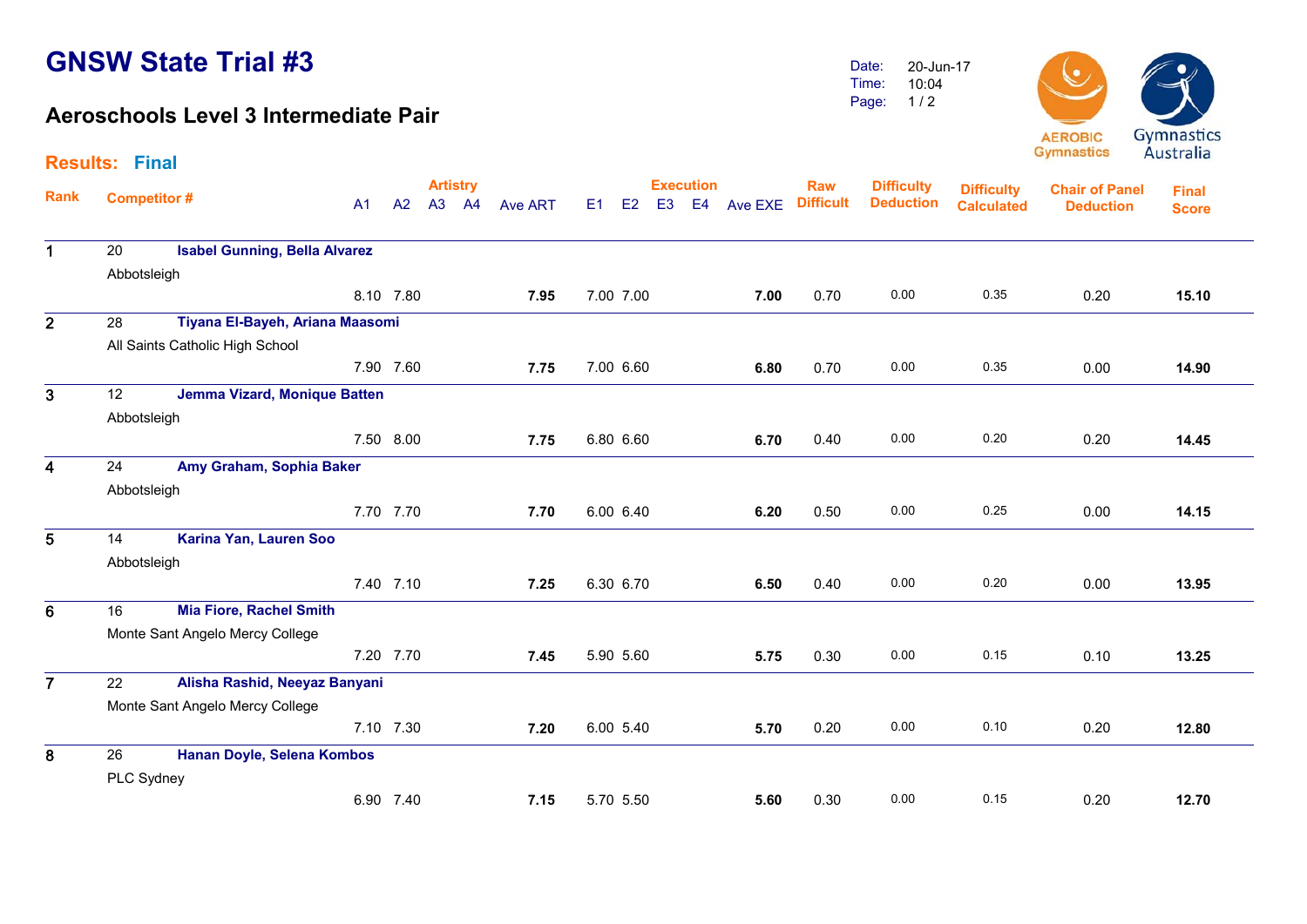#### **Aeroschools Level 3 Intermediate Pair**

Date: Time: Page: 2 / 2 20-Jun-1710:04



|      | <b>Results: Final</b> |                                       |                |                |                |                       |         |                |                |                |                               |         |                         |                                       |                                        |                                           |                              |  |
|------|-----------------------|---------------------------------------|----------------|----------------|----------------|-----------------------|---------|----------------|----------------|----------------|-------------------------------|---------|-------------------------|---------------------------------------|----------------------------------------|-------------------------------------------|------------------------------|--|
| Rank | <b>Competitor#</b>    |                                       | A <sub>1</sub> | A <sub>2</sub> | A <sub>3</sub> | <b>Artistry</b><br>A4 | Ave ART | E <sub>1</sub> | E <sub>2</sub> | E <sub>3</sub> | <b>Execution</b><br><b>E4</b> | Ave EXE | Raw<br><b>Difficult</b> | <b>Difficulty</b><br><b>Deduction</b> | <b>Difficulty</b><br><b>Calculated</b> | <b>Chair of Panel</b><br><b>Deduction</b> | <b>Final</b><br><b>Score</b> |  |
| 9    | 10                    | Jacqueline Clarke, Lucy Hammond       |                |                |                |                       |         |                |                |                |                               |         |                         |                                       |                                        |                                           |                              |  |
|      | PLC Sydney            |                                       |                |                |                |                       |         |                |                |                |                               |         |                         |                                       |                                        |                                           |                              |  |
|      |                       |                                       |                | 7.20 7.00      |                |                       | 7.10    | 5.30 4.80      |                |                |                               | 5.05    | 0.40                    | 0.00                                  | 0.20                                   | 0.00                                      | 12.35                        |  |
| 10   | 8                     | <b>Claudia Mortensen, Zahra Kutty</b> |                |                |                |                       |         |                |                |                |                               |         |                         |                                       |                                        |                                           |                              |  |
|      | PLC Sydney            |                                       |                |                |                |                       |         |                |                |                |                               |         |                         |                                       |                                        |                                           |                              |  |
|      |                       |                                       |                | 7.30 6.80      |                |                       | 7.05    | 4.80 4.30      |                |                |                               | 4.55    | 0.30                    | 0.00                                  | 0.15                                   | 0.00                                      | 11.75                        |  |
| 11   | 18                    | <b>Annelise Durante, Rio Leathem</b>  |                |                |                |                       |         |                |                |                |                               |         |                         |                                       |                                        |                                           |                              |  |
|      |                       | Monte Sant Angelo Mercy College       |                |                |                |                       |         |                |                |                |                               |         |                         |                                       |                                        |                                           |                              |  |
|      |                       |                                       |                | 7.30 7.30      |                |                       | 7.30    | 5.00 4.60      |                |                |                               | 4.80    | 0.30                    | 0.00                                  | 0.15                                   | 0.90                                      | 11.35                        |  |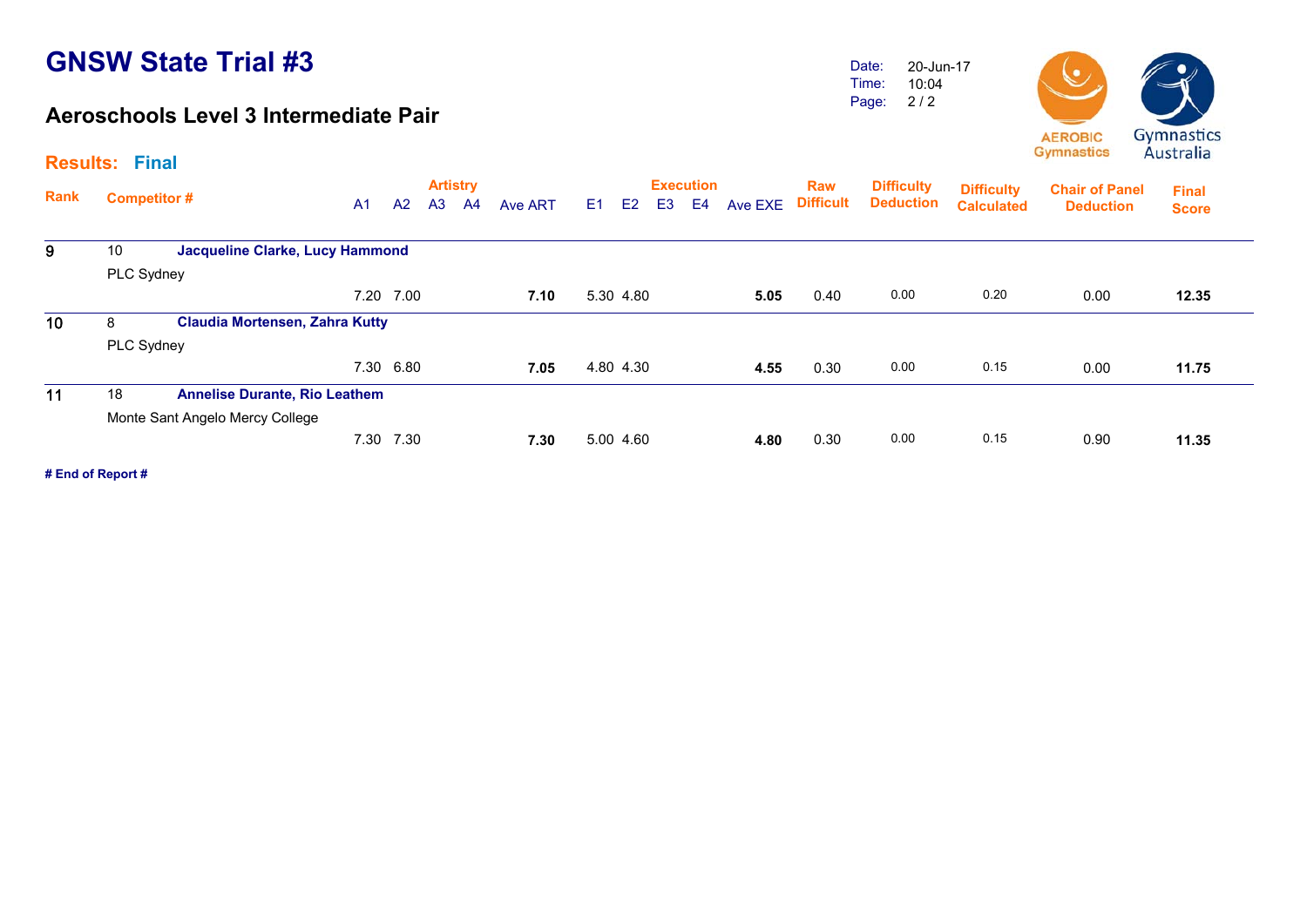#### **Aeroschools Level 3 Intermediate Trio**

Date: Time: Page: 20-Jun-17 10:09 1 / 2



|                | <b>Results: Final</b> |                                                       |                |           |                 |                |    |                      |                  |         |                  |                   |                   |                       |              |
|----------------|-----------------------|-------------------------------------------------------|----------------|-----------|-----------------|----------------|----|----------------------|------------------|---------|------------------|-------------------|-------------------|-----------------------|--------------|
|                |                       |                                                       |                |           | <b>Artistry</b> |                |    |                      | <b>Execution</b> |         | <b>Raw</b>       | <b>Difficulty</b> | <b>Difficulty</b> | <b>Chair of Panel</b> | <b>Final</b> |
| <b>Rank</b>    | <b>Competitor#</b>    |                                                       | A <sub>1</sub> | A2        | A3 A4           | <b>Ave ART</b> | E1 | E2<br>E <sub>3</sub> | E4               | Ave EXE | <b>Difficult</b> | <b>Deduction</b>  | <b>Calculated</b> | <b>Deduction</b>      | <b>Score</b> |
| $\mathbf 1$    | 40                    | Isabel Gunning, Bella Alvarez, Monique Batten         |                |           |                 |                |    |                      |                  |         |                  |                   |                   |                       |              |
|                | Abbotsleigh           |                                                       |                |           |                 |                |    |                      |                  |         |                  |                   |                   |                       |              |
|                |                       |                                                       |                | 8.30 8.00 |                 | 8.15           |    | 7.50 7.00            |                  | 7.25    | 0.60             | 0.00              | 0.30              | 0.00                  | 15.70        |
|                |                       |                                                       |                |           |                 |                |    |                      |                  |         |                  |                   |                   |                       |              |
| $\overline{2}$ | 32                    | Abby Kidston, Stephanie Gee, Isabella Berenger        |                |           |                 |                |    |                      |                  |         |                  |                   |                   |                       |              |
|                | Abbotsleigh           |                                                       |                |           |                 |                |    |                      |                  |         |                  |                   |                   |                       |              |
|                |                       |                                                       |                | 7.70 7.50 |                 | 7.60           |    | 6.90 6.90            |                  | 6.90    | 0.50             | 0.00              | 0.25              | 0.00                  | 14.75        |
| 3              | 36                    | Annabelle Campbell, Tessa Watson, Pippa Browning      |                |           |                 |                |    |                      |                  |         |                  |                   |                   |                       |              |
|                | Abbotsleigh           |                                                       |                |           |                 |                |    |                      |                  |         |                  |                   |                   |                       |              |
|                |                       |                                                       |                | 7.40 7.50 |                 | 7.45           |    | 6.70 7.00            |                  | 6.85    | 0.50             | 0.00              | 0.25              | 0.00                  | 14.55        |
| 4              | 42                    | Grace Chidiac, Claire Gobee, Sophie Hildebrandt       |                |           |                 |                |    |                      |                  |         |                  |                   |                   |                       |              |
|                |                       | Monte Sant Angelo Mercy College                       |                |           |                 |                |    |                      |                  |         |                  |                   |                   |                       |              |
|                |                       |                                                       |                | 7.60 7.70 |                 | 7.65           |    | 6.60 6.50            |                  | 6.55    | 0.50             | 0.00              | 0.25              | 0.20                  | 14.25        |
| 5              | 34                    | <b>Charlotte Murray, Lara Campbell, Millie Wacher</b> |                |           |                 |                |    |                      |                  |         |                  |                   |                   |                       |              |
|                |                       | Monte Sant Angelo Mercy College                       |                |           |                 |                |    |                      |                  |         |                  |                   |                   |                       |              |
|                |                       |                                                       |                | 7.50 7.80 |                 | 7.65           |    | 6.60 6.10            |                  | 6.35    | 0.30             | 0.00              | 0.15              | 0.20                  | 13.95        |
| 6              | 44                    | Giulia Duddy, Grace Nadin, Freya Hill                 |                |           |                 |                |    |                      |                  |         |                  |                   |                   |                       |              |
|                | Abbotsleigh           |                                                       |                |           |                 |                |    |                      |                  |         |                  |                   |                   |                       |              |
|                |                       |                                                       |                | 7.10 7.20 |                 | 7.15           |    | 6.40 6.30            |                  | 6.35    | 0.30             | 0.00              | 0.15              | 0.00                  | 13.65        |
| $\overline{7}$ | 30                    | Sophia Baker, Sofia Palmer, Amy Graham                |                |           |                 |                |    |                      |                  |         |                  |                   |                   |                       |              |
|                | Abbotsleigh           |                                                       |                |           |                 |                |    |                      |                  |         |                  |                   |                   |                       |              |
|                |                       |                                                       |                | 7.60 7.40 |                 | 7.50           |    | 6.00 5.80            |                  | 5.90    | 0.50             | 0.00              | 0.25              | 0.00                  | 13.65        |
| 8              | 46                    | Samantha Williams, Ruby Sharman, Abi Madden           |                |           |                 |                |    |                      |                  |         |                  |                   |                   |                       |              |
|                |                       | Monte Sant Angelo Mercy College                       |                |           |                 |                |    |                      |                  |         |                  |                   |                   |                       |              |
|                |                       |                                                       |                | 7.30 7.20 |                 | 7.25           |    | 6.00 5.80            |                  | 5.90    | 0.20             | 0.00              | 0.10              | 0.10                  | 13.15        |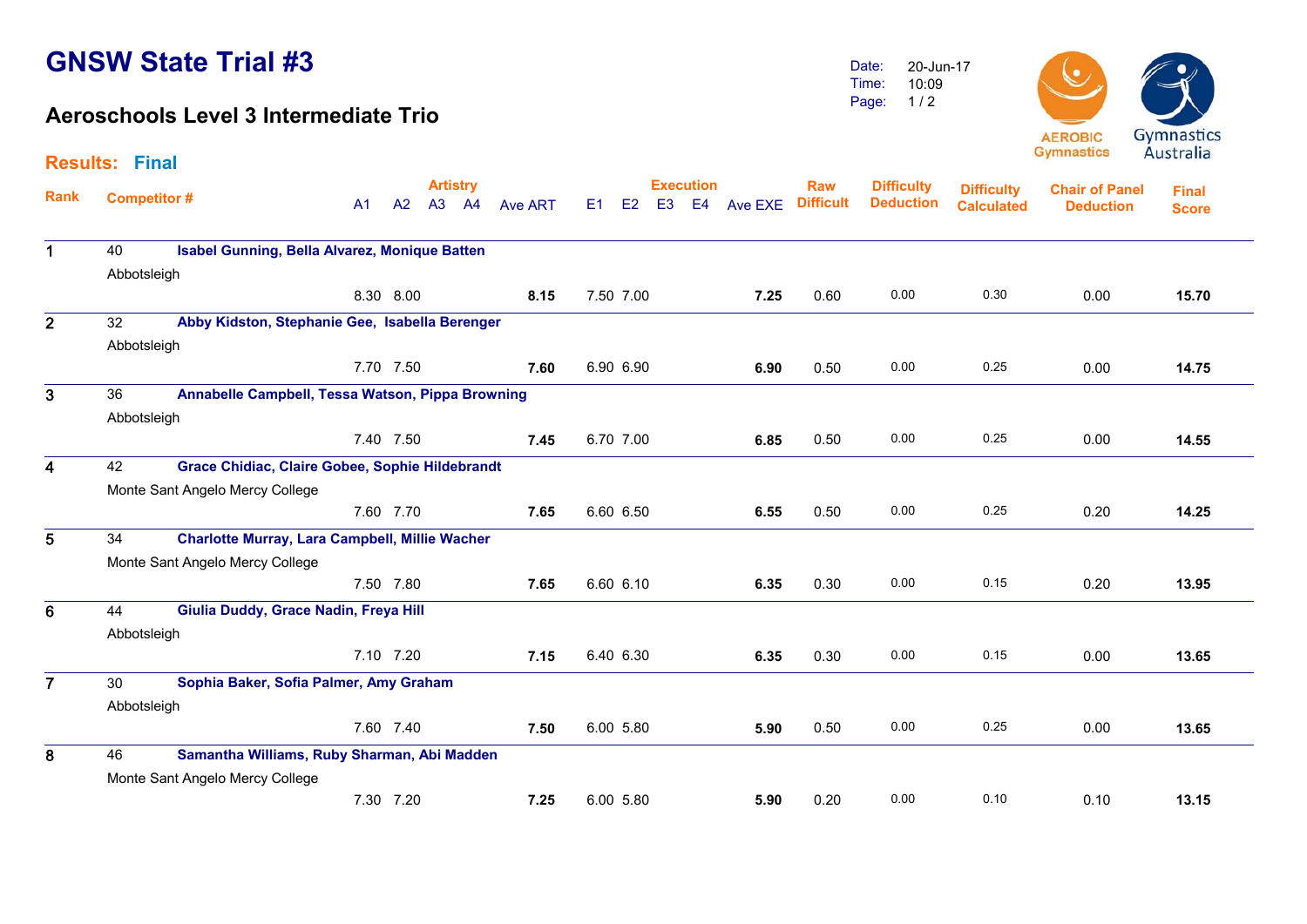#### **Aeroschools Level 3 Intermediate Trio**

Date: Time: Page: 2 / 2 20-Jun-1710:09



|             | <b>Results: Final</b> |                                                     |    |                |    |                       |         |                |           |    |                 |         |                                |                                       |                                        |                                           | 1100                         |
|-------------|-----------------------|-----------------------------------------------------|----|----------------|----|-----------------------|---------|----------------|-----------|----|-----------------|---------|--------------------------------|---------------------------------------|----------------------------------------|-------------------------------------------|------------------------------|
| <b>Rank</b> | <b>Competitor #</b>   |                                                     | A1 | A <sub>2</sub> | A3 | <b>Artistry</b><br>A4 | Ave ART | E <sub>1</sub> | E2        | E3 | Execution<br>E4 | Ave EXE | <b>Raw</b><br><b>Difficult</b> | <b>Difficulty</b><br><b>Deduction</b> | <b>Difficulty</b><br><b>Calculated</b> | <b>Chair of Panel</b><br><b>Deduction</b> | <b>Final</b><br><b>Score</b> |
| -9          | 38                    | Emily Lindenmayer, Alexia Gianotti, Annabelle Chick |    |                |    |                       |         |                |           |    |                 |         |                                |                                       |                                        |                                           |                              |
|             |                       | Monte Sant Angelo Mercy College                     |    |                |    |                       |         |                |           |    |                 |         |                                |                                       |                                        |                                           |                              |
|             |                       |                                                     |    | 6.50 6.40      |    |                       | 6.45    |                | 4.40 4.90 |    |                 | 4.65    | 0.20                           | 0.00                                  | 0.10                                   | 0.40                                      | 10.80                        |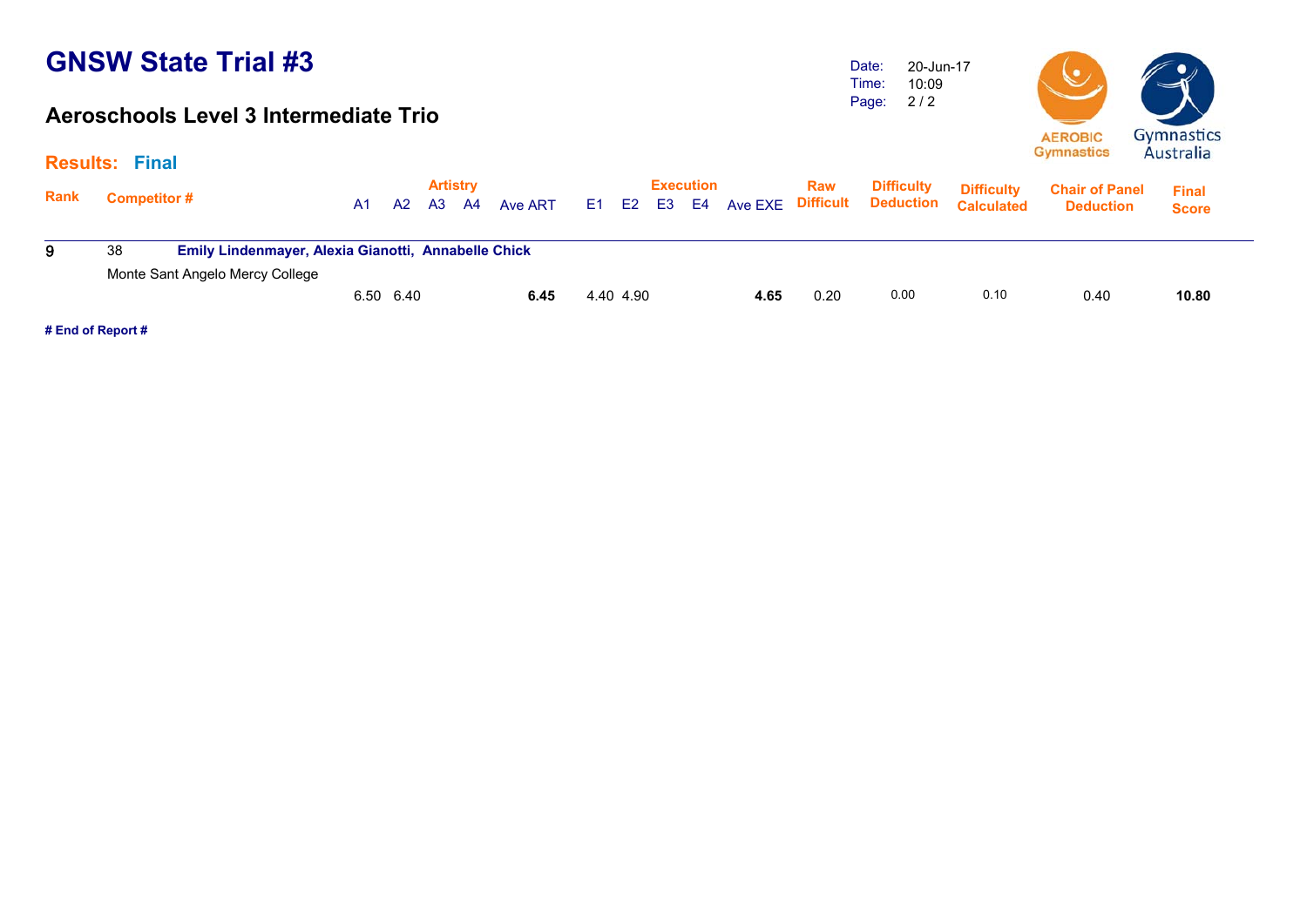#### **Aeroschools Level 3 Intermediate Group**

Date: Time: Page: 20-Jun-17 10:12 1 / 1



|                | <b>Results: Final</b> |                                                                                             |                |           |                       |    |         |    |                |    |                        |         |                                |                                       |                                        |                                           | 114311                       |  |
|----------------|-----------------------|---------------------------------------------------------------------------------------------|----------------|-----------|-----------------------|----|---------|----|----------------|----|------------------------|---------|--------------------------------|---------------------------------------|----------------------------------------|-------------------------------------------|------------------------------|--|
| Rank           | <b>Competitor#</b>    |                                                                                             | A <sub>1</sub> | A2        | <b>Artistry</b><br>A3 | A4 | Ave ART | E1 | E <sub>2</sub> | E3 | <b>Execution</b><br>E4 | Ave EXE | <b>Raw</b><br><b>Difficult</b> | <b>Difficulty</b><br><b>Deduction</b> | <b>Difficulty</b><br><b>Calculated</b> | <b>Chair of Panel</b><br><b>Deduction</b> | <b>Final</b><br><b>Score</b> |  |
| $\mathbf 1$    | 49                    | Olivia Haley, Alice Pagliaro, Bronte Lawler, Chloe O'Connor                                 |                |           |                       |    |         |    |                |    |                        |         |                                |                                       |                                        |                                           |                              |  |
|                |                       | Monte Sant Angelo Mercy College                                                             |                |           |                       |    |         |    |                |    |                        |         |                                |                                       |                                        |                                           |                              |  |
|                |                       |                                                                                             |                | 7.30 7.30 |                       |    | 7.30    |    | 6.60 6.60      |    |                        | 6.60    | 0.50                           | 0.00                                  | 0.25                                   | 0.20                                      | 13.95                        |  |
| $\overline{2}$ | 45                    | Chloe Corica, Isobel Halloran, Claudia Jackson, Emily Matthews, Brooke Lynch                |                |           |                       |    |         |    |                |    |                        |         |                                |                                       |                                        |                                           |                              |  |
|                |                       | Monte Sant Angelo Mercy College                                                             |                |           |                       |    |         |    |                |    |                        |         |                                |                                       |                                        |                                           |                              |  |
|                |                       |                                                                                             |                | 7.00 7.00 |                       |    | 7.00    |    | 4.90 4.90      |    |                        | 4.90    | 0.40                           | 0.00                                  | 0.20                                   | 0.20                                      | 11.90                        |  |
| 3              | 43                    | Gabrielle Brown, Angie Taylor, Chloe O'Neill, Claudia Tynan, Claire Devine, Nellie O'Connor |                |           |                       |    |         |    |                |    |                        |         |                                |                                       |                                        |                                           |                              |  |
|                |                       | Monte Sant Angelo Mercy College                                                             |                |           |                       |    |         |    |                |    |                        |         |                                |                                       |                                        |                                           |                              |  |
|                |                       |                                                                                             |                | 6.40 6.40 |                       |    | 6.40    |    | 5.30 5.30      |    |                        | 5.30    | 0.30                           | 0.00                                  | 0.15                                   | 0.10                                      | 11.75                        |  |
| 4              | 47                    | Claudia Mortensen, Zahra Kutty, Hanan Doyle, Selena Kombos, Jacqueline Clarke, Lucy Hammond |                |           |                       |    |         |    |                |    |                        |         |                                |                                       |                                        |                                           |                              |  |
|                | PLC Sydney            |                                                                                             |                |           |                       |    |         |    |                |    |                        |         |                                |                                       |                                        |                                           |                              |  |
|                |                       |                                                                                             |                | 6.50 6.50 |                       |    | 6.50    |    | 5.20 5.20      |    |                        | 5.20    | 0.30                           | 0.00                                  | 0.15                                   | 0.10                                      | 11.75                        |  |
| 5              | 41                    | Hannah Hunt, Claudia Biddle, Sarah Bloom, Lexie Kerfoot, India Jackson                      |                |           |                       |    |         |    |                |    |                        |         |                                |                                       |                                        |                                           |                              |  |
|                |                       | Monte Sant Angelo Mercy College                                                             |                |           |                       |    |         |    |                |    |                        |         |                                |                                       |                                        |                                           |                              |  |
|                |                       |                                                                                             |                | 6.60 6.60 |                       |    | 6.60    |    | 5.20 5.20      |    |                        | 5.20    | 0.10                           | 0.00                                  | 0.05                                   | 0.40                                      | 11.45                        |  |
|                |                       |                                                                                             |                |           |                       |    |         |    |                |    |                        |         |                                |                                       |                                        |                                           |                              |  |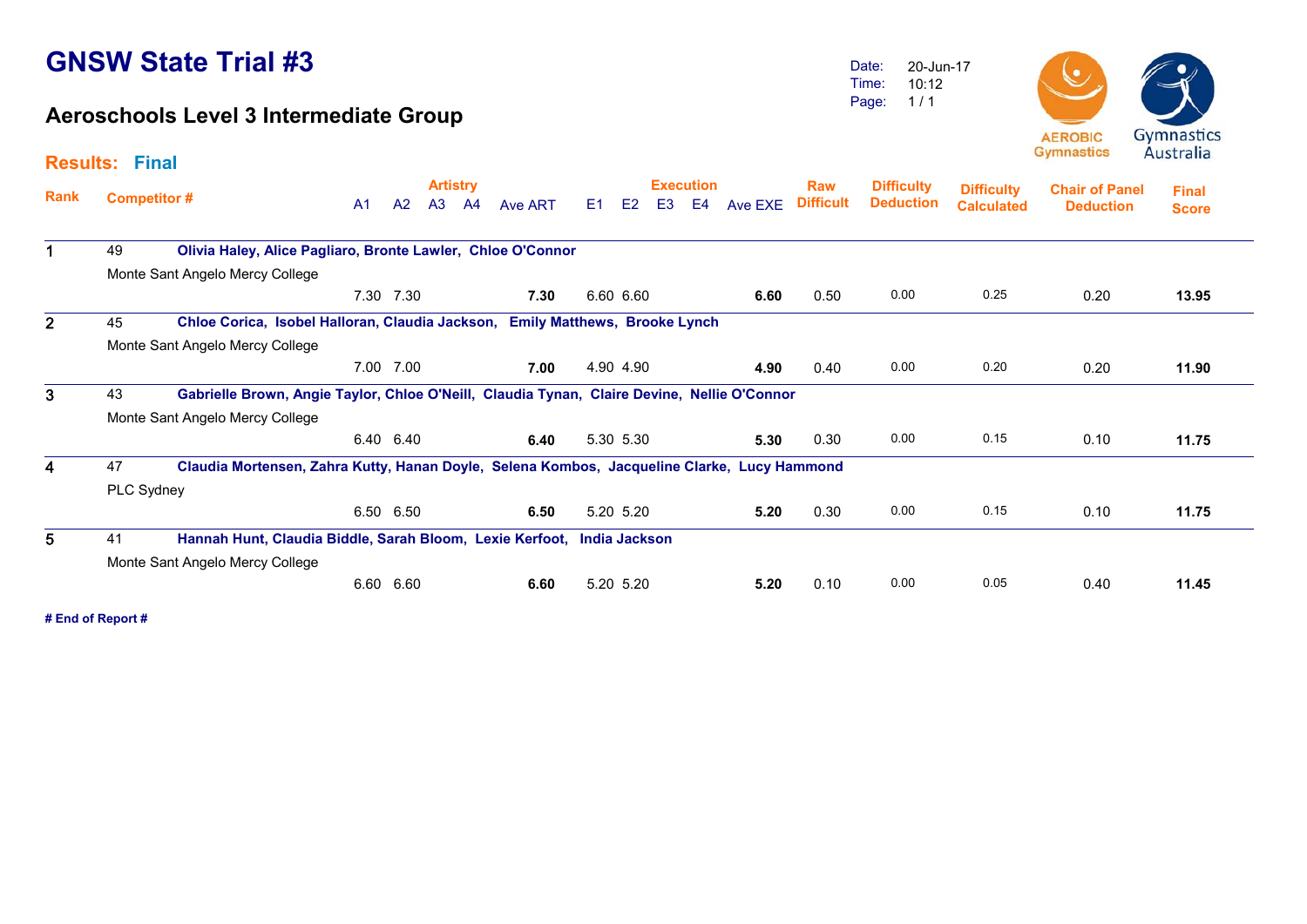**Results: Final**

#### **Aeroschools Level 3 Senior Pair**

Date: Time:Page: 20-Jun-1710:031 / 1



**Artistry Execution Rank**Execution Raw Difficulty <sub>Diffic</sub>ulty<br>A1 A2 A3 A4 Ave ART E1 E2 E3 E4 Ave EXE Difficult Deduction <sub>Calculate</sub> **Chair of Panel DeductionDeduction Deduction Final ScoreDifficulty Difficulty Calculated**1 5 **Jess Thomas, Belle Harrison** Monte Sant Angelo Mercy College 8.70 8.70 **8.70** 8.00 8.00 **8.00** 0.50 0.00 0.25 0.00 **16.95**16.95 2 9 **Ashley Gleeson, Beth Durante** Monte Sant Angelo Mercy College 7.00 7.00 **7.007.00** 7.30 7.30 **7.30** 0.30 0.00 0.15 0.00 14.45 3 7 **Amelia Zaknic, Abby Ranasinghe** Monte Sant Angelo Mercy College 6.90 6.90 **6.90** 5.80 5.80 **5.80** 0.10 0.00 0.05 0.10 **12.65**12.65 4 13 **Sofia Leone, vie McCowage** Monte Sant Angelo Mercy College 6.40 6.40 **6.40** 5.50 5.50 **5.50** 0.10 0.00 0.05 0.00 **11.95**11.95 5 11 **Lauren Li, Gabriella Cunningham** Abbotsleigh 6.70 6.70 **6.70** 5.20 5.20 **5.20** 0.40 0.00 0.20 0.20 **11.90**11.90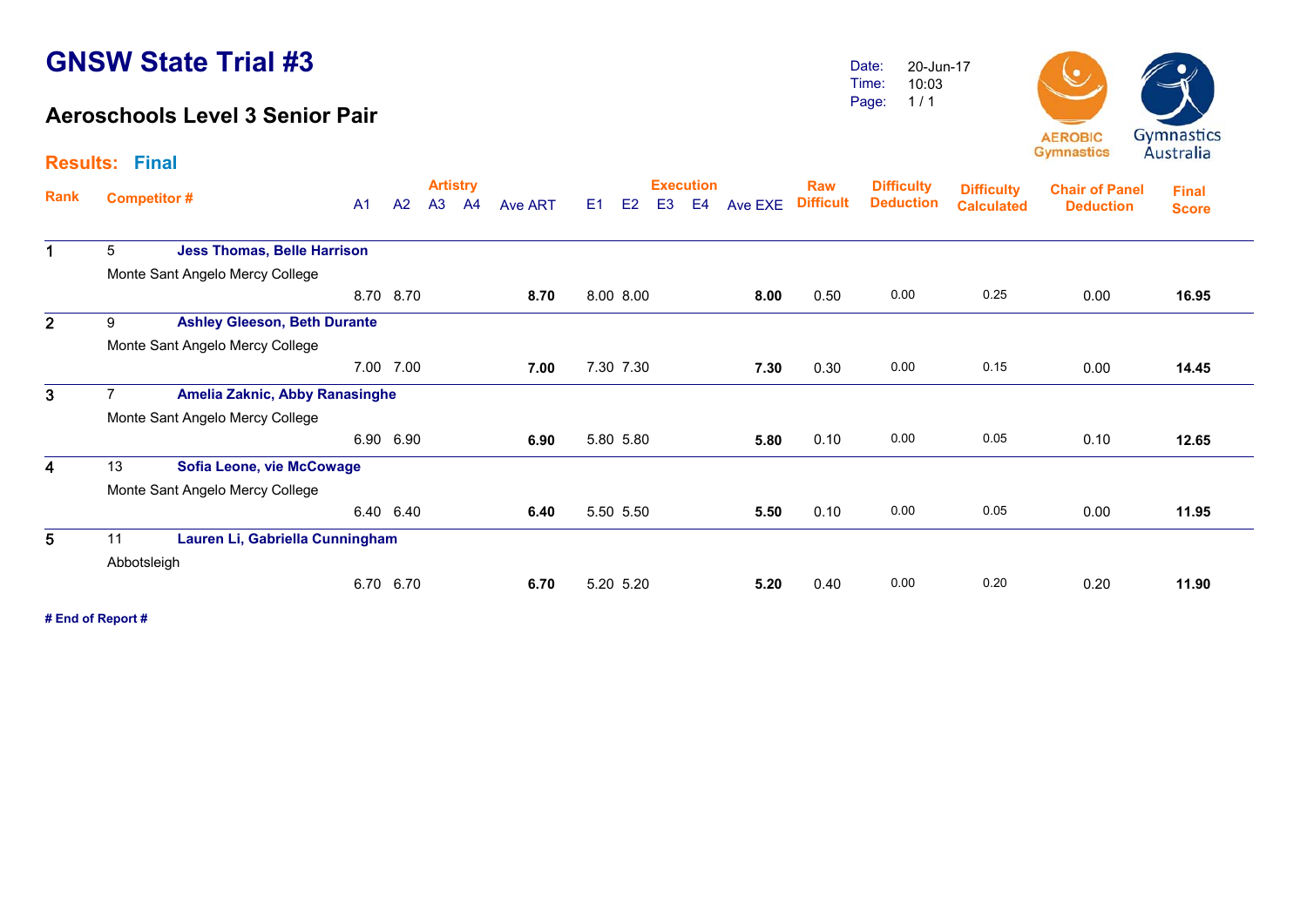#### **Aeroschools Level 3 Senior Trio**

Date: Time: Page: 20-Jun-17 10:10 1 / 1



**Gymnastics Difficulty Difficulty Chair of Panel Final** 

|              |                    |                                                        |                |           |                | <b>Artistry</b> |         |    |           |                | <b>Execution</b> |         | <b>Raw</b>       | <b>Difficulty</b> | <b>Difficulty</b> | <b>Chair of Panel</b> | <b>Final</b> |
|--------------|--------------------|--------------------------------------------------------|----------------|-----------|----------------|-----------------|---------|----|-----------|----------------|------------------|---------|------------------|-------------------|-------------------|-----------------------|--------------|
| Rank         | <b>Competitor#</b> |                                                        | A <sub>1</sub> | A2        | A <sub>3</sub> | A <sup>4</sup>  | Ave ART | E1 | E2        | E <sub>3</sub> | E <sub>4</sub>   | Ave EXE | <b>Difficult</b> | <b>Deduction</b>  | <b>Calculated</b> | <b>Deduction</b>      | <b>Score</b> |
| $\mathbf 1$  | 33                 | Alex Bull, Tiana Dora, Siena Bolger                    |                |           |                |                 |         |    |           |                |                  |         |                  |                   |                   |                       |              |
|              | Abbotsleigh        |                                                        |                |           |                |                 |         |    |           |                |                  |         |                  |                   |                   |                       |              |
|              |                    |                                                        |                | 8.00 8.00 |                |                 | 8.00    |    | 7.80 7.80 |                |                  | 7.80    | 0.60             | 0.00              | 0.30              | 0.00                  | 16.10        |
| $\mathbf{2}$ | 31                 | Ella Freeman, Bridget Hawdon, Alyssa Uzunovski         |                |           |                |                 |         |    |           |                |                  |         |                  |                   |                   |                       |              |
|              |                    | Monte Sant Angelo Mercy College                        |                |           |                |                 |         |    |           |                |                  |         |                  |                   |                   |                       |              |
|              |                    |                                                        | 7.80           | 7.80      |                |                 | 7.80    |    | 7.20 7.20 |                |                  | 7.20    | 0.50             | 0.00              | 0.25              | 0.00                  | 15.25        |
| 3            | 35                 | <b>Bailey Stephens, Jessica Clouston, Olivia Evans</b> |                |           |                |                 |         |    |           |                |                  |         |                  |                   |                   |                       |              |
|              |                    | Monte Sant Angelo Mercy College                        |                |           |                |                 |         |    |           |                |                  |         |                  |                   |                   |                       |              |
|              |                    |                                                        | 7.30           | 7.30      |                |                 | 7.30    |    | 6.20 6.20 |                |                  | 6.20    | 0.10             | 0.00              | 0.05              | 0.00                  | 13.55        |

**# End of Report #**

**Results: Final**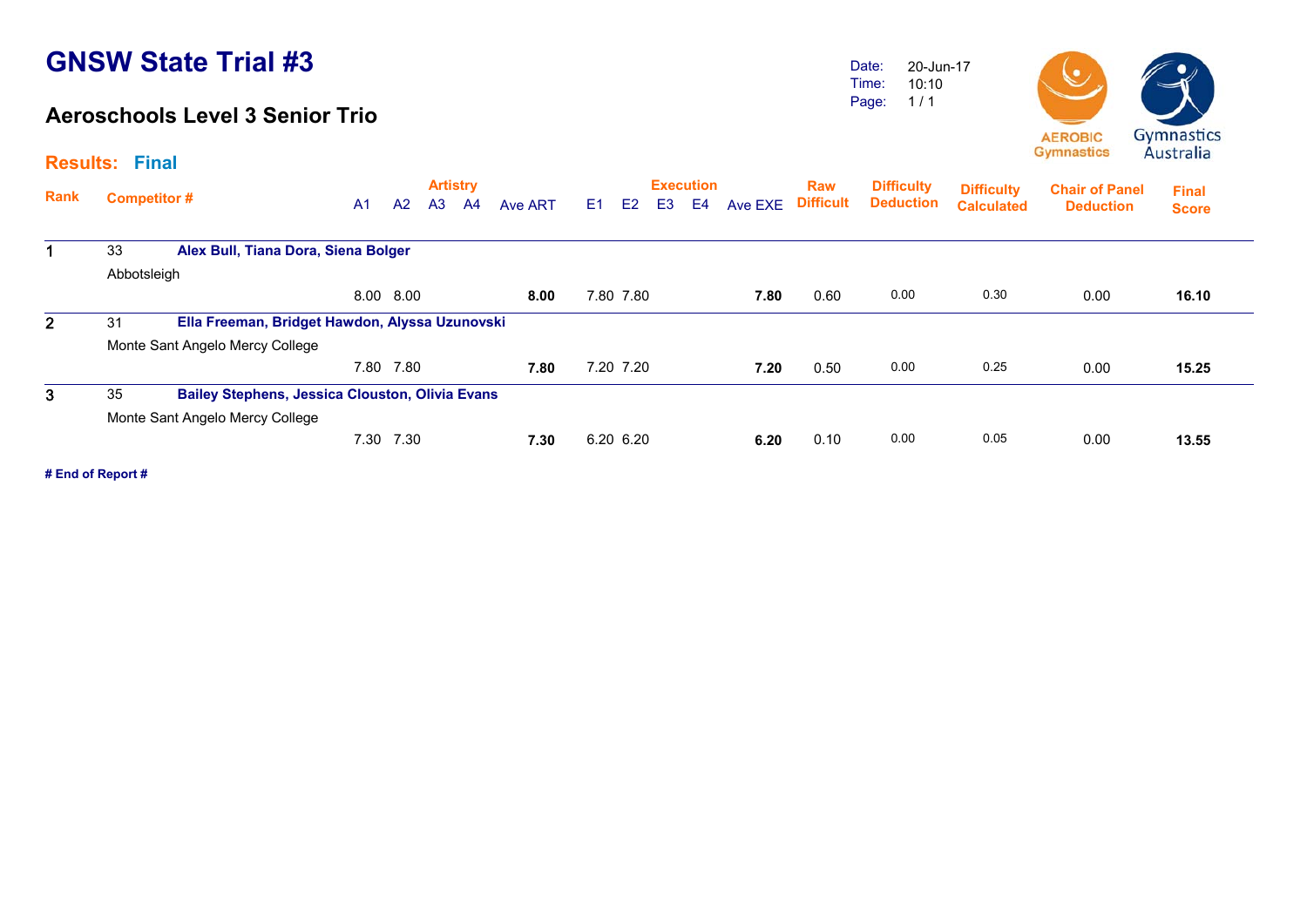#### **Aeroschools Level 4 Junior Pair**

Date: Time: Page: 20-Jun-17 10:02 1 / 1



|                | <b>Results: Final</b> |                                     |                |           |                       |                |         |    |           |                |                        |                   |            |                                       |                                        |                                           | 114311111                    |
|----------------|-----------------------|-------------------------------------|----------------|-----------|-----------------------|----------------|---------|----|-----------|----------------|------------------------|-------------------|------------|---------------------------------------|----------------------------------------|-------------------------------------------|------------------------------|
| Rank           | <b>Competitor #</b>   |                                     | A <sub>1</sub> | A2        | <b>Artistry</b><br>A3 | A <sup>4</sup> | Ave ART | E1 | E2        | E <sub>3</sub> | <b>Execution</b><br>E4 | Ave EXE Difficult | <b>Raw</b> | <b>Difficulty</b><br><b>Deduction</b> | <b>Difficulty</b><br><b>Calculated</b> | <b>Chair of Panel</b><br><b>Deduction</b> | <b>Final</b><br><b>Score</b> |
|                | 6                     | Georgia Britton, Angelina Fok       |                |           |                       |                |         |    |           |                |                        |                   |            |                                       |                                        |                                           |                              |
|                |                       | Cecil Hills Public School           |                |           |                       |                |         |    |           |                |                        |                   |            |                                       |                                        |                                           |                              |
|                |                       |                                     |                | 7.90 7.40 |                       |                | 7.65    |    | 4.20 4.50 |                |                        | 4.35              | 0.70       | 1.00                                  | 0.00                                   | 0.00                                      | 12.00                        |
| $\mathbf{2}^-$ | 4                     | <b>Emily Webb, Archiraya Stokes</b> |                |           |                       |                |         |    |           |                |                        |                   |            |                                       |                                        |                                           |                              |
|                | PLC Sydney            |                                     |                |           |                       |                |         |    |           |                |                        |                   |            |                                       |                                        |                                           |                              |
|                |                       |                                     |                | 6.90 7.20 |                       |                | 7.05    |    | 4.90 4.80 |                |                        | 4.85              | 0.40       | 1.00                                  | 0.00                                   | 0.00                                      | 11.90                        |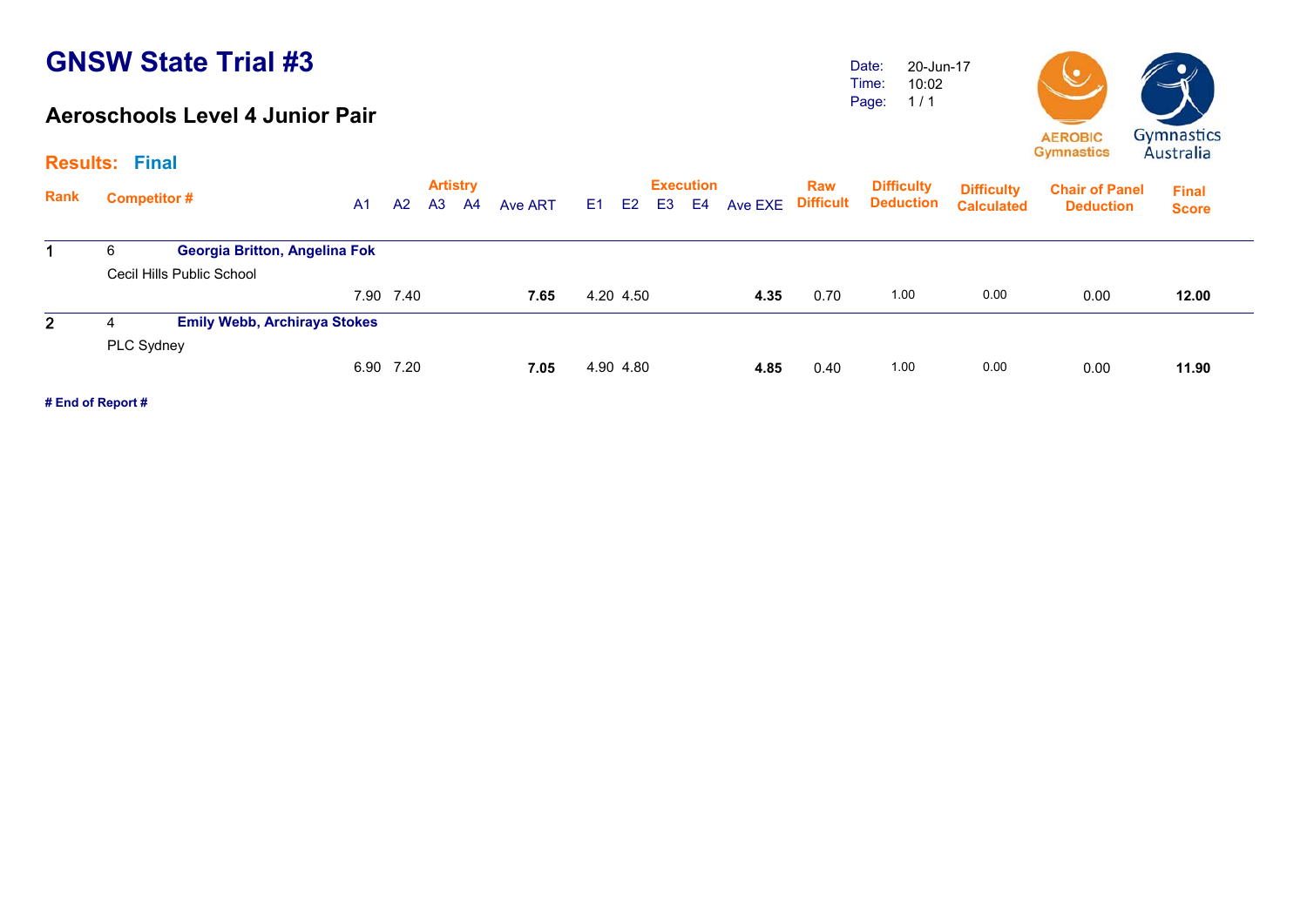#### **Aeroschools Level 4 Junior Trio**

Date: Time: Page: 1 / 1 20-Jun-17 10:10



| Rank | <b>Competitor #</b> |                                                |           |       | <b>Artistry</b> |         |     |           | <b>Execution</b> |      | <b>Raw</b> | <b>Difficulty</b>                    | <b>Difficulty</b> | <b>Chair of Panel</b> | <b>Final</b> |
|------|---------------------|------------------------------------------------|-----------|-------|-----------------|---------|-----|-----------|------------------|------|------------|--------------------------------------|-------------------|-----------------------|--------------|
|      |                     |                                                | A1        | A2 A3 | - A4            | Ave ART | E1. |           |                  |      |            | E2 E3 E4 Ave EXE Difficult Deduction | <b>Calculated</b> | <b>Deduction</b>      | <b>Score</b> |
|      | 37                  | Tidarat McLachlan, Kiaan Harb, Talia Tsaloukas |           |       |                 |         |     |           |                  |      |            |                                      |                   |                       |              |
|      | <b>PLC Sydney</b>   |                                                |           |       |                 |         |     |           |                  |      |            |                                      |                   |                       |              |
|      |                     |                                                | 6.10 6.10 |       |                 | 6.10    |     | 5.20 5.20 |                  | 5.20 | 1.00       | 0.00                                 | 0.50              | 0.00                  | 11.80        |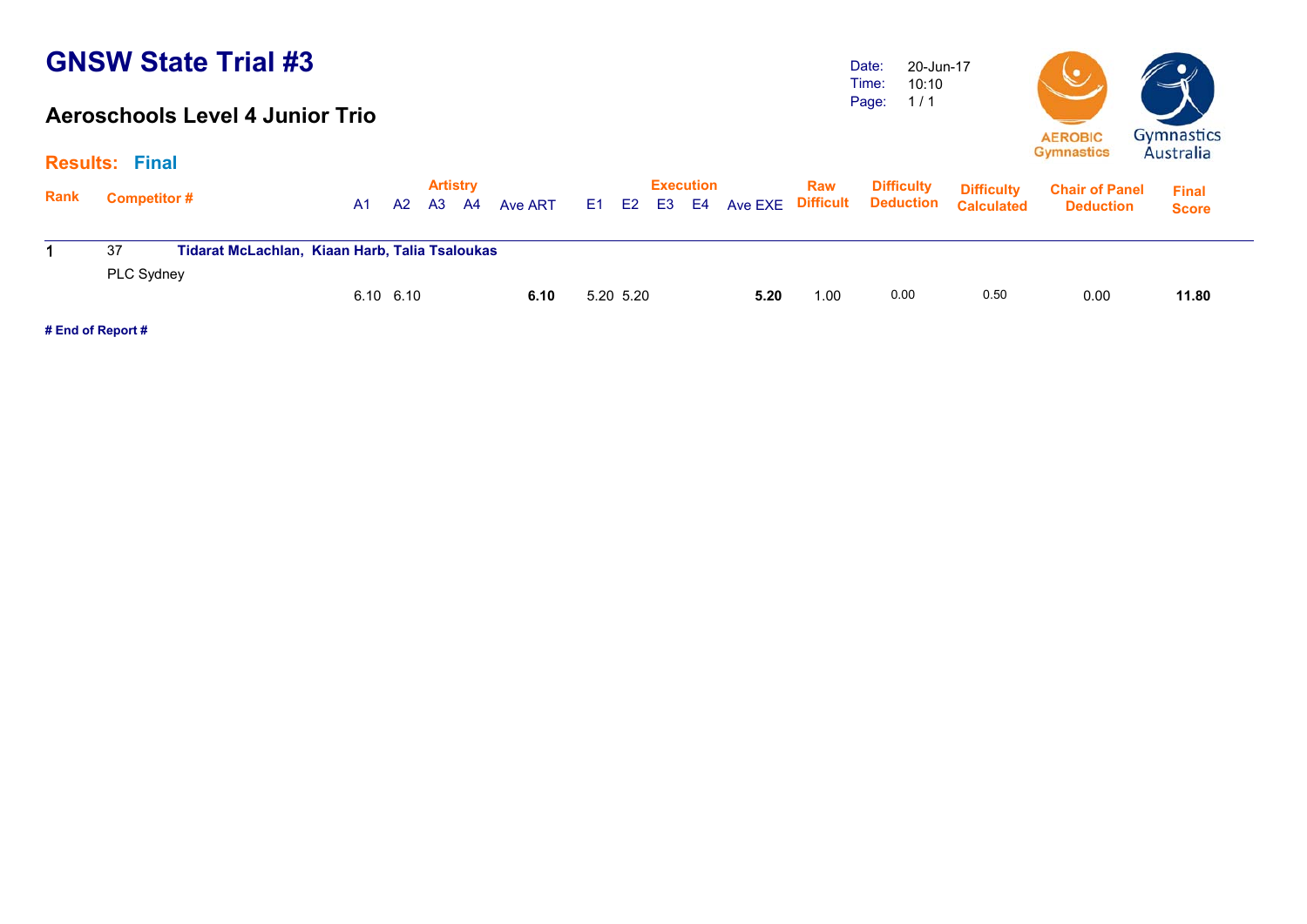#### **Aeroschools Level 4 Intermediate Pair**

Date: Time: Page: 20-Jun-179:58 1 / 1



**Artistry Execution Rank**Execution Raw Difficulty <sub>Diffic</sub>ulty<br>A1 A2 A3 A4 Ave ART E1 E2 E3 E4 Ave EXE Difficult Deduction <sub>Calculate</sub> **Chair of Panel DeductionCalculatedDeduction Results: Final Final Score Difficulty Deduction Difficulty**  1 1 **Annabelle Duff, Amelie Nichols** Abbotsleigh 8.40 8.40 **8.40** 6.30 6.30 **6.30** 1.30 0.00 0.65 0.20 **15.15**15.15 2 3 **Jessica Woodgate, Elizabeth Xerri** Abbotsleigh 7.10 7.10 **7.10** 6.10 6.10 **6.10** 1.00 0.00 0.50 0.20 **13.50**13.50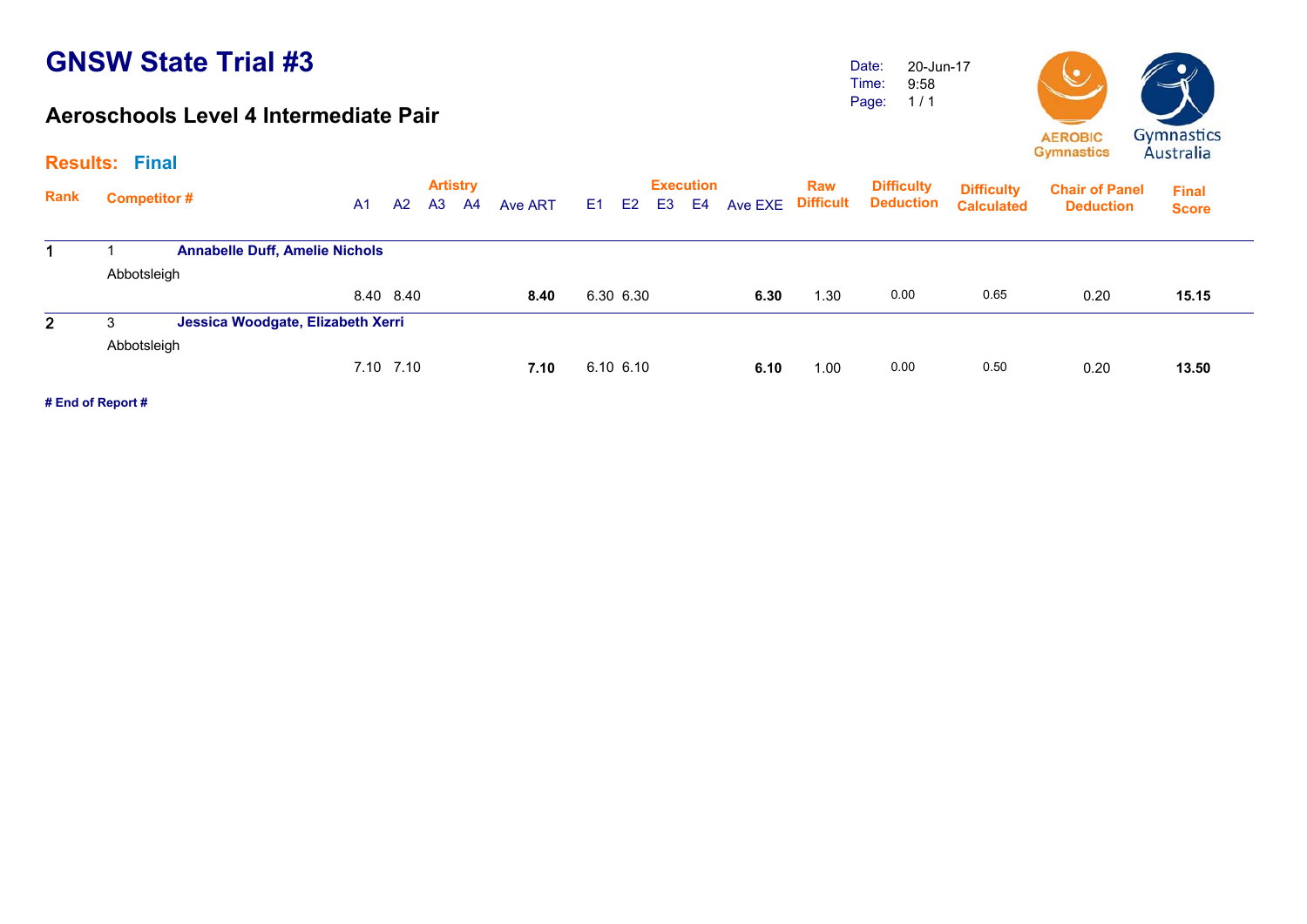#### **Aeroschools Level 4 Intermediate Group**

Date: Time: Page: 20-Jun-17 10:14 1 / 1



|             | <b>Results: Final</b> |                                                                   |                |           |           | <b>Artistry</b> |         |             | <b>Execution</b> |      | Raw  | <b>Difficulty</b>           | <b>Difficulty</b> | <b>Chair of Panel</b> | <b>Final</b> |
|-------------|-----------------------|-------------------------------------------------------------------|----------------|-----------|-----------|-----------------|---------|-------------|------------------|------|------|-----------------------------|-------------------|-----------------------|--------------|
| <b>Rank</b> | <b>Competitor#</b>    |                                                                   | A <sub>1</sub> | A2        | <b>A3</b> | <b>A4</b>       | Ave ART | E1 E2 E3 E4 |                  |      |      | Ave EXE Difficult Deduction | <b>Calculated</b> | <b>Deduction</b>      | <b>Score</b> |
|             | 51                    | Jessica Woodgate, Elizabeth Xerri, Annabelle Duff, Amelie Nichols |                |           |           |                 |         |             |                  |      |      |                             |                   |                       |              |
|             | Abbotsleigh           |                                                                   |                | 7.30 7.30 |           |                 | 7.30    | 6.60 6.60   |                  | 6.60 | 1.30 | 0.00                        | 0.65              | 0.00                  | 14.55        |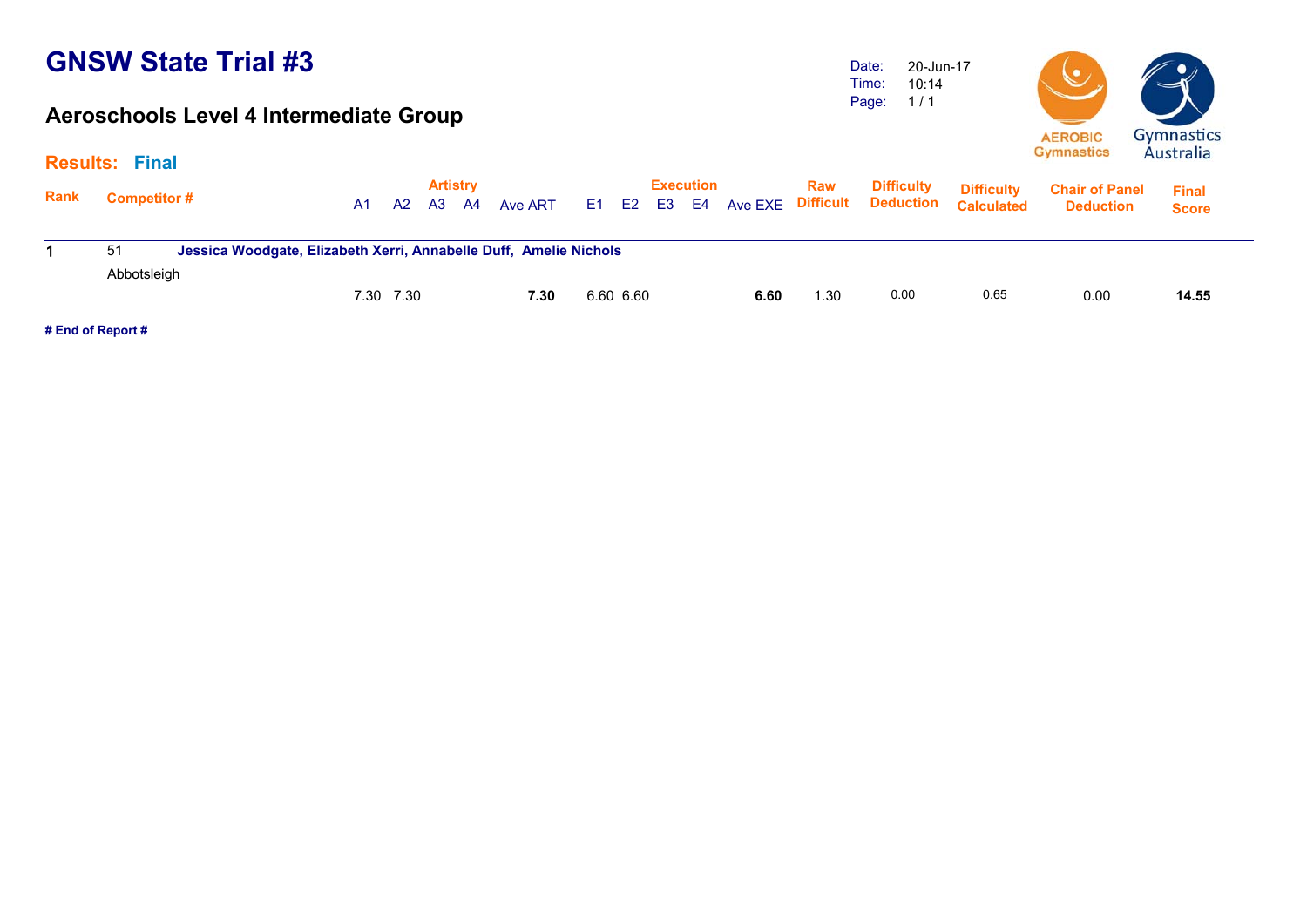#### **Aeroschools Level 4 Senior Pair**

Date: Time: Page: 20-Jun-17 10:05 1 / 1



| <b>Results:</b> | Final              |                                       |                |    |    |                       |         |           |                                 |      |            |                                                  |                                        |                                           |                              |
|-----------------|--------------------|---------------------------------------|----------------|----|----|-----------------------|---------|-----------|---------------------------------|------|------------|--------------------------------------------------|----------------------------------------|-------------------------------------------|------------------------------|
| <b>Rank</b>     | <b>Competitor#</b> |                                       | A <sub>1</sub> | A2 | A3 | <b>Artistry</b><br>A4 | Ave ART |           | <b>Execution</b><br>E1 E2 E3 E4 |      | <b>Raw</b> | <b>Difficulty</b><br>Ave EXE Difficult Deduction | <b>Difficulty</b><br><b>Calculated</b> | <b>Chair of Panel</b><br><b>Deduction</b> | <b>Final</b><br><b>Score</b> |
|                 | 15                 | <b>Alice Glasson, Adelaide Taylor</b> |                |    |    |                       |         |           |                                 |      |            |                                                  |                                        |                                           |                              |
|                 | Abbotsleigh        |                                       | 6.80 6.80      |    |    |                       | 6.80    | 5.80 5.80 |                                 | 5.80 | 1.20       | 0.00                                             | 0.60                                   | 0.00                                      | 13.20                        |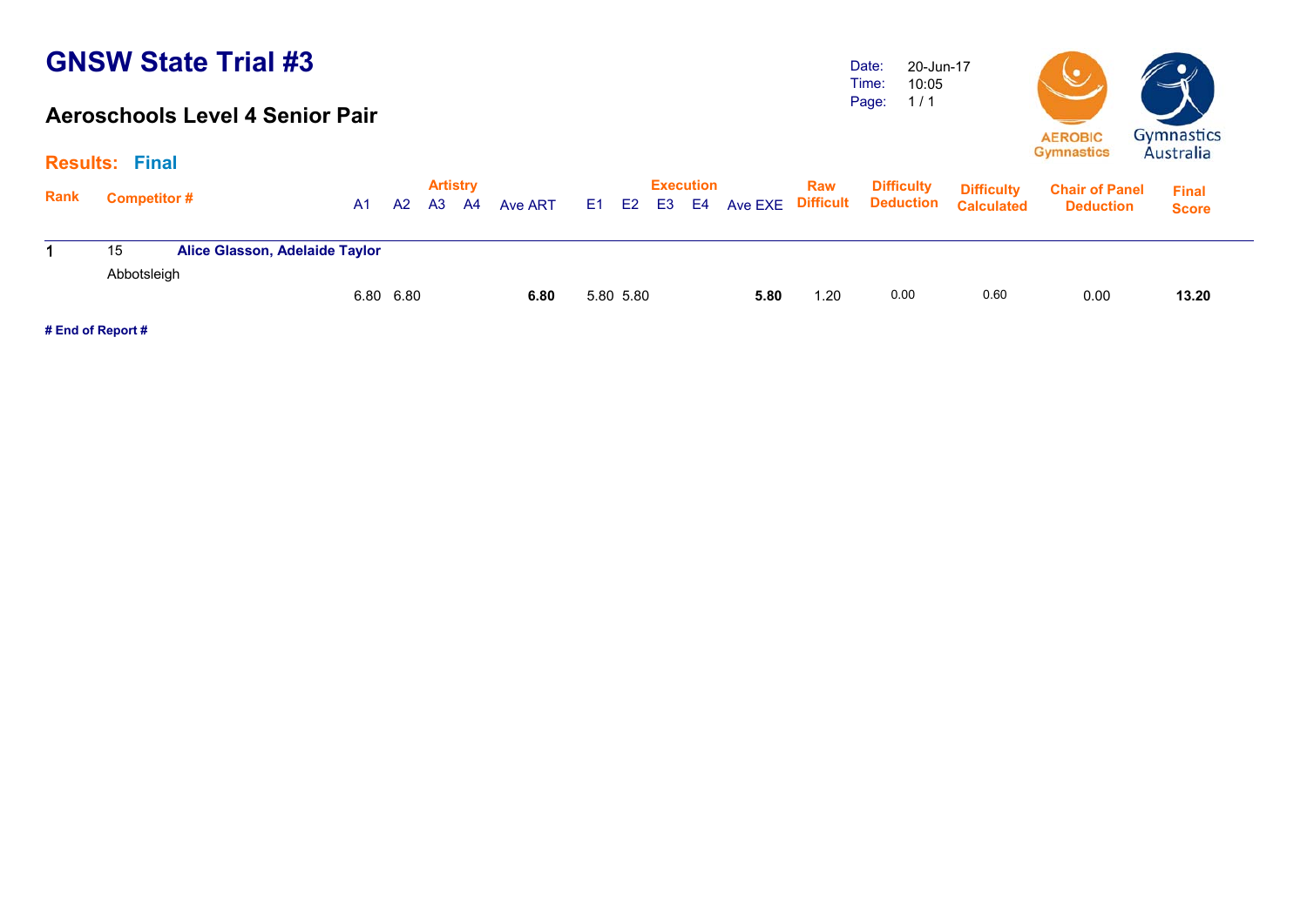#### **Aeroschools Level 5 Intermediate Pair**

Date: Time: Page: 20-Jun-1710:06 1 / 1



| <b>Rank</b>  | <b>Competitor#</b> |                                 | A <sub>1</sub> | A <sup>2</sup> | A <sub>3</sub> | <b>Artistry</b><br>A <sup>4</sup> | Ave ART | E1 | E <sub>2</sub> | E <sub>3</sub> | <b>Execution</b><br>E <sub>4</sub> | Ave EXE | <b>Raw</b><br><b>Difficult</b> | <b>Difficulty</b><br><b>Deduction</b> | <b>Difficulty</b><br><b>Calculated</b> | <b>Chair of Panel</b><br><b>Deduction</b> | <b>Final</b><br><b>Score</b> |  |
|--------------|--------------------|---------------------------------|----------------|----------------|----------------|-----------------------------------|---------|----|----------------|----------------|------------------------------------|---------|--------------------------------|---------------------------------------|----------------------------------------|-------------------------------------------|------------------------------|--|
|              | 17                 | Elian Jabbour, Juliah Tolentino |                |                |                |                                   |         |    |                |                |                                    |         |                                |                                       |                                        |                                           |                              |  |
|              |                    | All Saints Catholic High School |                |                |                |                                   |         |    |                |                |                                    |         |                                |                                       |                                        |                                           |                              |  |
|              |                    |                                 |                | 8.10 8.10      |                |                                   | 8.10    |    | 7.30 7.30      |                |                                    | 7.30    | 3.00                           | 0.00                                  | 1.50                                   | 0.00                                      | 16.90                        |  |
| $\mathbf{2}$ | 19                 | Victoria Lopez, Angelina Whale  |                |                |                |                                   |         |    |                |                |                                    |         |                                |                                       |                                        |                                           |                              |  |
|              |                    | All Saints Catholic High School |                |                |                |                                   |         |    |                |                |                                    |         |                                |                                       |                                        |                                           |                              |  |
|              |                    |                                 |                | 7.30 7.30      |                |                                   | 7.30    |    | 6.30 6.30      |                |                                    | 6.30    | 1.90                           | 0.00                                  | 0.95                                   | 0.00                                      | 14.55                        |  |
| 3            | 21                 | Talia Skuse, Natasha Bakopoulos |                |                |                |                                   |         |    |                |                |                                    |         |                                |                                       |                                        |                                           |                              |  |
|              | PLC Sydney         |                                 |                |                |                |                                   |         |    |                |                |                                    |         |                                |                                       |                                        |                                           |                              |  |
|              |                    |                                 |                | 6.40 6.40      |                |                                   | 6.40    |    | 4.70 4.70      |                |                                    | 4.70    | 1.50                           | 0.00                                  | 0.75                                   | 0.00                                      | 11.85                        |  |
|              |                    |                                 |                |                |                |                                   |         |    |                |                |                                    |         |                                |                                       |                                        |                                           |                              |  |

**# End of Report #**

**Results: Final**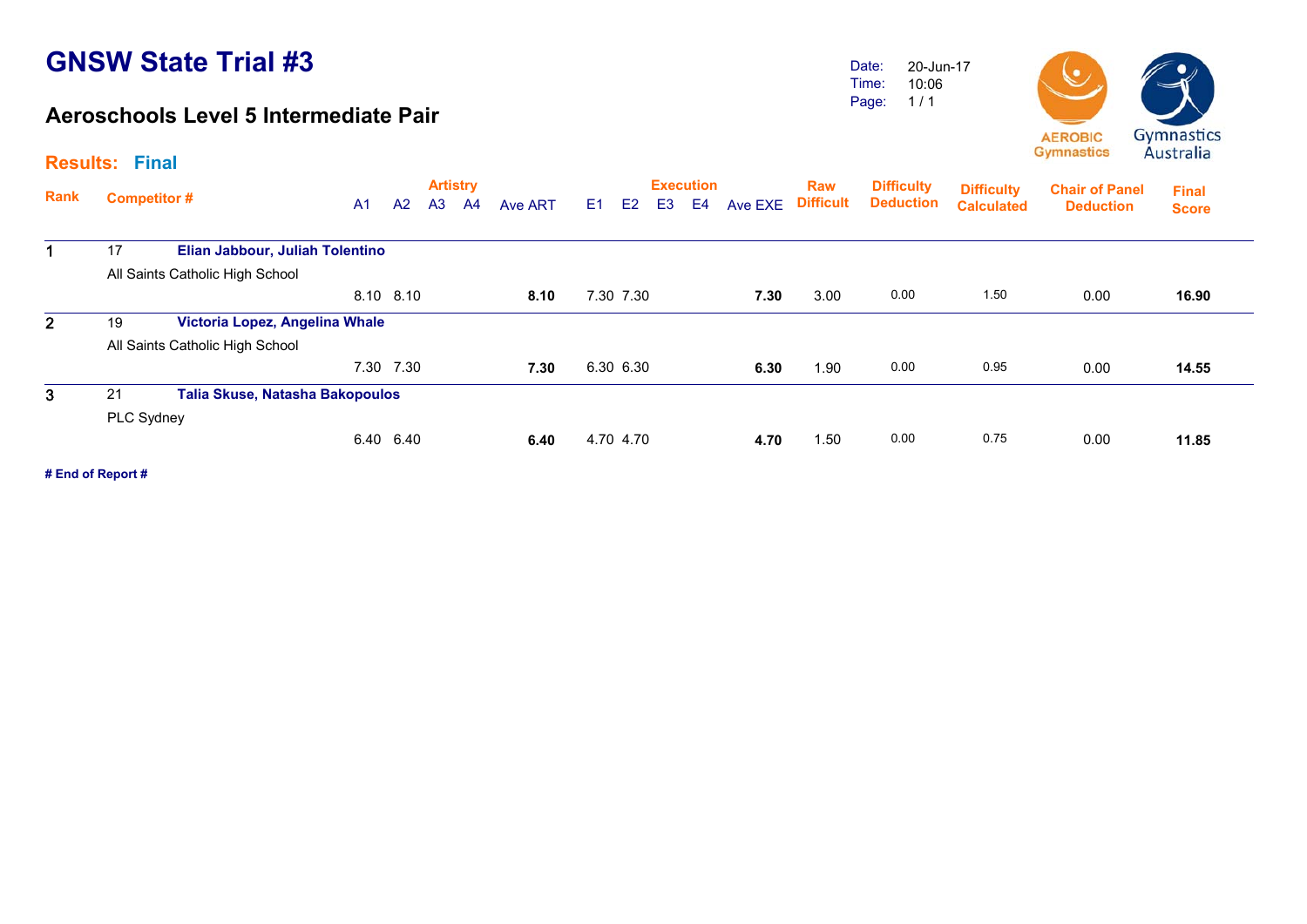#### **Aeroschools Level 5 Senior Pair**

Date: Time: Page: 20-Jun-17 10:07 1 / 1



|             | <b>Results: Final</b> |                                             |    |           |    |                       |                |           |           |    |                        |         |                         |                                       |                                        |                                           |                              |
|-------------|-----------------------|---------------------------------------------|----|-----------|----|-----------------------|----------------|-----------|-----------|----|------------------------|---------|-------------------------|---------------------------------------|----------------------------------------|-------------------------------------------|------------------------------|
| <b>Rank</b> | <b>Competitor#</b>    |                                             | A1 | A2        | A3 | <b>Artistry</b><br>A4 | <b>Ave ART</b> | E1 E2     |           | E3 | <b>Execution</b><br>E4 | Ave EXE | Raw<br><b>Difficult</b> | <b>Difficulty</b><br><b>Deduction</b> | <b>Difficulty</b><br><b>Calculated</b> | <b>Chair of Panel</b><br><b>Deduction</b> | <b>Final</b><br><b>Score</b> |
|             | 23                    | <b>Eleanor Smith, Eleanor Clifton-Bligh</b> |    |           |    |                       |                |           |           |    |                        |         |                         |                                       |                                        |                                           |                              |
|             | PLC Sydney            |                                             |    |           |    |                       |                |           |           |    |                        |         |                         |                                       |                                        |                                           |                              |
|             |                       |                                             |    | 7.40 7.40 |    |                       | 7.40           |           | 7.40 7.40 |    |                        | 7.40    | 2.00                    | 0.00                                  | 1.00                                   | 0.00                                      | 15.80                        |
| 2           | 27                    | <b>Lauren Anderson, Emily Anderson</b>      |    |           |    |                       |                |           |           |    |                        |         |                         |                                       |                                        |                                           |                              |
|             |                       | All Saints Catholic High School             |    |           |    |                       |                |           |           |    |                        |         |                         |                                       |                                        |                                           |                              |
|             |                       |                                             |    | 7.30 7.30 |    |                       | 7.30           | 6.80 6.80 |           |    |                        | 6.80    | 1.60                    | 0.00                                  | 0.80                                   | 0.20                                      | 14.70                        |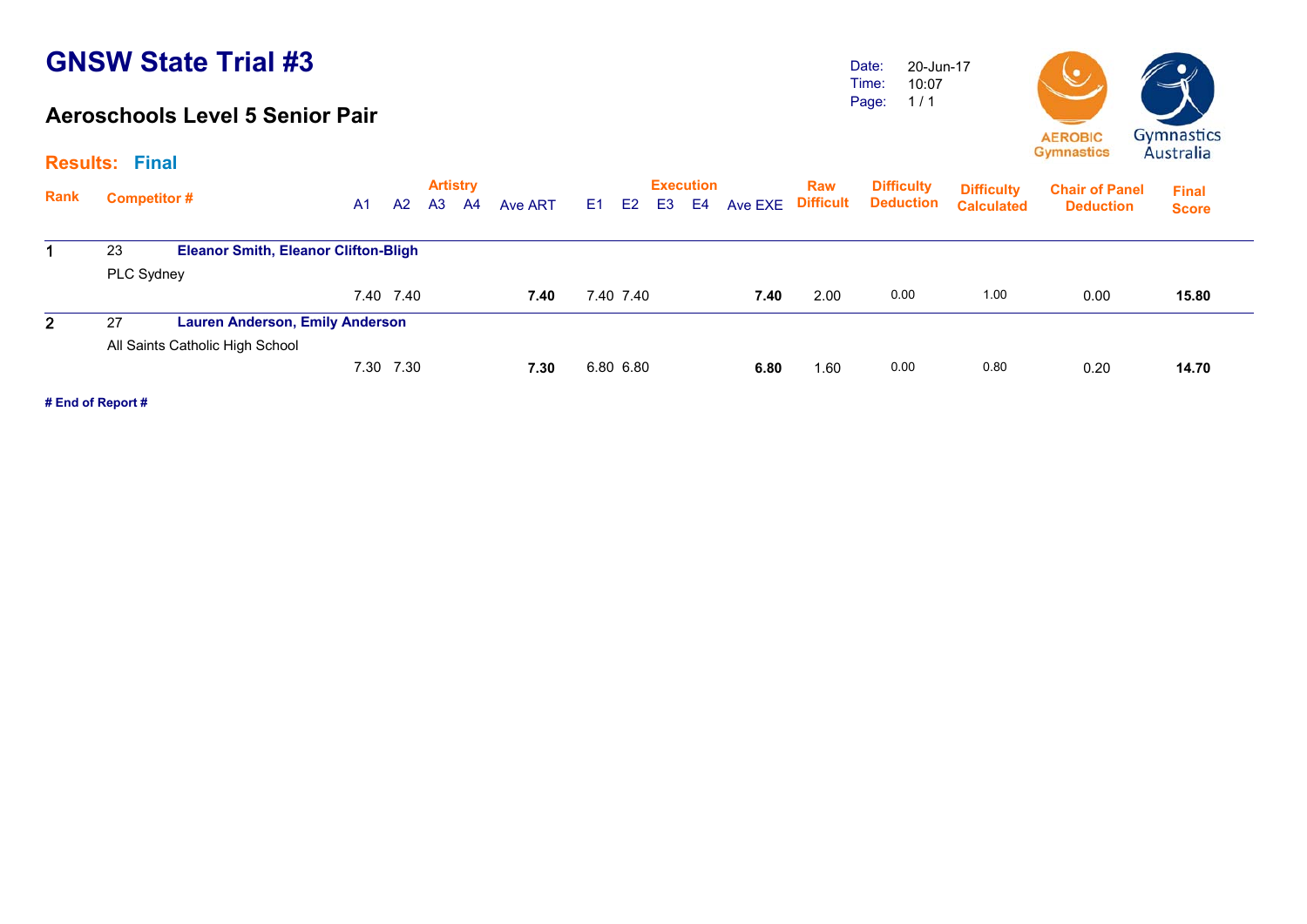#### **Aeroschools Level 5 Senior Trio**

Date: Time: Page: 20-Jun-1710:11 1 / 1



|             | <b>Results: Final</b> |                                                        |    |                       |      |         |           |    |                        |                          |            |                                       |                                        | $-1$                                      | 111111                       |  |
|-------------|-----------------------|--------------------------------------------------------|----|-----------------------|------|---------|-----------|----|------------------------|--------------------------|------------|---------------------------------------|----------------------------------------|-------------------------------------------|------------------------------|--|
| <b>Rank</b> | <b>Competitor#</b>    | A1                                                     | A2 | <b>Artistry</b><br>A3 | - A4 | Ave ART | E1 E2     | E3 | <b>Execution</b><br>E4 | <b>Ave EXE Difficult</b> | <b>Raw</b> | <b>Difficulty</b><br><b>Deduction</b> | <b>Difficulty</b><br><b>Calculated</b> | <b>Chair of Panel</b><br><b>Deduction</b> | <b>Final</b><br><b>Score</b> |  |
|             | 39                    | <b>Grace Kleppich, Lucy McSwiggan, Courtney Holley</b> |    |                       |      |         |           |    |                        |                          |            |                                       |                                        |                                           |                              |  |
|             | <b>PLC Sydney</b>     | 8.20 8.20                                              |    |                       |      | 8.20    | 6.80 6.80 |    |                        | 6.80                     | 1.80       | 0.00                                  | 0.90                                   | 0.00                                      | 15.90                        |  |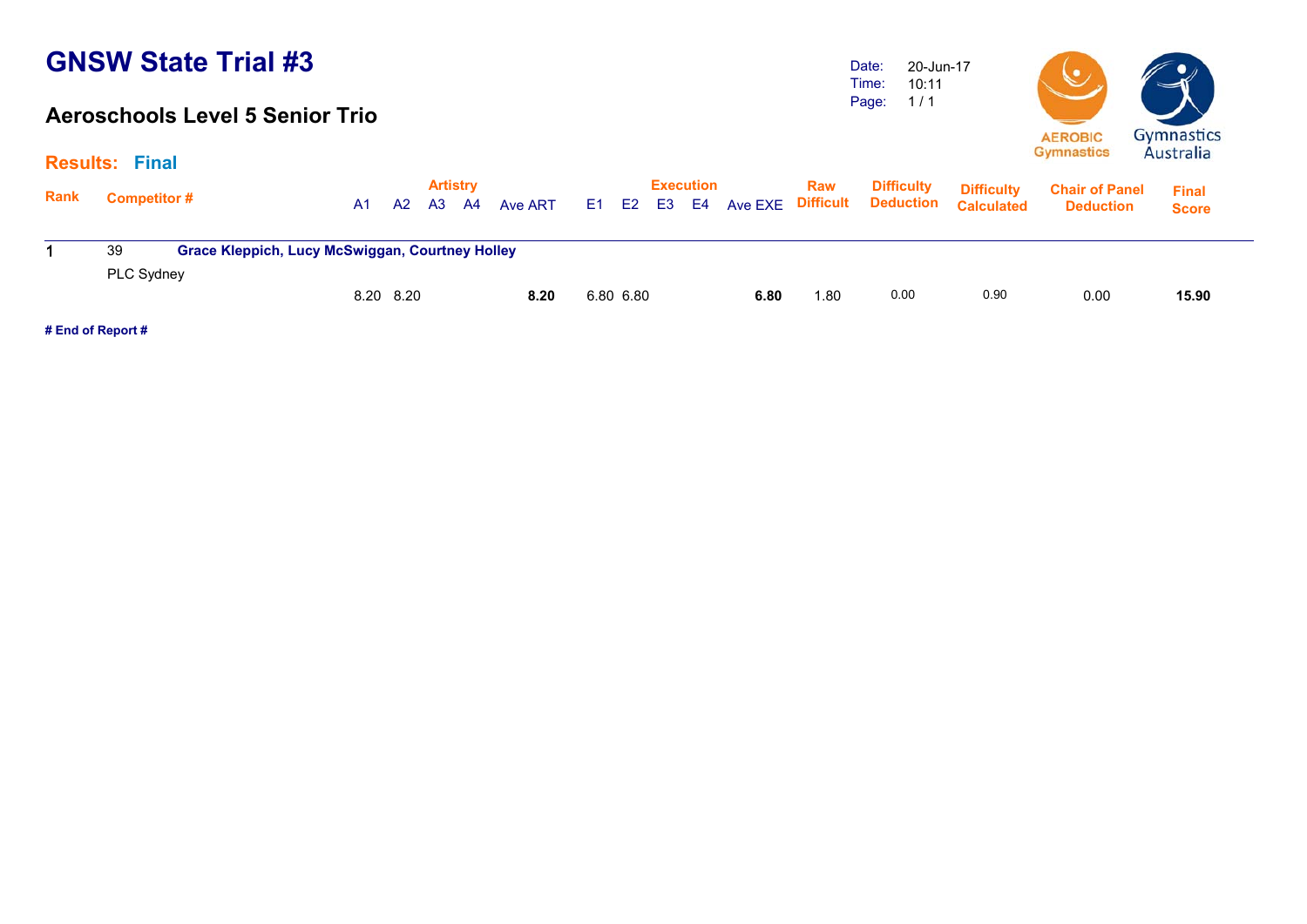#### **Level 2 Junior Individual**

Date: Time: Page: 20-Jun-17 10:15 1 / 1



|      | <b>Results: Final</b>                                    |    |           |                              |    |         |           |    |                        |                   |            |                                |                                        | $-1$                                      | 111111                       |
|------|----------------------------------------------------------|----|-----------|------------------------------|----|---------|-----------|----|------------------------|-------------------|------------|--------------------------------|----------------------------------------|-------------------------------------------|------------------------------|
| Rank | <b>Competitor#</b>                                       | A1 | A2        | <b>Artistry</b><br><b>A3</b> | A4 | Ave ART | E1 E2     | E3 | <b>Execution</b><br>E4 | Ave EXE Difficult | <b>Raw</b> | <b>Difficulty</b><br>Deduction | <b>Difficulty</b><br><b>Calculated</b> | <b>Chair of Panel</b><br><b>Deduction</b> | <b>Final</b><br><b>Score</b> |
|      | <b>Hillary Diachenko</b><br>202<br>Sydney West Gymsports |    |           |                              |    |         |           |    |                        |                   |            |                                |                                        |                                           |                              |
|      |                                                          |    | 7.80 7.80 |                              |    | 7.80    | 7.90 7.60 |    |                        | 7.75              | 0.00       | 0.00                           | 0.00                                   | 0.00                                      | 15.55                        |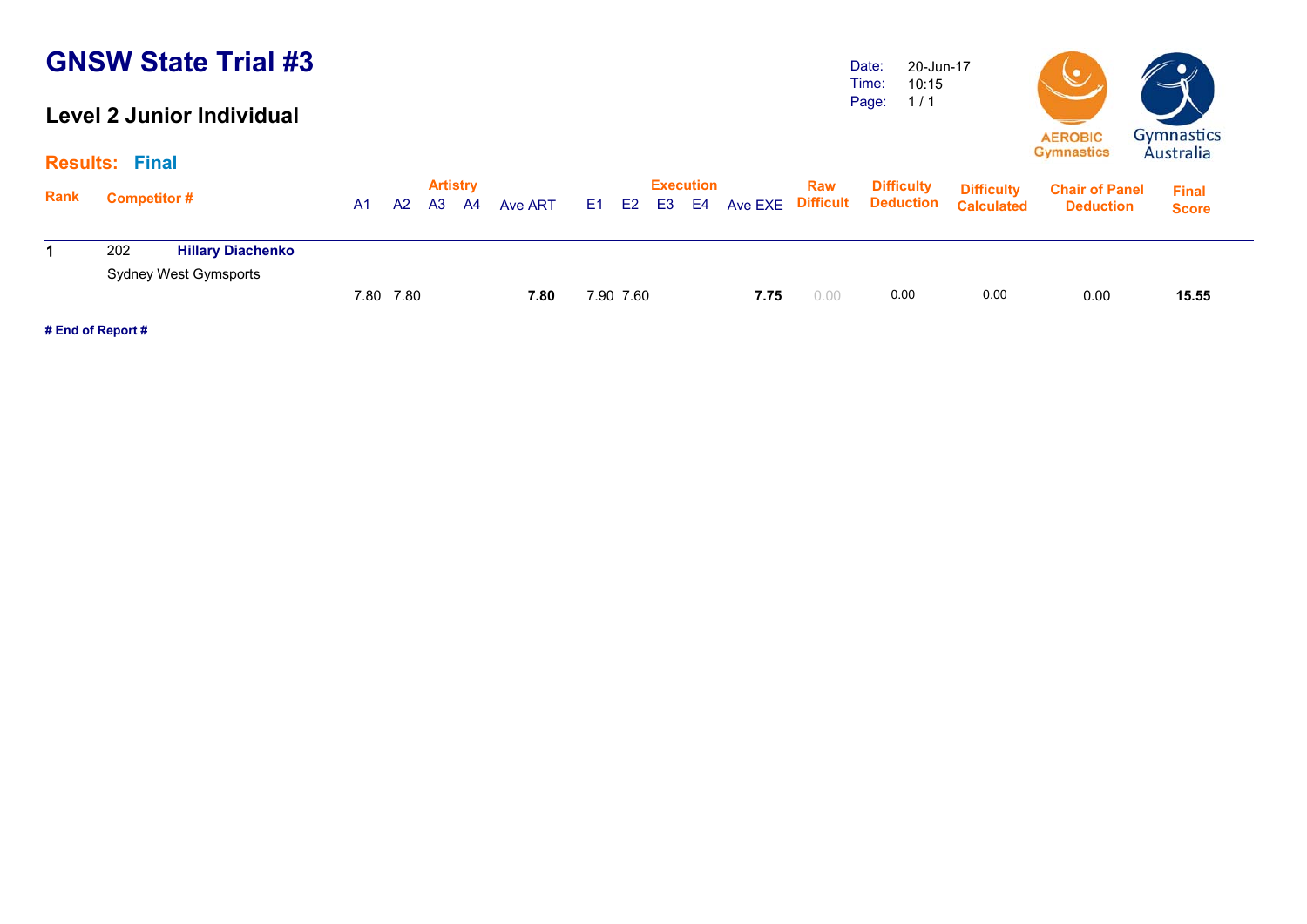#### **Level 3 Junior Individual**

**Results: Final**

Date: Time: Page: 10:36 1 / 2



|                         |                    |                                 |                |           | <b>Artistry</b> |                |    |           |                | <b>Execution</b> |         | <b>Raw</b>       | <b>Difficulty</b> | <b>Difficulty</b> | <b>Chair of Panel</b> | <b>Final</b> |  |
|-------------------------|--------------------|---------------------------------|----------------|-----------|-----------------|----------------|----|-----------|----------------|------------------|---------|------------------|-------------------|-------------------|-----------------------|--------------|--|
| Rank                    | <b>Competitor#</b> |                                 | A <sub>1</sub> | A2        | A3 A4           | <b>Ave ART</b> | E1 | E2        | E <sub>3</sub> | E <sub>4</sub>   | Ave EXE | <b>Difficult</b> | <b>Deduction</b>  | <b>Calculated</b> | <b>Deduction</b>      | <b>Score</b> |  |
| $\mathbf 1$             | 344                | <b>Sarah Debono</b>             |                |           |                 |                |    |           |                |                  |         |                  |                   |                   |                       |              |  |
|                         |                    | Sabrina @ Kinetic Force Fitness |                |           |                 |                |    |           |                |                  |         |                  |                   |                   |                       |              |  |
|                         |                    |                                 |                | 7.60 7.60 |                 | 7.60           |    | 7.50 7.50 |                |                  | 7.50    | 0.80             | 0.00              | 0.40              | 0.00                  | 15.50        |  |
| $\overline{2}$          | 350                | <b>Christina Toma</b>           |                |           |                 |                |    |           |                |                  |         |                  |                   |                   |                       |              |  |
|                         |                    | Sabrina @ Kinetic Force Fitness |                |           |                 |                |    |           |                |                  |         |                  |                   |                   |                       |              |  |
|                         |                    |                                 |                | 7.50 7.50 |                 | 7.50           |    | 7.40 7.40 |                |                  | 7.40    | 0.90             | 0.00              | 0.45              | 0.00                  | 15.35        |  |
| 3                       | 348                | <b>Sophie Yenson</b>            |                |           |                 |                |    |           |                |                  |         |                  |                   |                   |                       |              |  |
|                         |                    | Oatley RSL Youth club           |                |           |                 |                |    |           |                |                  |         |                  |                   |                   |                       |              |  |
|                         |                    |                                 |                | 7.60 7.60 |                 | 7.60           |    | 7.30 7.30 |                |                  | 7.30    | 0.70             | 0.00              | 0.35              | 0.00                  | 15.25        |  |
| 4                       | 336                | <b>Jessica Bourne</b>           |                |           |                 |                |    |           |                |                  |         |                  |                   |                   |                       |              |  |
|                         |                    | Oatley RSL Youth club           |                |           |                 |                |    |           |                |                  |         |                  |                   |                   |                       |              |  |
|                         |                    |                                 |                | 7.30 7.30 |                 | 7.30           |    | 7.50 7.50 |                |                  | 7.50    | 0.50             | 0.00              | 0.25              | 0.00                  | 15.05        |  |
| 5                       | 340                | <b>Lila-Rose Kamar</b>          |                |           |                 |                |    |           |                |                  |         |                  |                   |                   |                       |              |  |
|                         |                    | <b>Sydney West Gymsports</b>    |                |           |                 |                |    |           |                |                  |         |                  |                   |                   |                       |              |  |
|                         |                    |                                 |                | 7.70 7.70 |                 | 7.70           |    | 6.90 6.90 |                |                  | 6.90    | 0.90             | 0.00              | 0.45              | 0.00                  | 15.05        |  |
| 6                       | 338                | <b>Taylor Icanovski</b>         |                |           |                 |                |    |           |                |                  |         |                  |                   |                   |                       |              |  |
|                         |                    | Oatley RSL Youth club           |                |           |                 |                |    |           |                |                  |         |                  |                   |                   |                       |              |  |
|                         |                    |                                 |                | 7.30 7.30 |                 | 7.30           |    | 7.20 7.20 |                |                  | 7.20    | 0.70             | 0.00              | 0.35              | 0.00                  | 14.85        |  |
| $\overline{\mathbf{7}}$ | 358                | <b>Albertina Oraha</b>          |                |           |                 |                |    |           |                |                  |         |                  |                   |                   |                       |              |  |
|                         |                    | Sabrina @ Kinetic Force Fitness |                |           |                 |                |    |           |                |                  |         |                  |                   |                   |                       |              |  |
|                         |                    |                                 |                | 7.20 7.20 |                 | 7.20           |    | 6.80 6.80 |                |                  | 6.80    | 0.50             | 0.00              | 0.25              | 0.00                  | 14.25        |  |
| 8                       | 356                | <b>Abygail Mills</b>            |                |           |                 |                |    |           |                |                  |         |                  |                   |                   |                       |              |  |
|                         |                    | Non Stop Dance Company          |                |           |                 |                |    |           |                |                  |         |                  |                   |                   |                       |              |  |
|                         |                    |                                 |                | 7.30 7.30 |                 | 7.30           |    | 6.60 6.60 |                |                  | 6.60    | 0.70             | 0.00              | 0.35              | 0.00                  | 14.25        |  |

20-Jun-17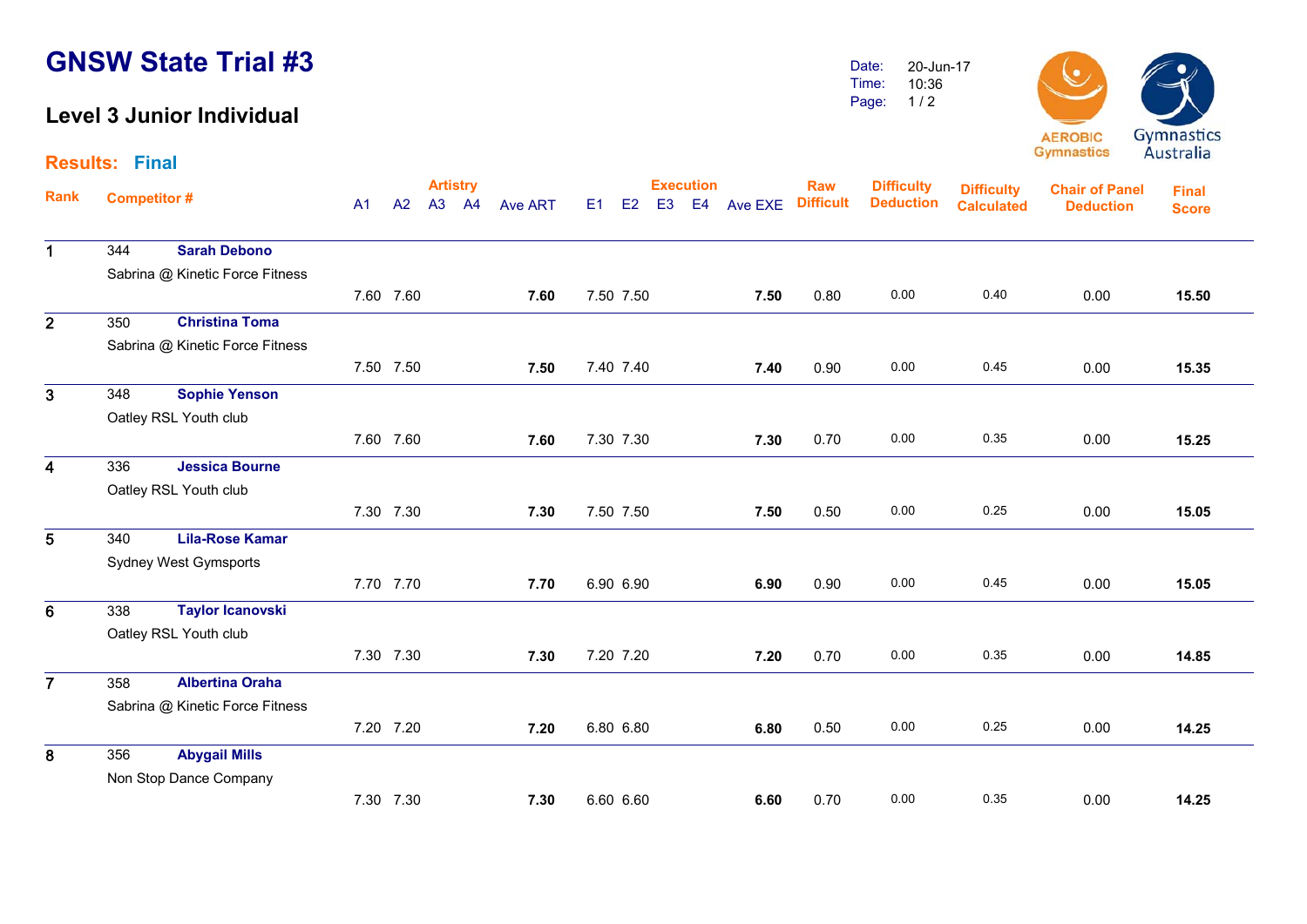#### **Level 3 Junior Individual**

Date: Time: Page: 2 / 2 20-Jun-17 10:36



**Results: Final**

|                 | <b>Competitor#</b> |                           |                |           | <b>Artistry</b> |    |                |                |           |                | <b>Execution</b> |         | <b>Raw</b>       | <b>Difficulty</b> | <b>Difficulty</b> | <b>Chair of Panel</b> | <b>Final</b> |
|-----------------|--------------------|---------------------------|----------------|-----------|-----------------|----|----------------|----------------|-----------|----------------|------------------|---------|------------------|-------------------|-------------------|-----------------------|--------------|
| Rank            |                    |                           | A <sub>1</sub> | A2        | A3              | A4 | <b>Ave ART</b> | E <sub>1</sub> | E2        | E <sub>3</sub> | E4               | Ave EXE | <b>Difficult</b> | <b>Deduction</b>  | <b>Calculated</b> | <b>Deduction</b>      | <b>Score</b> |
| 9               | 342                | <b>Maria Drivas</b>       |                |           |                 |    |                |                |           |                |                  |         |                  |                   |                   |                       |              |
|                 | PLC Sydney         |                           |                |           |                 |    |                |                |           |                |                  |         |                  |                   |                   |                       |              |
|                 |                    |                           |                | 7.10 7.10 |                 |    | 7.10           |                | 6.80 6.80 |                |                  | 6.80    | 0.50             | 0.00              | 0.25              | 0.00                  | 14.15        |
| 10 <sub>1</sub> | 352                | Naomi Webb                |                |           |                 |    |                |                |           |                |                  |         |                  |                   |                   |                       |              |
|                 | PLC Sydney         |                           |                |           |                 |    |                |                |           |                |                  |         |                  |                   |                   |                       |              |
|                 |                    |                           |                | 6.60 6.60 |                 |    | 6.60           |                | 6.40 6.40 |                |                  | 6.40    | 0.60             | 0.00              | 0.30              | 0.00                  | 13.30        |
| 11              | 354                | <b>Lefki Papadopoulos</b> |                |           |                 |    |                |                |           |                |                  |         |                  |                   |                   |                       |              |
|                 | PLC Sydney         |                           |                |           |                 |    |                |                |           |                |                  |         |                  |                   |                   |                       |              |
|                 |                    |                           |                | 7.00 7.00 |                 |    | 7.00           |                | 5.80 5.80 |                |                  | 5.80    | 0.30             | 0.00              | 0.15              | 0.00                  | 12.95        |
| 12              | 346                | <b>Eloise Curtin</b>      |                |           |                 |    |                |                |           |                |                  |         |                  |                   |                   |                       |              |
|                 | PLC Sydney         |                           |                |           |                 |    |                |                |           |                |                  |         |                  |                   |                   |                       |              |
|                 |                    |                           |                | 5.90 5.90 |                 |    | 5.90           |                | 6.50 6.50 |                |                  | 6.50    | 0.30             | 0.00              | 0.15              | 0.20                  | 12.35        |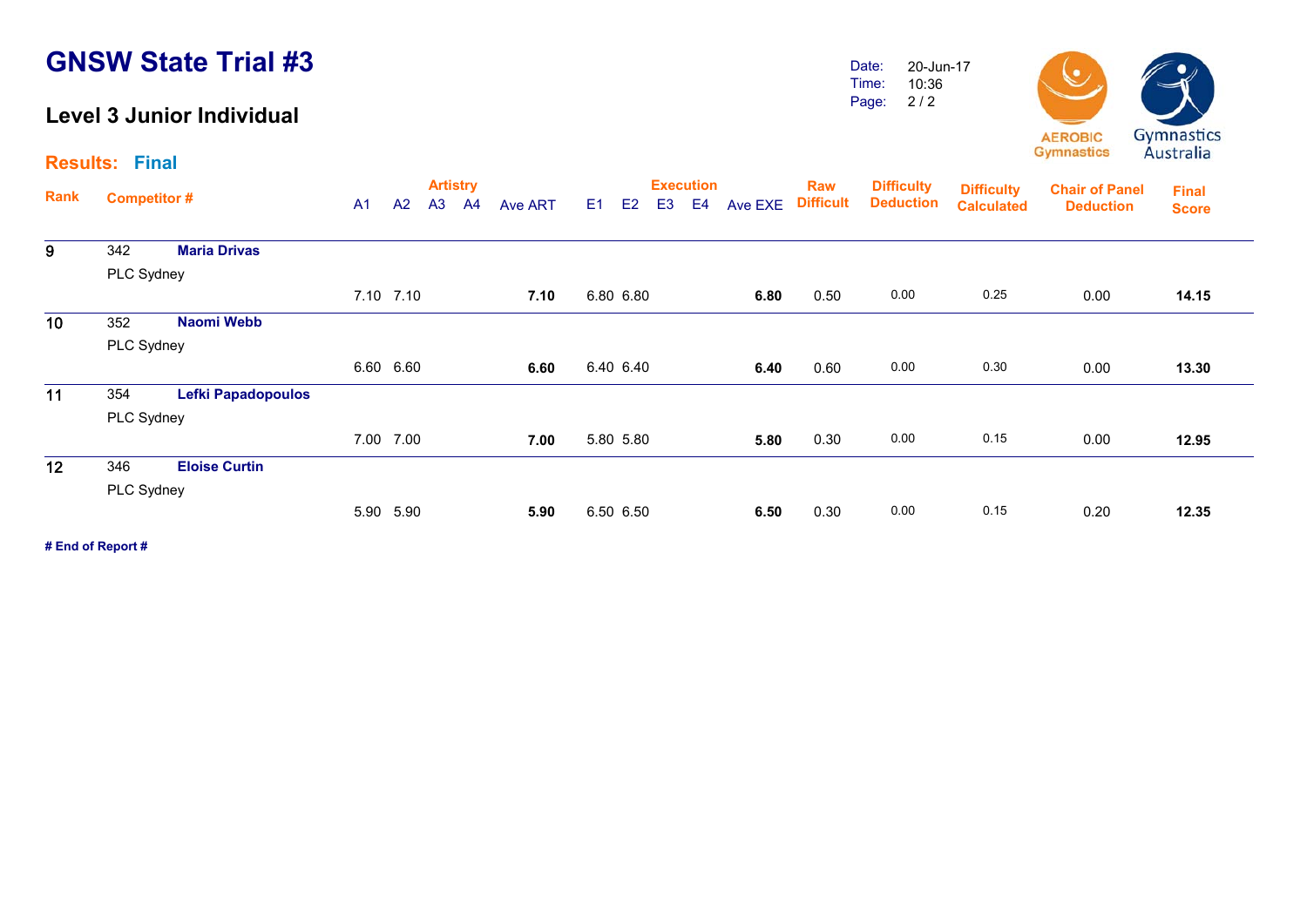#### **Level 3 Junior Multiples**

**Results: Final**

Date: Time: Page: 20-Jun-1710:26 1 / 1



**Artistry Execution Rank**Execution Raw Difficulty <sub>Diffic</sub>ulty<br>A1 A2 A3 A4 Ave ART E1 E2 E3 E4 Ave EXE Difficult Deduction <sub>Calculate</sub> **Chair of Panel Deduction Final Score Difficulty Deduction Difficulty Calculated**1 304 **Jessica Bourne, Sophie Yenson, Taylor Icanovski** Oatley RSL Youth club 7.00 7.00 **7.00** 7.00 7.00 **7.00** 0.50 0.00 0.25 0.30 **13.95**13.95 2 302 **Naomi Webb, Lefki Papadopoulos** PLC Sydney 6.80 6.80 **6.806.80** 5.20 5.20 **5.20** 5.20 0.30 0.00 0.15 0.20 11.95  $\overline{3}$  306 **Eloise Curtin, Ranya Vermam, Selena Read** PLC Sydney 6.20 6.20 **6.20** 4.00 4.00 **4.00** 0.10 0.00 0.05 0.40 **9.85**9.85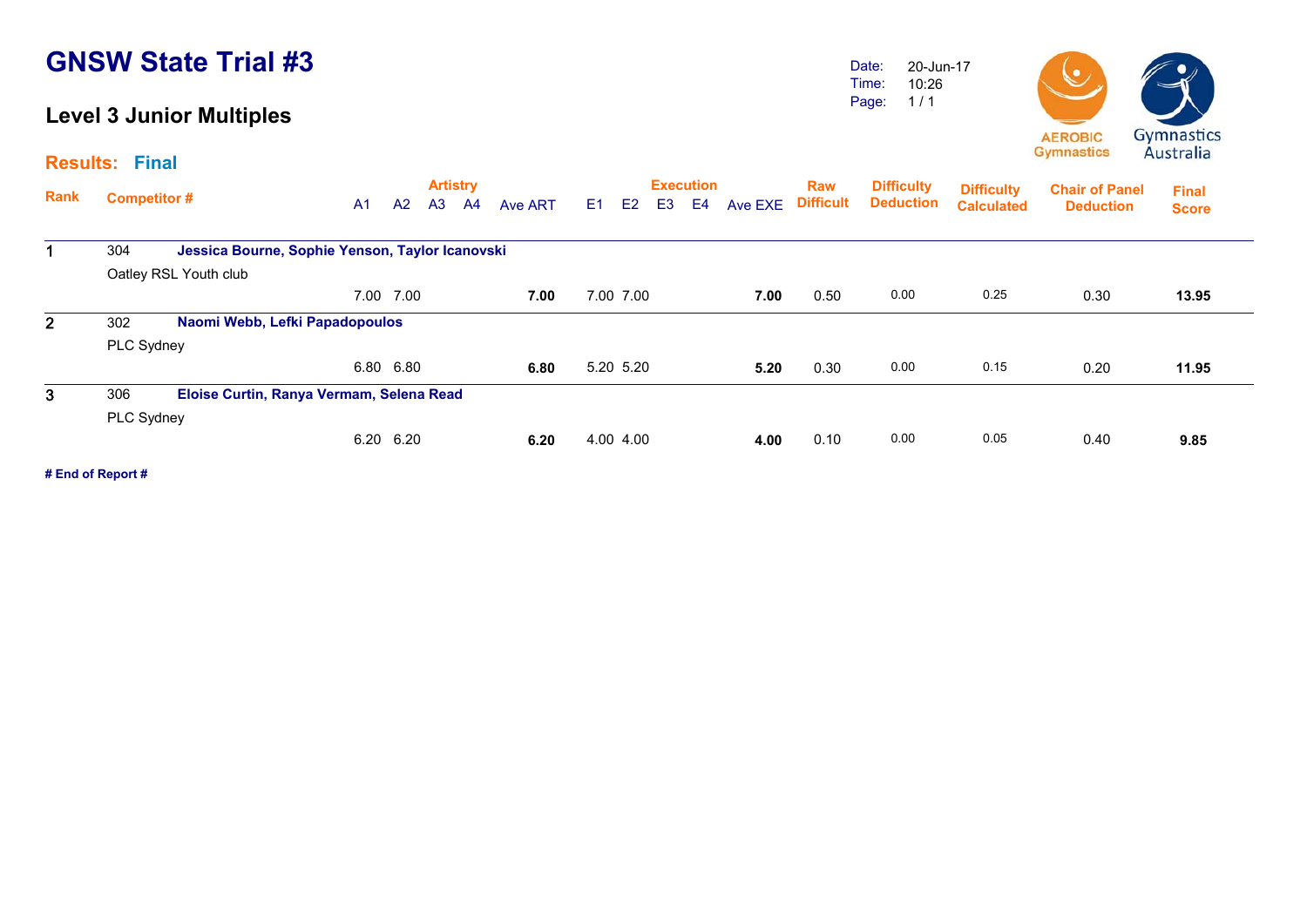**Results: Final**

#### **Level 3 Intermediate Individual**

Date: Time:Page: 20-Jun-1710:331 / 1



**Artistry Execution Rank**Execution Raw Difficulty <sub>Diffic</sub>ulty<br>A1 A2 A3 A4 Ave ART E1 E2 E3 E4 Ave EXE Difficult Deduction <sub>Calculate</sub> **Chair of Panel DeductionDeduction Deduction Final ScoreDifficulty Difficulty Calculated**1 324 **Tiyana El-bayeh** Sabrina @ Kinetic Force Fitness 7.70 7.70 **7.70** 6.70 6.70 **6.70** 0.70 0.00 0.35 0.00 **14.75**14.75 2 328 **Ariana Maasomi**  Sabrina @ Kinetic Force Fitness 7.30 7.30 **7.30** 6.20 6.20 **6.20** 0.40 0.00 0.20 0.00 **13.70**13.70 3 330 **Jacqueline Clarke**  PLC Sydney 7.10 7.10 **7.10** 6.00 6.00 **6.00** 0.50 0.00 0.25 0.30 **13.05**13.05 4 332 **Claudia Mortensen** PLC Sydney 6.80 6.80 **6.80** 5.70 5.70 **5.70** 0.40 0.00 0.20 0.00 **12.70**12.70 5 334 **Lucy Hammond**  PLC Sydney 6.90 6.90 **6.90** 4.80 4.80 **4.80** 0.30 0.00 0.15 0.00 **11.85**11.85 6 326 **Zahra Kutty** PLC Sydney 7.00 7.00 **7.00** 4.40 4.40 **4.40** 0.30 0.00 0.15 0.00 **11.55**11.55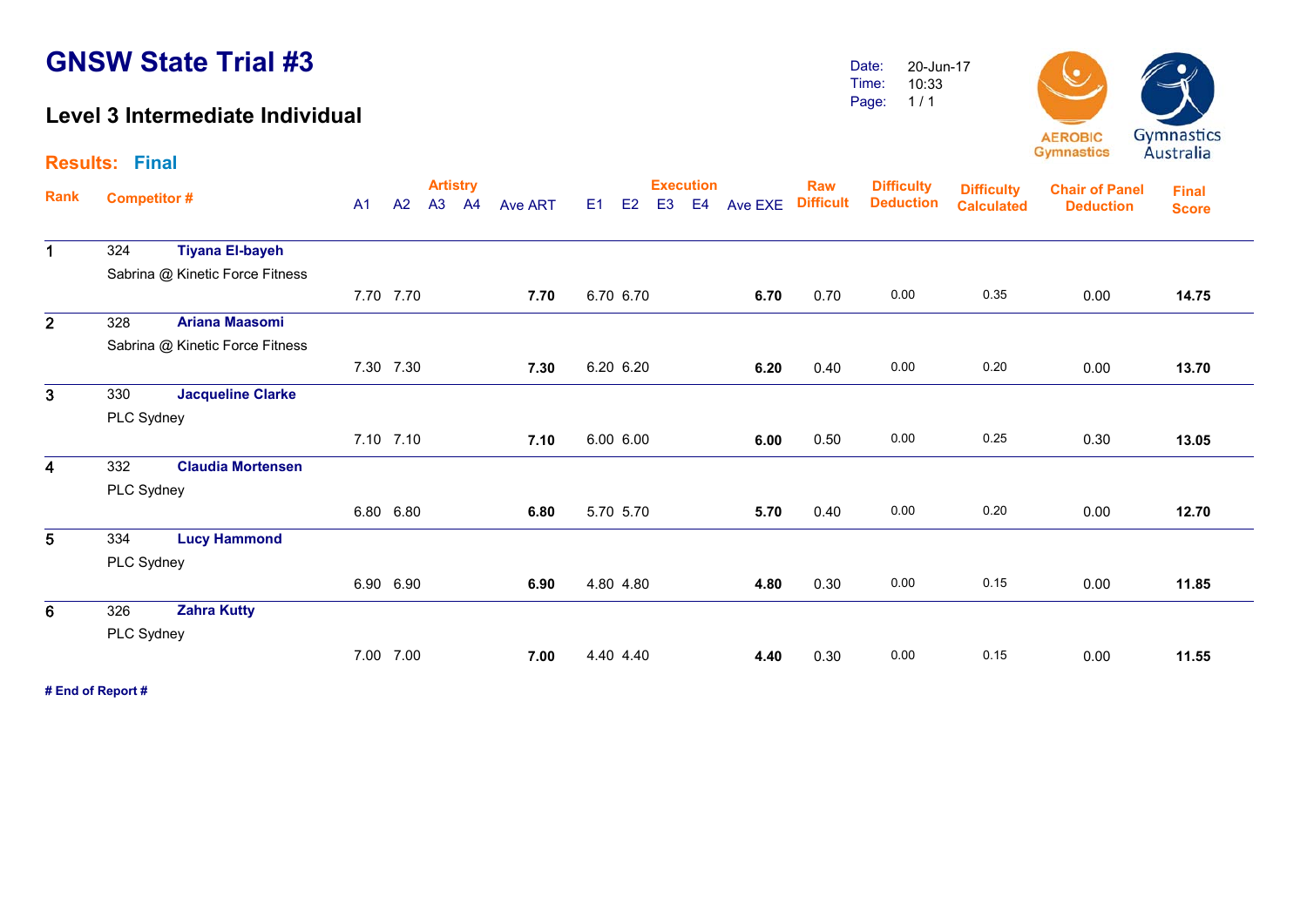### **Level 3 Intermediate Multiples**

Date: Time: Page: 20-Jun-17 10:28 1 / 1



|              | <b>Results: Final</b> |                                        |      |           |                |                                   |                |    |                |                |                                    |         |                                |                                       |                                        |                                           | $114311$ and                 |
|--------------|-----------------------|----------------------------------------|------|-----------|----------------|-----------------------------------|----------------|----|----------------|----------------|------------------------------------|---------|--------------------------------|---------------------------------------|----------------------------------------|-------------------------------------------|------------------------------|
| Rank         | <b>Competitor#</b>    |                                        | A1   | A2        | A <sub>3</sub> | <b>Artistry</b><br>A <sup>4</sup> | <b>Ave ART</b> | E1 | E <sub>2</sub> | E <sub>3</sub> | <b>Execution</b><br>E <sub>4</sub> | Ave EXE | <b>Raw</b><br><b>Difficult</b> | <b>Difficulty</b><br><b>Deduction</b> | <b>Difficulty</b><br><b>Calculated</b> | <b>Chair of Panel</b><br><b>Deduction</b> | <b>Final</b><br><b>Score</b> |
|              | 312                   | <b>Jacqueline Clarke, Lucy Hammond</b> |      |           |                |                                   |                |    |                |                |                                    |         |                                |                                       |                                        |                                           |                              |
|              | PLC Sydney            |                                        |      |           |                |                                   |                |    |                |                |                                    |         |                                |                                       |                                        |                                           |                              |
|              |                       |                                        |      | 7.20 7.20 |                |                                   | 7.20           |    | 5.40 5.40      |                |                                    | 5.40    | 0.30                           | 0.00                                  | 0.15                                   | 0.20                                      | 12.55                        |
| $\mathbf{2}$ | 310                   | Hanan Doyle, Selena Kombos             |      |           |                |                                   |                |    |                |                |                                    |         |                                |                                       |                                        |                                           |                              |
|              | PLC Sydney            |                                        |      |           |                |                                   |                |    |                |                |                                    |         |                                |                                       |                                        |                                           |                              |
|              |                       |                                        |      | 7.20 7.20 |                |                                   | 7.20           |    | 5.20 5.20      |                |                                    | 5.20    | 0.30                           | 0.00                                  | 0.15                                   | 0.10                                      | 12.45                        |
| 3            | 308                   | <b>Claudia Mortensen, Zahra Kutty</b>  |      |           |                |                                   |                |    |                |                |                                    |         |                                |                                       |                                        |                                           |                              |
|              | PLC Sydney            |                                        |      |           |                |                                   |                |    |                |                |                                    |         |                                |                                       |                                        |                                           |                              |
|              |                       |                                        | 7.10 | 7.10      |                |                                   | 7.10           |    | 4.80 4.80      |                |                                    | 4.80    | 0.10                           | 0.00                                  | 0.05                                   | 0.00                                      | 11.95                        |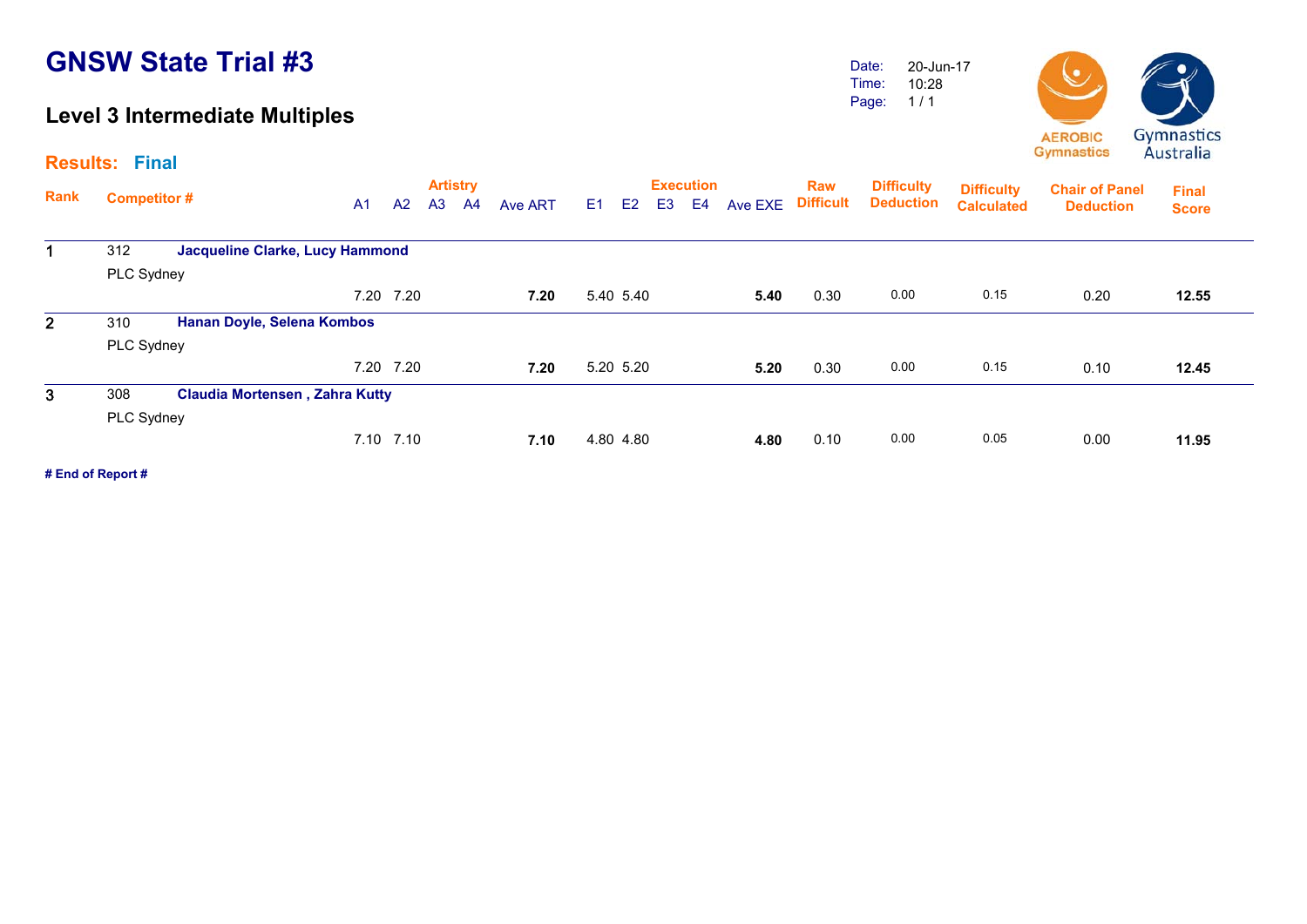#### **Level 4 Junior Individual**

 210 **Leila Ghazi** Sydney West Gymsports

206 **Tia Jabbour**

Sabrina @ Kinetic Force Fitness

 208 **Georgia Britton** Sabrina @ Kinetic Force Fitness

**Results: Final**

1

2

3

4

Date: Time: Page: 20-Jun-1710:16 1 / 1



**Artistry Execution Rank**Execution Raw Difficulty <sub>Diffic</sub>ulty<br>A1 A2 A3 A4 Ave ART E1 E2 E3 E4 Ave EXE Difficult Deduction <sub>Calculate</sub> **Chair of Panel Deduction Final Score Difficulty Deduction Difficulty Calculated**7.10 7.10 **7.10** 7.70 7.40 **7.55** 1.50 0.00 0.75 0.00 **15.40**15.40 7.20 7.20 **7.20** 7.50 7.60 **7.55** 1.00 0.50 0.25 0.00 **15.00**15.00 6.90 6.90 **6.906.90** 7.30 7.80 **7.55** 1.00 0.00 0.50 0.00 14.95

| $\overline{\mathbf{4}}$ | 214        | <b>Gabriella Arena</b>          |           |           |      |           |      |      |      |      |      |       |
|-------------------------|------------|---------------------------------|-----------|-----------|------|-----------|------|------|------|------|------|-------|
|                         |            | Sabrina @ Kinetic Force Fitness |           |           |      |           |      |      |      |      |      |       |
|                         |            |                                 |           | 7.00 7.00 | 7.00 | 6.60 6.50 | 6.55 | 1.50 | 0.00 | 0.75 | 0.00 | 14.30 |
| $5\phantom{.0}$         | 218        | <b>Archiraya Stokes</b>         |           |           |      |           |      |      |      |      |      |       |
|                         | PLC Sydney |                                 |           |           |      |           |      |      |      |      |      |       |
|                         |            |                                 | 6.30 6.30 |           | 6.30 | 6.20 6.50 | 6.35 | 0.60 | 0.00 | 0.30 | 0.20 | 12.75 |
| $6\phantom{1}$          | 216        | <b>Talia Tsaloukas</b>          |           |           |      |           |      |      |      |      |      |       |
|                         | PLC Sydney |                                 |           |           |      |           |      |      |      |      |      |       |
|                         |            |                                 | 6.10 6.10 |           | 6.10 | 6.00 6.40 | 6.20 | 0.60 | 0.00 | 0.30 | 0.00 | 12.60 |
| $\overline{7}$          | 212        | <b>Tidarat McLachlan</b>        |           |           |      |           |      |      |      |      |      |       |
|                         | PLC Sydney |                                 |           |           |      |           |      |      |      |      |      |       |
|                         |            |                                 |           | 5.60 5.60 | 5.60 | 6.60 6.20 | 6.40 | 1.10 | 0.00 | 0.55 | 0.00 | 12.55 |
| 8                       | 204        | <b>Emily Webb</b>               |           |           |      |           |      |      |      |      |      |       |
|                         | PLC Sydney |                                 |           |           |      |           |      |      |      |      |      |       |
|                         |            |                                 |           | 5.50 5.50 | 5.50 | 7.50 7.80 | 7.65 | 0.40 | 0.00 | 0.20 | 4.10 | 9.25  |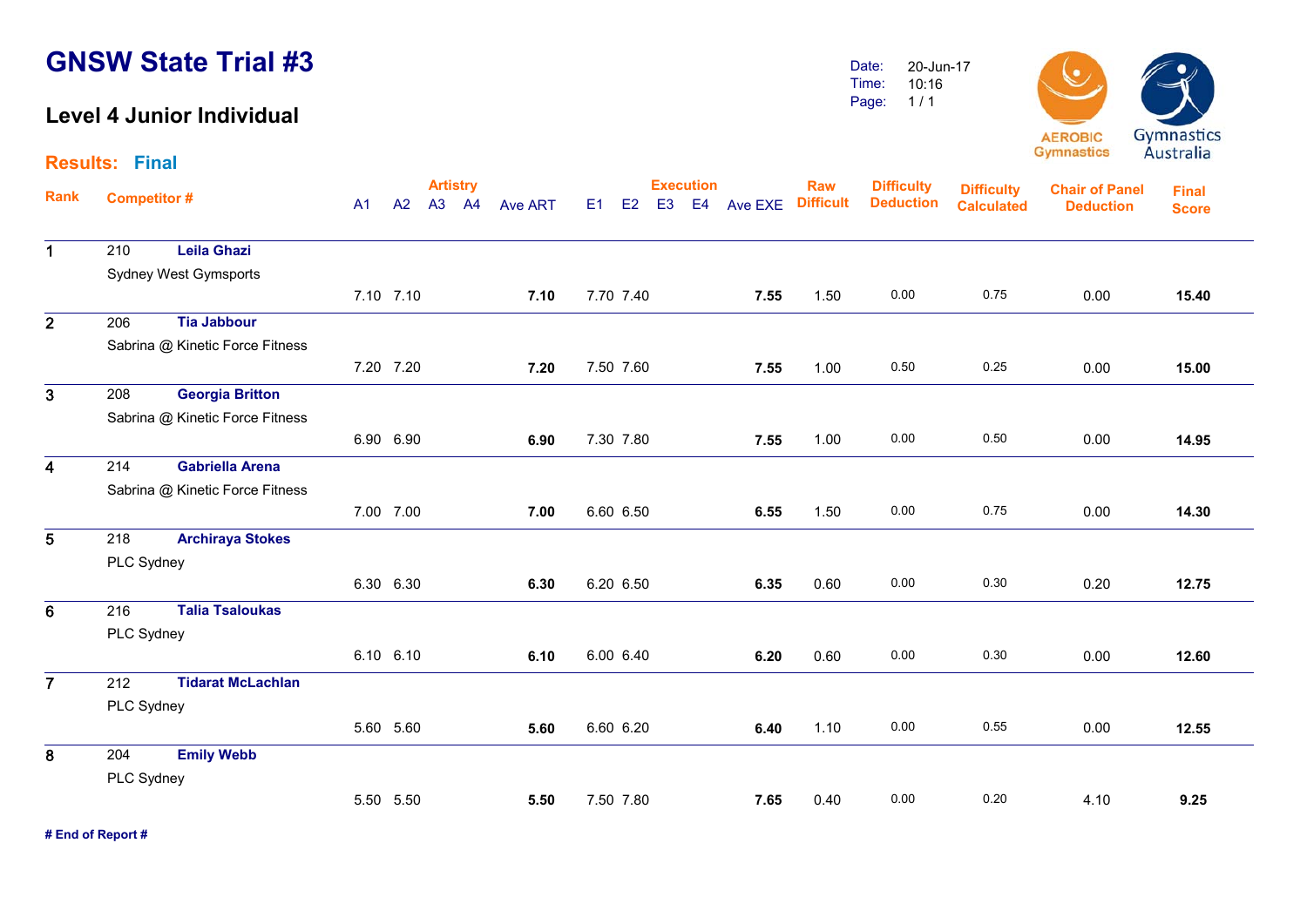#### **Level 4 Junior Multiples**

Date: Time: Page: 20-Jun-17 10:29 1 / 1



|     | A <sub>1</sub>                                                          | A <sub>2</sub>                     | A <sub>3</sub> | A4                     | Ave ART         | E <sub>1</sub>                                 | E <sub>2</sub> | E <sub>3</sub> | E4                     |      | Raw<br><b>Difficult</b> | <b>Difficulty</b><br><b>Deduction</b> | <b>Difficulty</b><br><b>Calculated</b> | <b>Chair of Panel</b><br><b>Deduction</b> | <b>Final</b><br><b>Score</b> |
|-----|-------------------------------------------------------------------------|------------------------------------|----------------|------------------------|-----------------|------------------------------------------------|----------------|----------------|------------------------|------|-------------------------|---------------------------------------|----------------------------------------|-------------------------------------------|------------------------------|
| 316 |                                                                         |                                    |                |                        |                 |                                                |                |                |                        |      |                         |                                       |                                        |                                           |                              |
|     |                                                                         |                                    |                |                        |                 |                                                |                |                |                        |      |                         |                                       |                                        |                                           |                              |
|     |                                                                         |                                    |                |                        | 7.00            |                                                |                |                |                        | 4.40 | 1.00                    | 0.00                                  | 0.50                                   | 0.20                                      | 11.70                        |
| 314 |                                                                         |                                    |                |                        |                 |                                                |                |                |                        |      |                         |                                       |                                        |                                           |                              |
|     |                                                                         |                                    |                |                        |                 |                                                |                |                |                        |      |                         |                                       |                                        |                                           |                              |
|     |                                                                         |                                    |                |                        | 6.70            |                                                |                |                |                        | 4.60 | 0.60                    | 0.00                                  | 0.30                                   | 0.00                                      | 11.60                        |
|     | <b>Results: Final</b><br><b>Competitor#</b><br>PLC Sydney<br>PLC Sydney | <b>Emily Web, Archiraya Stokes</b> |                | 7.00 7.00<br>6.70 6.70 | <b>Artistry</b> | Tidarat McLachlan, Kiaan Harb, Talia Tsaloukas |                |                | 4.40 4.40<br>4.60 4.60 |      | <b>Execution</b>        | Ave EXE                               |                                        |                                           |                              |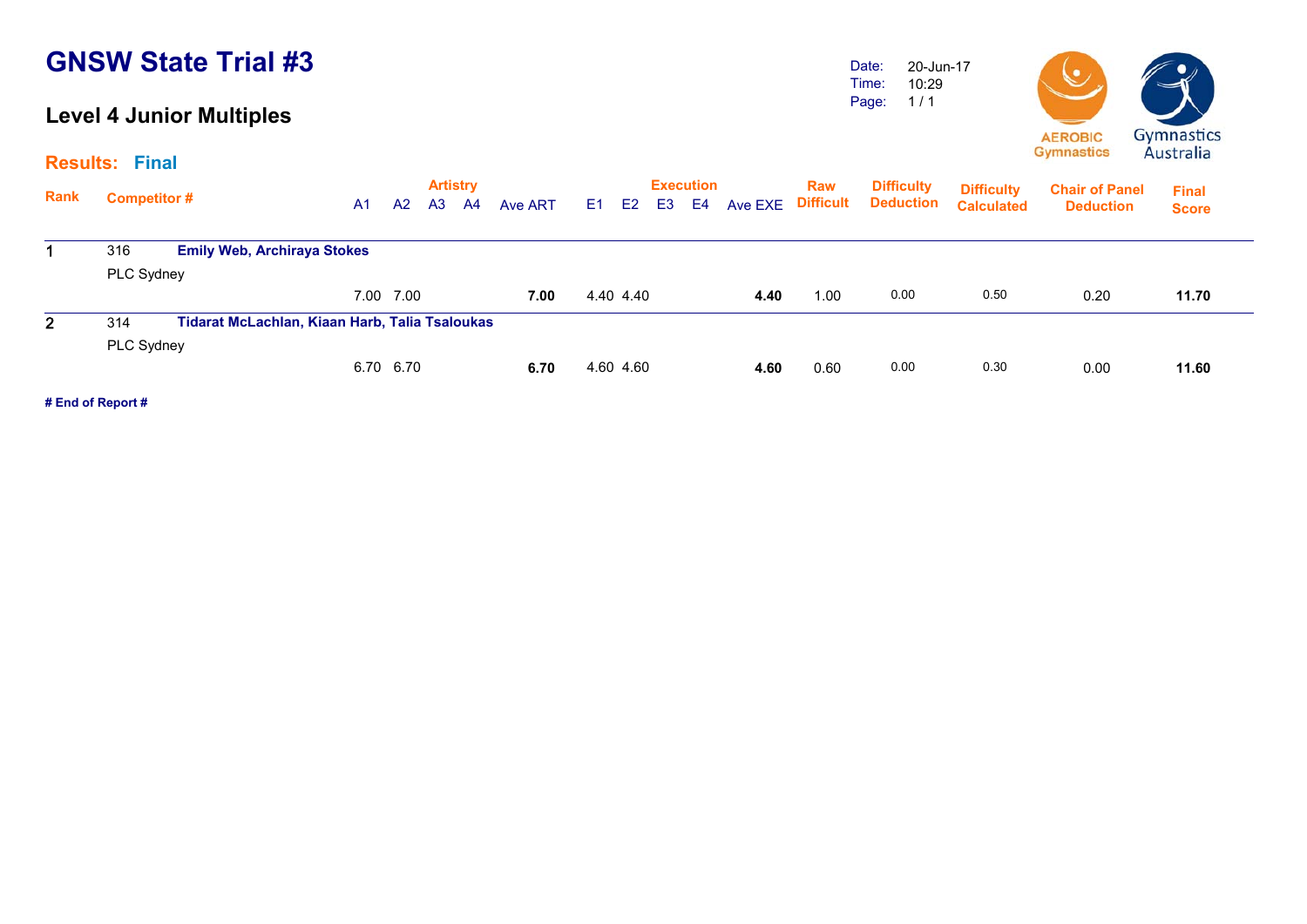#### **Level 4 Intermediate Individual**

Date: Time: Page: 20-Jun-17 10:17 1 / 1



**Results: Final**

| Rank           | <b>Competitor#</b> |                              | A <sub>1</sub> | A <sup>2</sup> | A <sub>3</sub> | <b>Artistry</b><br>A <sup>4</sup> | Ave ART | E1 | E2        | E <sub>3</sub> | <b>Execution</b><br>E <sub>4</sub> | Ave EXE | <b>Raw</b><br><b>Difficult</b> | <b>Difficulty</b><br><b>Deduction</b> | <b>Difficulty</b><br><b>Calculated</b> | <b>Chair of Panel</b><br><b>Deduction</b> | <b>Final</b><br><b>Score</b> |
|----------------|--------------------|------------------------------|----------------|----------------|----------------|-----------------------------------|---------|----|-----------|----------------|------------------------------------|---------|--------------------------------|---------------------------------------|----------------------------------------|-------------------------------------------|------------------------------|
| $\mathbf 1$    | 220                | <b>Amalia Lia</b>            |                |                |                |                                   |         |    |           |                |                                    |         |                                |                                       |                                        |                                           |                              |
|                |                    | Non Stop Dance Company       |                |                |                |                                   |         |    |           |                |                                    |         |                                |                                       |                                        |                                           |                              |
|                |                    |                              |                | 8.60 8.60      |                |                                   | 8.60    |    | 7.20 7.50 |                |                                    | 7.35    | 1.70                           | 0.00                                  | 0.85                                   | 0.00                                      | 16.80                        |
| 2 <sup>1</sup> | 224                | <b>Keziah Carating</b>       |                |                |                |                                   |         |    |           |                |                                    |         |                                |                                       |                                        |                                           |                              |
|                |                    | <b>Sydney West Gymsports</b> |                |                |                |                                   |         |    |           |                |                                    |         |                                |                                       |                                        |                                           |                              |
|                |                    |                              | 7.80           | 7.80           |                |                                   | 7.80    |    | 7.30 7.80 |                |                                    | 7.55    | 1.40                           | 0.00                                  | 0.70                                   | 0.00                                      | 16.05                        |
| 3 <sup>1</sup> | 222                | <b>Kaitlyn Bonifacio</b>     |                |                |                |                                   |         |    |           |                |                                    |         |                                |                                       |                                        |                                           |                              |
|                |                    | Non Stop Dance Company       |                |                |                |                                   |         |    |           |                |                                    |         |                                |                                       |                                        |                                           |                              |
|                |                    |                              | 7.60           | 7.60           |                |                                   | 7.60    |    | 7.50 7.00 |                |                                    | 7.25    | 1.30                           | 0.00                                  | 0.65                                   | 0.00                                      | 15.50                        |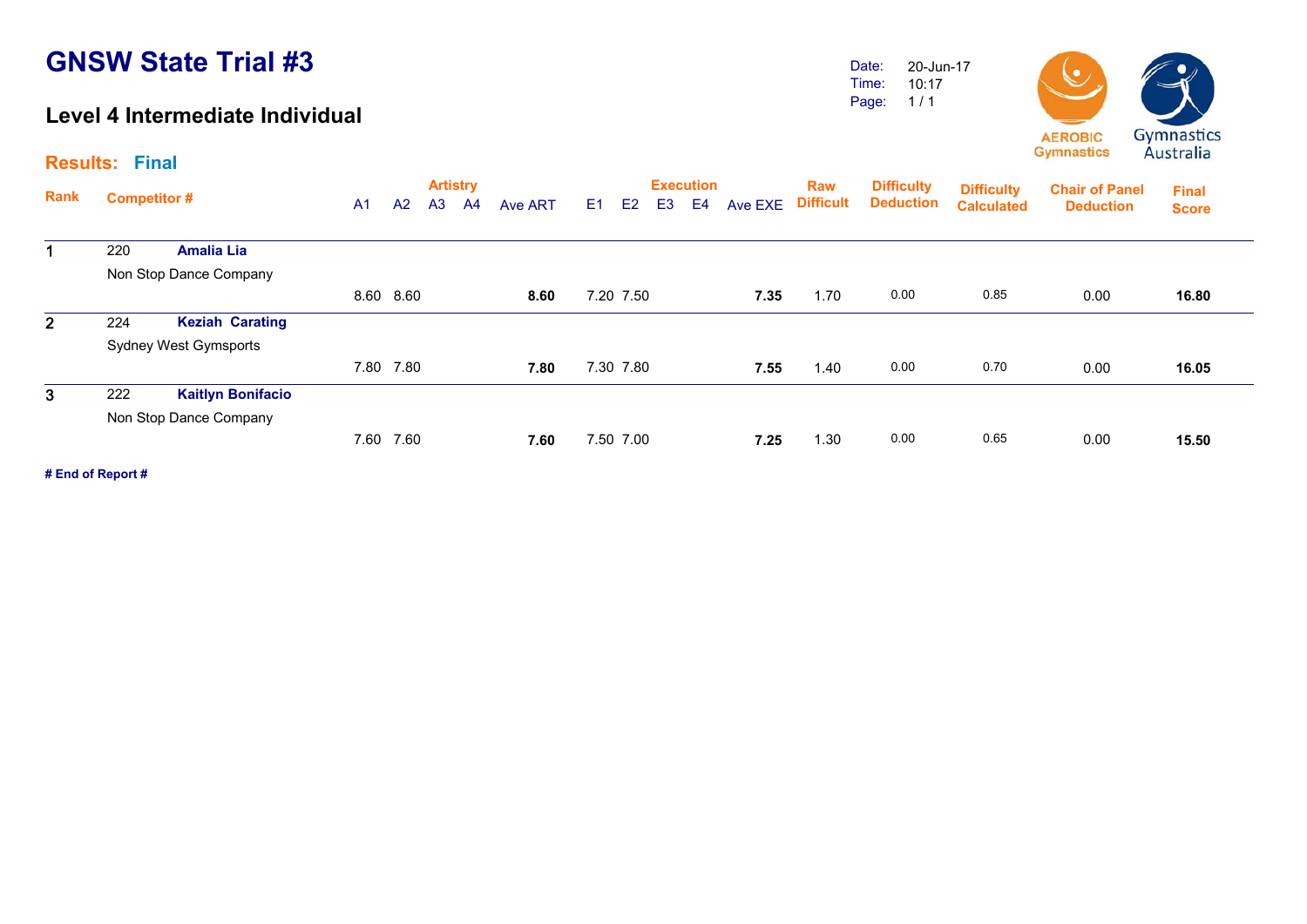### **Level 4 Intermediate Multiples**

Date: Time: Page: 20-Jun-17 10:31 1 / 1



|             | <b>Results: Final</b> |                                                         |           |           |                       |      |         |     |           |    |                        |                |                         |                                       |                                        |                                           |                              |  |
|-------------|-----------------------|---------------------------------------------------------|-----------|-----------|-----------------------|------|---------|-----|-----------|----|------------------------|----------------|-------------------------|---------------------------------------|----------------------------------------|-------------------------------------------|------------------------------|--|
| <b>Rank</b> | <b>Competitor #</b>   |                                                         | <b>A1</b> | A2        | <b>Artistry</b><br>A3 | - A4 | Ave ART | E1. | E2        | E3 | <b>Execution</b><br>E4 | <b>Ave EXE</b> | Raw<br><b>Difficult</b> | <b>Difficulty</b><br><b>Deduction</b> | <b>Difficulty</b><br><b>Calculated</b> | <b>Chair of Panel</b><br><b>Deduction</b> | <b>Final</b><br><b>Score</b> |  |
|             | 318                   | Amalia Lia, Kaitlyn Bonifacio<br>Non Stop Dance Company |           |           |                       |      |         |     |           |    |                        |                |                         |                                       |                                        |                                           |                              |  |
|             |                       |                                                         |           | 7.50 7.50 |                       |      | 7.50    |     | 6.80 6.80 |    |                        | 6.80           | 1.50                    | 0.00                                  | 0.75                                   | 0.00                                      | 15.05                        |  |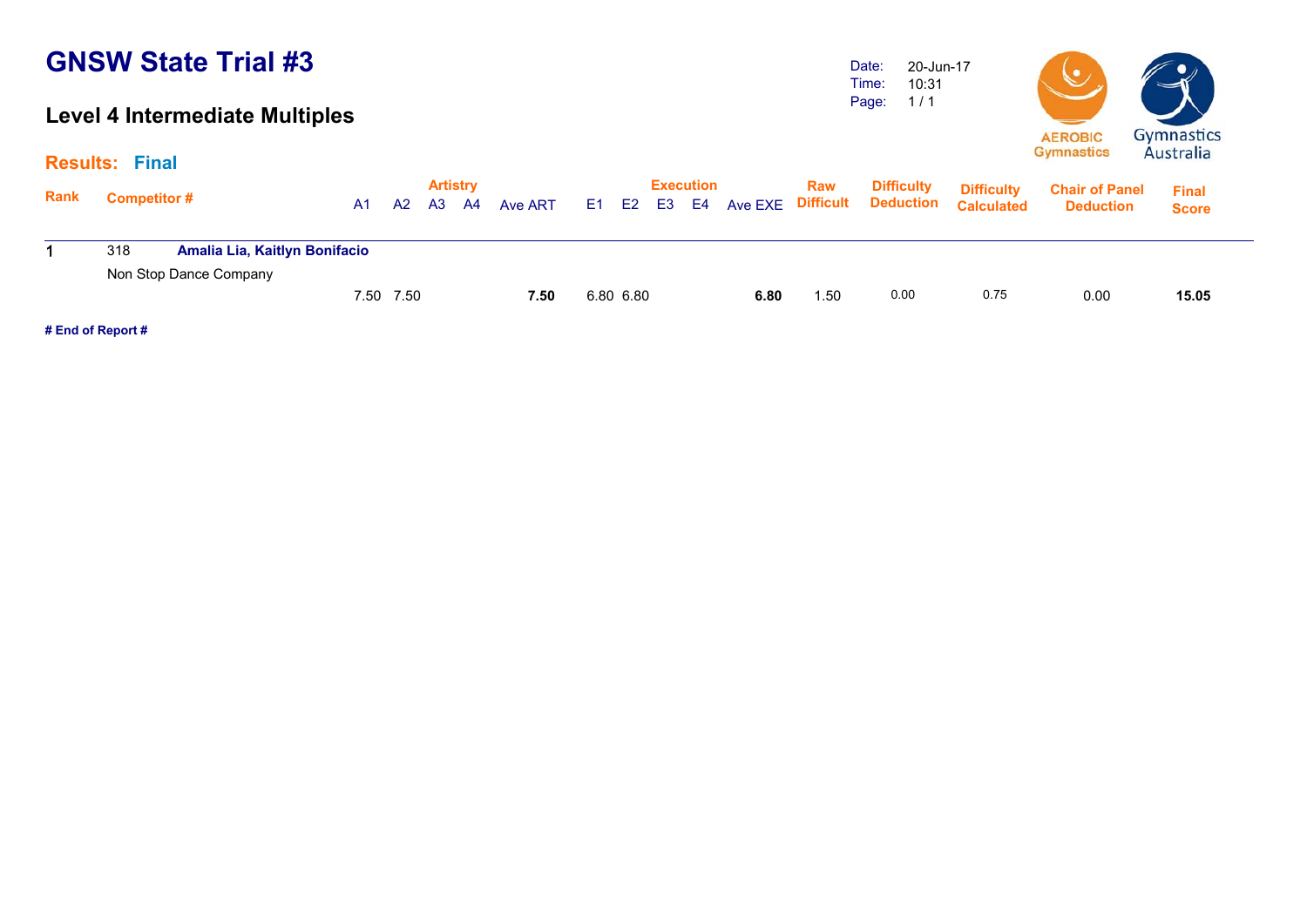#### **Level 5 Intermediate Individual**

Date: Time: Page: 20-Jun-17 10:18 1 / 1



**Results: Final**

| Rank           | <b>Competitor#</b> |                              | A <sub>1</sub> | A <sup>2</sup> | <b>Artistry</b><br>A <sub>3</sub> | A <sup>4</sup> | <b>Ave ART</b> | E1 | E <sub>2</sub> | E <sub>3</sub> | <b>Execution</b><br>E4 | Ave EXE | <b>Raw</b><br><b>Difficult</b> | <b>Difficulty</b><br><b>Deduction</b> | <b>Difficulty</b><br><b>Calculated</b> | <b>Chair of Panel</b><br><b>Deduction</b> | <b>Final</b><br><b>Score</b> |
|----------------|--------------------|------------------------------|----------------|----------------|-----------------------------------|----------------|----------------|----|----------------|----------------|------------------------|---------|--------------------------------|---------------------------------------|----------------------------------------|-------------------------------------------|------------------------------|
| 1              | 230                | <b>Angelina Whale</b>        |                |                |                                   |                |                |    |                |                |                        |         |                                |                                       |                                        |                                           |                              |
|                |                    | <b>Kinetic Force Fitness</b> |                |                |                                   |                |                |    |                |                |                        |         |                                |                                       |                                        |                                           |                              |
|                |                    |                              |                | 7.80 7.80      |                                   |                | 7.80           |    | 7.30 6.80      |                |                        | 7.05    | 2.20                           | 0.00                                  | 1.10                                   | 0.00                                      | 15.95                        |
| $\overline{2}$ | 232                | <b>Ruby Clarke</b>           |                |                |                                   |                |                |    |                |                |                        |         |                                |                                       |                                        |                                           |                              |
|                |                    | <b>Sydney West Gymsports</b> |                |                |                                   |                |                |    |                |                |                        |         |                                |                                       |                                        |                                           |                              |
|                |                    |                              | 7.80           | 7.80           |                                   |                | 7.80           |    | 6.50 6.90      |                |                        | 6.70    | 2.60                           | 1.00                                  | 0.80                                   | 0.00                                      | 15.30                        |
| $\mathbf{3}$   | 228                | <b>Imogen Croucher</b>       |                |                |                                   |                |                |    |                |                |                        |         |                                |                                       |                                        |                                           |                              |
|                |                    | Oatley RSL Youth club        |                |                |                                   |                |                |    |                |                |                        |         |                                |                                       |                                        |                                           |                              |
|                |                    |                              | 7.00           | 7.00           |                                   |                | 7.00           |    | 7.40 6.90      |                |                        | 7.15    | 1.60                           | 0.00                                  | 0.80                                   | 0.00                                      | 14.95                        |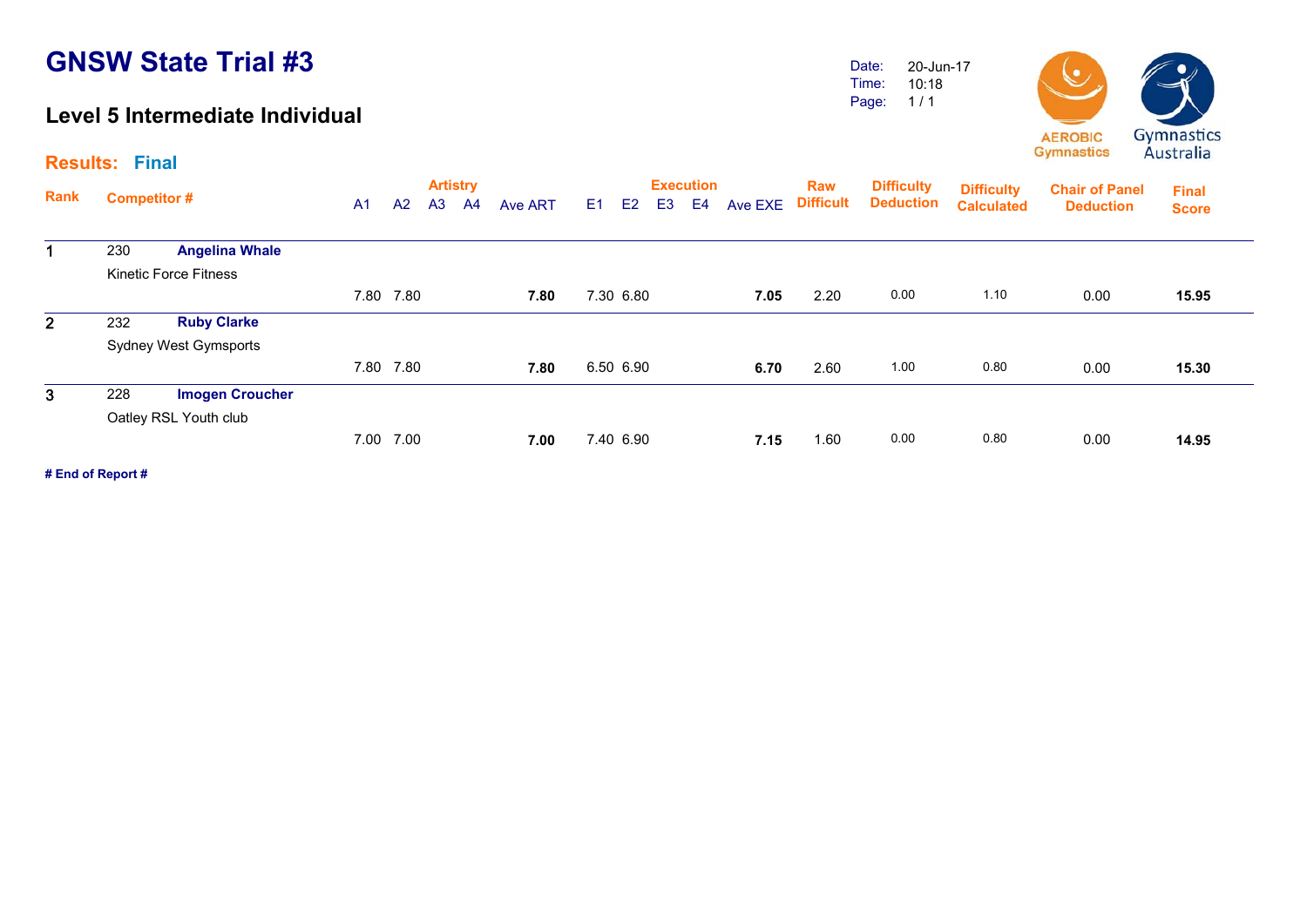#### **Level 5 Senior Indiviual**

Date: Time: Page: 20-Jun-17 10:20 1 / 1



|             |                                                            |           |           |       | <b>Artistry</b> |         |           | <b>Execution</b> |                | Raw  | <b>Difficulty</b>          | <b>Difficulty</b> | <b>Chair of Panel</b> | <b>Final</b> |
|-------------|------------------------------------------------------------|-----------|-----------|-------|-----------------|---------|-----------|------------------|----------------|------|----------------------------|-------------------|-----------------------|--------------|
| <b>Rank</b> | <b>Competitor#</b>                                         | <b>A1</b> |           | A2 A3 | - A4            | Ave ART |           | E1 E2 E3 E4      | <b>Ave EXE</b> |      | <b>Difficult Deduction</b> | <b>Calculated</b> | <b>Deduction</b>      | <b>Score</b> |
|             | <b>Jordan Brett</b><br>234<br><b>Sydney West Gymsports</b> |           |           |       |                 |         |           |                  |                |      |                            |                   |                       |              |
|             |                                                            |           | 7.90 7.90 |       |                 | 7.90    | 8.10 7.80 |                  | 7.95           | 2.30 | 0.00                       | 1.15              | 0.00                  | 17.00        |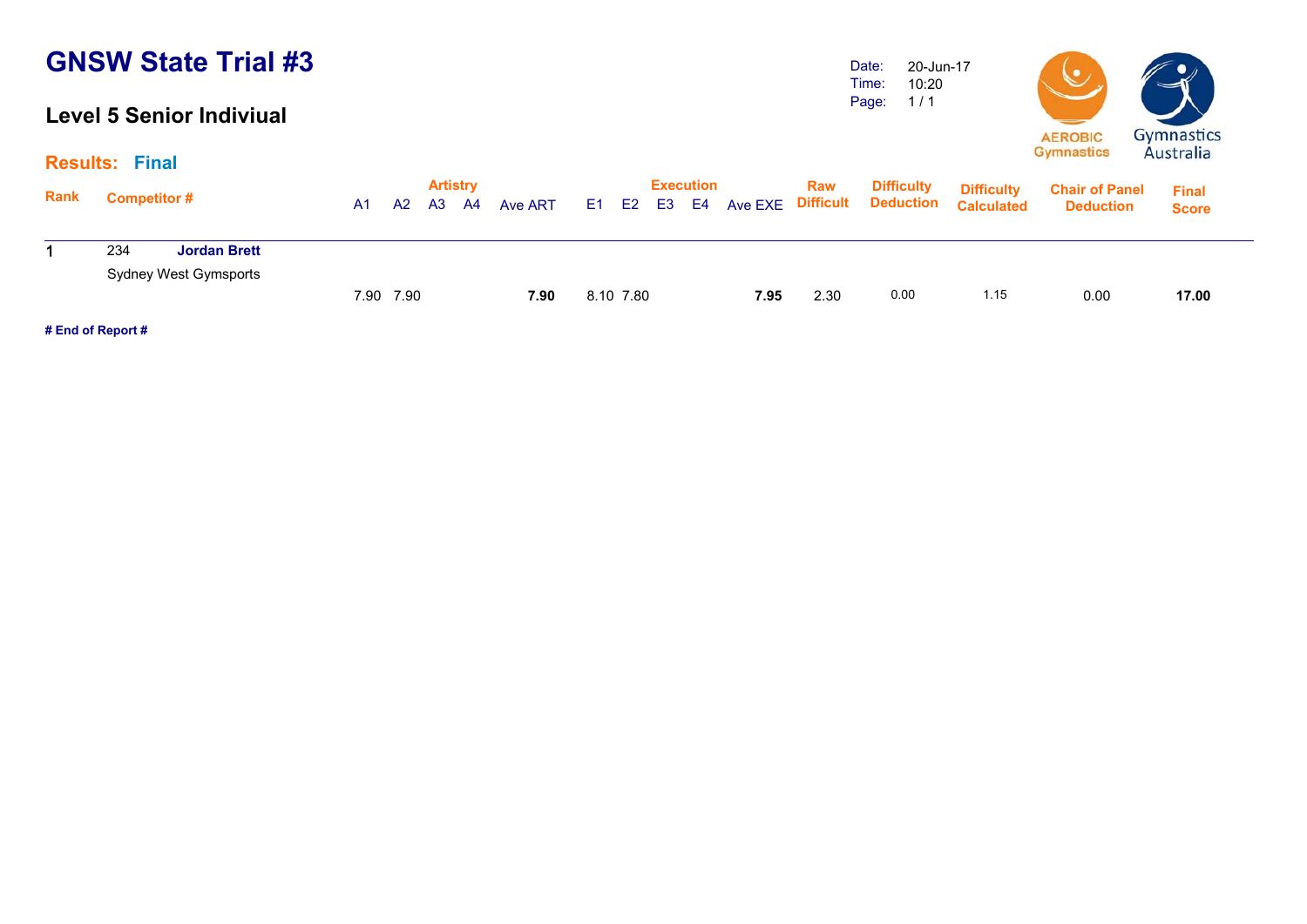#### **Level 6 Junior Individual**

**Results: Final**

Date: Time: Page: 20-Jun-17 10:21 1 / 1



| Rank                    |                    |                              |                |                | <b>Artistry</b> |                |                |                |                |                | <b>Execution</b> |         | Raw              | <b>Difficulty</b> | <b>Difficulty</b> | <b>Chair of Panel</b> | <b>Final</b> |
|-------------------------|--------------------|------------------------------|----------------|----------------|-----------------|----------------|----------------|----------------|----------------|----------------|------------------|---------|------------------|-------------------|-------------------|-----------------------|--------------|
|                         | <b>Competitor#</b> |                              | A <sub>1</sub> | A <sub>2</sub> | A <sub>3</sub>  | A <sup>4</sup> | <b>Ave ART</b> | E <sub>1</sub> | E <sub>2</sub> | E <sub>3</sub> | E4               | Ave EXE | <b>Difficult</b> | <b>Deduction</b>  | <b>Calculated</b> | <b>Deduction</b>      | <b>Score</b> |
| $\mathbf 1$             | 240                | <b>Jessica Naman</b>         |                |                |                 |                |                |                |                |                |                  |         |                  |                   |                   |                       |              |
|                         |                    | <b>Sydney West Gymsports</b> |                |                |                 |                |                |                |                |                |                  |         |                  |                   |                   |                       |              |
|                         |                    |                              |                | 7.90 7.90      |                 |                | 7.90           |                | 7.90 7.80      |                |                  | 7.85    | 2.70             | 0.00              | 1.35              | 0.00                  | 17.10        |
| $\overline{2}$          | 236                | <b>MacKenzie Manev</b>       |                |                |                 |                |                |                |                |                |                  |         |                  |                   |                   |                       |              |
|                         | PLC Sydney         |                              |                |                |                 |                |                |                |                |                |                  |         |                  |                   |                   |                       |              |
|                         |                    |                              |                | 7.70 7.70      |                 |                | 7.70           |                | 7.70 7.70      |                |                  | 7.70    | 1.70             | 0.00              | 0.85              | 0.00                  | 16.25        |
| $\mathbf{3}$            | 242                | <b>Patricia Siriphan</b>     |                |                |                 |                |                |                |                |                |                  |         |                  |                   |                   |                       |              |
|                         |                    | <b>Sydney West Gymsports</b> |                |                |                 |                |                |                |                |                |                  |         |                  |                   |                   |                       |              |
|                         |                    |                              |                | 7.60 7.60      |                 |                | 7.60           |                | 7.30 7.70      |                |                  | 7.50    | 1.60             | 0.00              | 0.80              | 0.00                  | 15.90        |
| $\overline{\mathbf{4}}$ | 238                | <b>Roxie O'Brien</b>         |                |                |                 |                |                |                |                |                |                  |         |                  |                   |                   |                       |              |
|                         | Showtime QLD       |                              |                |                |                 |                |                |                |                |                |                  |         |                  |                   |                   |                       |              |
|                         |                    |                              |                | 7.20 7.20      |                 |                | 7.20           |                | 7.00 7.50      |                |                  | 7.25    | 2.10             | 0.00              | 1.05              | 0.00                  | 15.50        |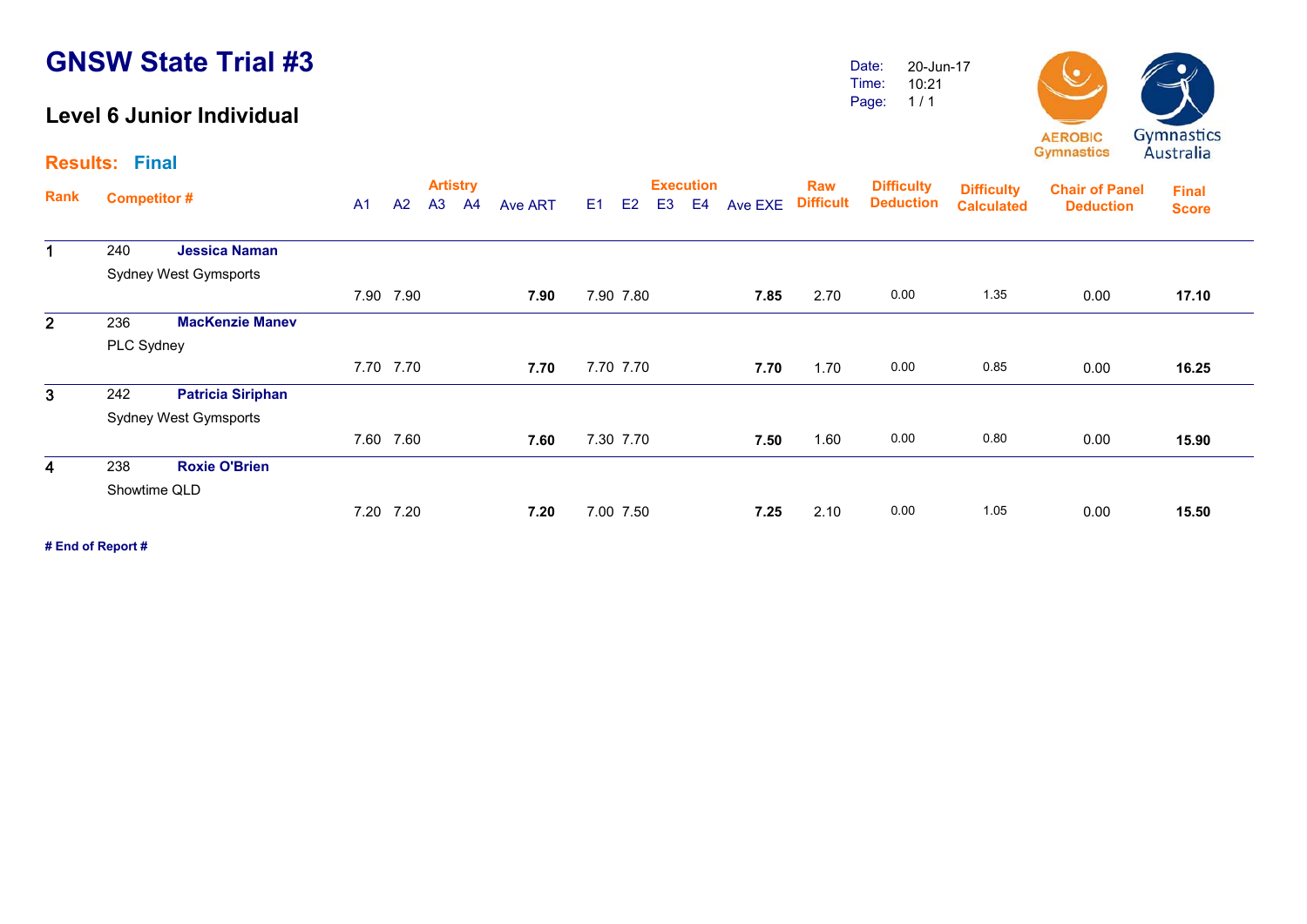### **Level 6 Junior Multiples**

Date: Time: Page: 20-Jun-17 10:32 1 / 1



|      | <b>Results: Final</b> |                                  |    |           |    |                       |         |           |           |      |                                      |                                       |                                        |                                           | Australia                    |
|------|-----------------------|----------------------------------|----|-----------|----|-----------------------|---------|-----------|-----------|------|--------------------------------------|---------------------------------------|----------------------------------------|-------------------------------------------|------------------------------|
| Rank | <b>Competitor #</b>   |                                  | A1 | A2        | A3 | <b>Artistry</b><br>A4 | Ave ART |           | Execution |      | Raw<br>E1 E2 E3 E4 Ave EXE Difficult | <b>Difficulty</b><br><b>Deduction</b> | <b>Difficulty</b><br><b>Calculated</b> | <b>Chair of Panel</b><br><b>Deduction</b> | <b>Final</b><br><b>Score</b> |
|      | 323                   | Jessica Naman, Patricia Siriphan |    |           |    |                       |         |           |           |      |                                      |                                       |                                        |                                           |                              |
|      |                       | Sydney West Gymsports            |    | 7.40 7.40 |    |                       | 7.40    | 8.20 8.20 |           | 8.20 | .20                                  | 0.00                                  | 0.60                                   | 0.00                                      | 16.20                        |
|      |                       |                                  |    |           |    |                       |         |           |           |      |                                      |                                       |                                        |                                           |                              |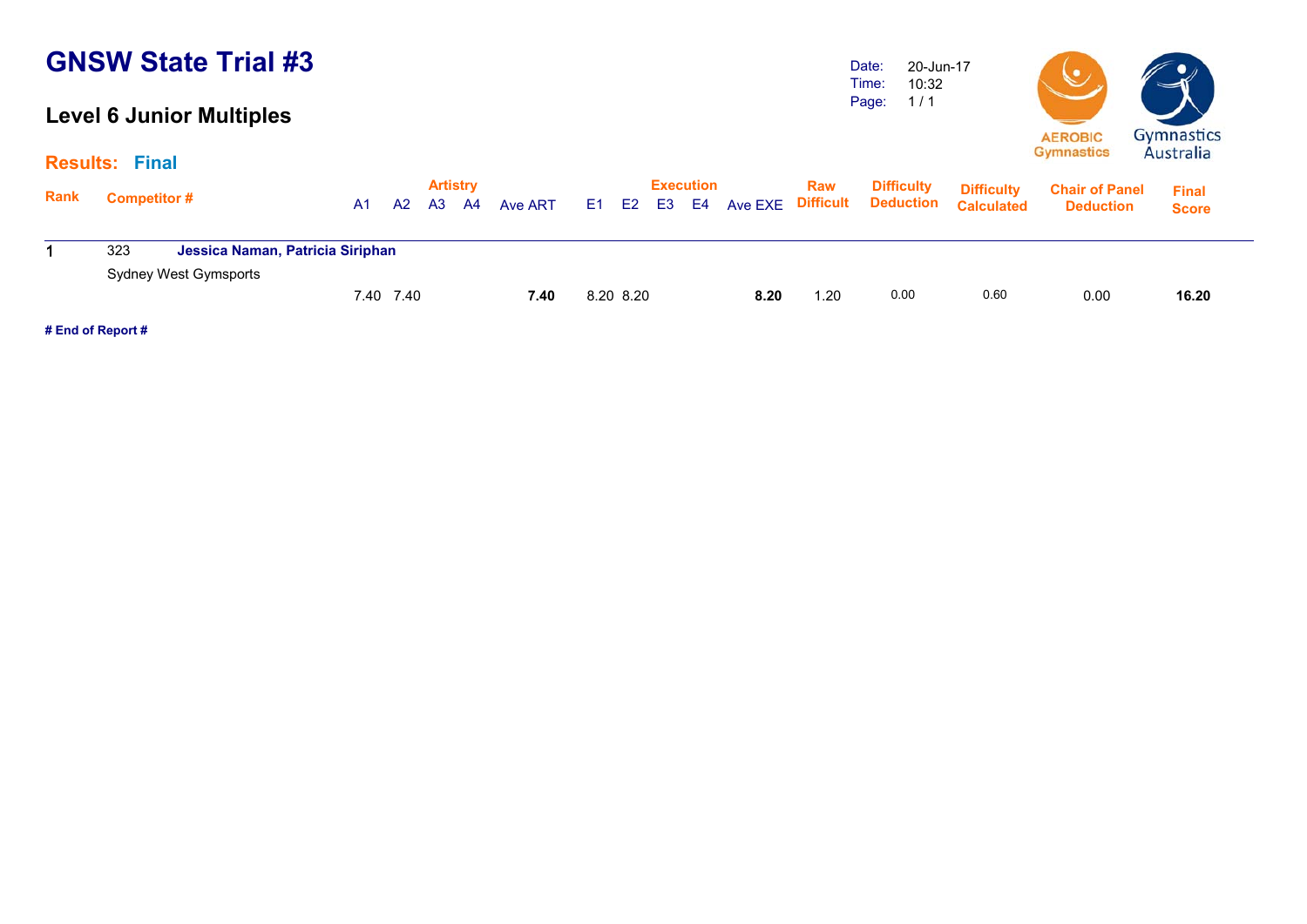**Results: Final**

#### **Level 6 Intermediate Individual**

Date: Time: Page: 20-Jun-1710:21 1 / 1



|                         |                    |                              |                |           | <b>Artistry</b> |                |                |                |                | <b>Execution</b> |         | <b>Raw</b>       | <b>Difficulty</b> | <b>Difficulty</b> | <b>Chair of Panel</b> | <b>Final</b> |  |
|-------------------------|--------------------|------------------------------|----------------|-----------|-----------------|----------------|----------------|----------------|----------------|------------------|---------|------------------|-------------------|-------------------|-----------------------|--------------|--|
| Rank                    | <b>Competitor#</b> |                              | A <sub>1</sub> | A2        | A3 A4           | <b>Ave ART</b> | E <sub>1</sub> | E <sub>2</sub> | E <sub>3</sub> | E <sub>4</sub>   | Ave EXE | <b>Difficult</b> | <b>Deduction</b>  | <b>Calculated</b> | <b>Deduction</b>      | <b>Score</b> |  |
| $\mathbf 1$             | 252                | <b>Casey Rogan</b>           |                |           |                 |                |                |                |                |                  |         |                  |                   |                   |                       |              |  |
|                         |                    | Non Stop Dance Company       |                |           |                 |                |                |                |                |                  |         |                  |                   |                   |                       |              |  |
|                         |                    |                              |                | 8.40 8.40 |                 | 8.40           |                | 8.20 7.80      |                |                  | 8.00    | 2.10             | 0.00              | 1.05              | 0.00                  | 17.45        |  |
| $\overline{2}$          | 244                | <b>Alix Boyle</b>            |                |           |                 |                |                |                |                |                  |         |                  |                   |                   |                       |              |  |
|                         |                    | Non Stop Dance Company       |                |           |                 |                |                |                |                |                  |         |                  |                   |                   |                       |              |  |
|                         |                    |                              |                | 8.00 8.00 |                 | 8.00           |                | 8.00 7.80      |                |                  | 7.90    | 2.90             | 0.00              | 1.45              | 0.00                  | 17.35        |  |
| $\overline{3}$          | 254                | <b>Emily Anderson</b>        |                |           |                 |                |                |                |                |                  |         |                  |                   |                   |                       |              |  |
|                         |                    | <b>Kinetic Force Fitness</b> |                |           |                 |                |                |                |                |                  |         |                  |                   |                   |                       |              |  |
|                         |                    |                              |                | 7.60 7.60 |                 | 7.60           |                | 8.20 7.90      |                |                  | 8.05    | 2.50             | 0.00              | 1.25              | 0.10                  | 16.80        |  |
| $\overline{\mathbf{4}}$ | 256                | <b>Tiana Yan</b>             |                |           |                 |                |                |                |                |                  |         |                  |                   |                   |                       |              |  |
|                         |                    | <b>Sydney West Gymsports</b> |                |           |                 |                |                |                |                |                  |         |                  |                   |                   |                       |              |  |
|                         |                    |                              |                | 8.20 8.20 |                 | 8.20           |                | 7.40 7.50      |                |                  | 7.45    | 2.10             | 0.00              | 1.05              | 0.00                  | 16.70        |  |
| 5                       | 250                | <b>Gabriella Porreca</b>     |                |           |                 |                |                |                |                |                  |         |                  |                   |                   |                       |              |  |
|                         |                    | <b>Kinetic Force Fitness</b> |                |           |                 |                |                |                |                |                  |         |                  |                   |                   |                       |              |  |
|                         |                    |                              |                | 7.80 7.80 |                 | 7.80           |                | 7.70 7.50      |                |                  | 7.60    | 2.10             | 0.00              | 1.05              | 0.10                  | 16.35        |  |
| 6                       | 248                | <b>Taylah Woods</b>          |                |           |                 |                |                |                |                |                  |         |                  |                   |                   |                       |              |  |
|                         |                    | <b>Sydney West Gymsports</b> |                |           |                 |                |                |                |                |                  |         |                  |                   |                   |                       |              |  |
|                         |                    |                              |                | 8.10 8.10 |                 | 8.10           |                | 7.50 7.20      |                |                  | 7.35    | 1.60             | 0.00              | 0.80              | 0.00                  | 16.25        |  |
| $\overline{7}$          | 246                | <b>Victoria Lopes</b>        |                |           |                 |                |                |                |                |                  |         |                  |                   |                   |                       |              |  |
|                         |                    | <b>Kinetic Force Fitness</b> |                |           |                 |                |                |                |                |                  |         |                  |                   |                   |                       |              |  |
|                         |                    |                              |                | 7.10 7.10 |                 | 7.10           |                | 7.40 6.90      |                |                  | 7.15    | 1.60             | 0.00              | 0.80              | 0.00                  | 15.05        |  |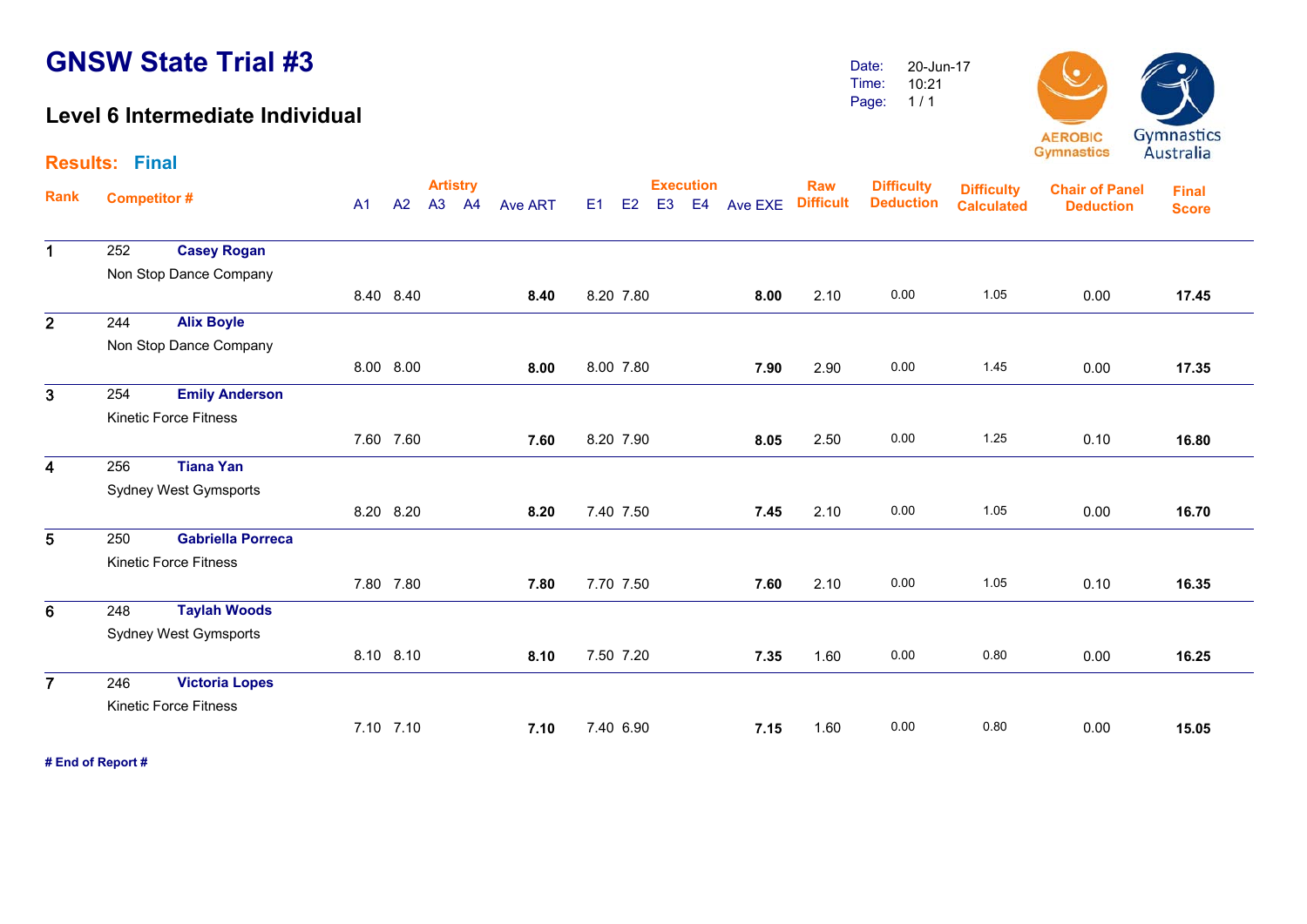#### **Level 6 Intermediate Multiples**

Date: Time: Page: 20-Jun-1710:31 1 / 1



**Artistry Execution Rank**Execution Raw Difficulty <sub>Diffic</sub>ulty<br>A1 A2 A3 A4 Ave ART E1 E2 E3 E4 Ave EXE Difficult Deduction <sub>Calculate</sub> **Chair of Panel DeductionDeduction Deduction Results: Final Final Score Difficulty Difficulty Calculated**1 322 **Taylah Woods, Tiana Yan** Sydney West Gymsports 7.90 7.90 **7.90** 7.50 7.50 **7.50** 2.20 0.00 1.10 0.00 **16.50**16.50 2 320 **Talia Skuse, Natasha Bakopoulos** PLC Sydney 7.70 7.70 **7.70** 7.00 7.00 **7.00** 1.50 0.00 0.75 0.00 **15.45**15.45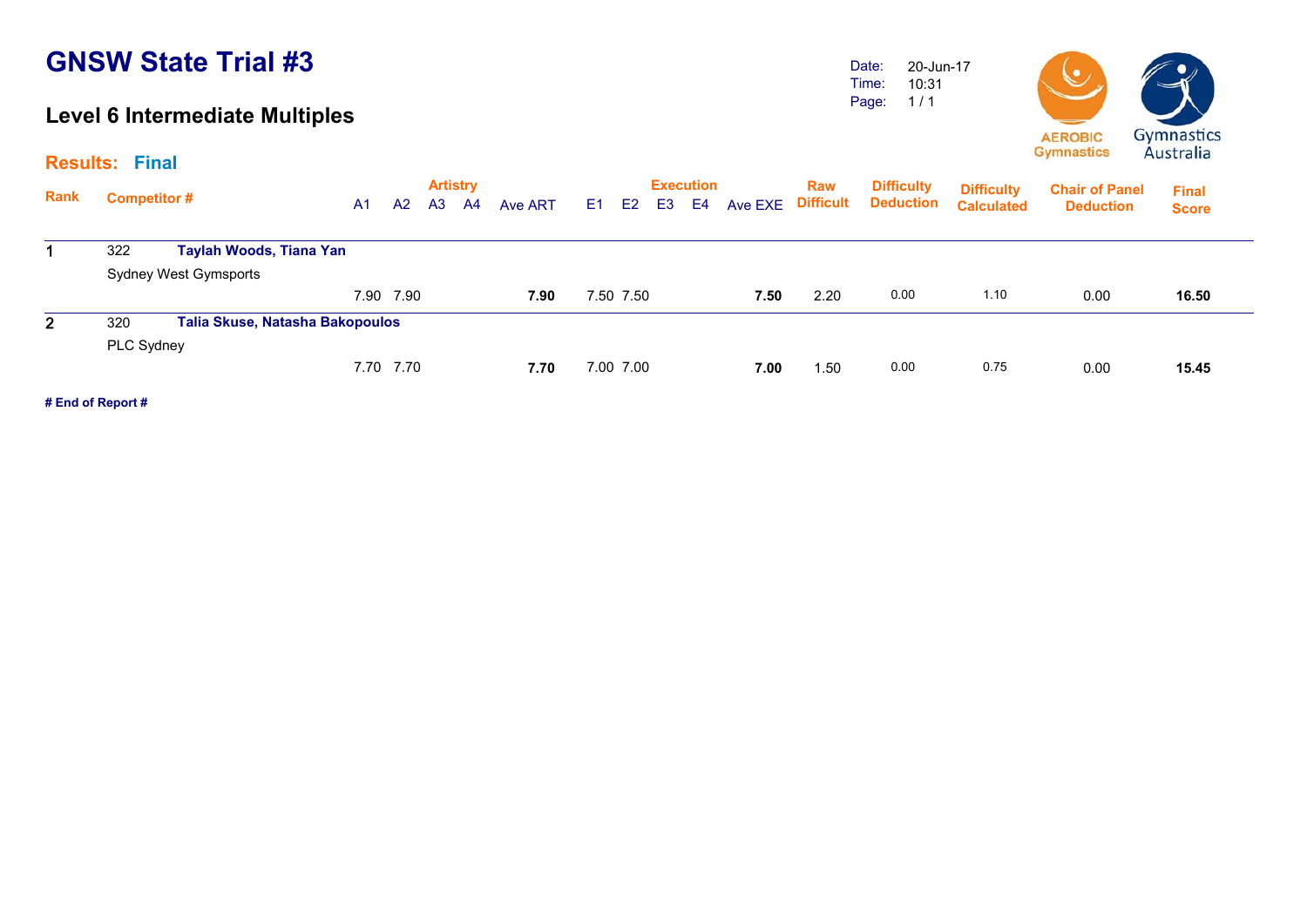#### **Level 6 Senior Individual**

Date: Time: Page: 20-Jun-17 10:15 1 / 1



|                         | <b>Results: Final</b> |                              |                |           |                          |                |    |           |                  |               |                                |                                       |                                        |                                           | 114311                       |
|-------------------------|-----------------------|------------------------------|----------------|-----------|--------------------------|----------------|----|-----------|------------------|---------------|--------------------------------|---------------------------------------|----------------------------------------|-------------------------------------------|------------------------------|
| <b>Rank</b>             | <b>Competitor#</b>    |                              | A <sub>1</sub> | A2        | <b>Artistry</b><br>A3 A4 | <b>Ave ART</b> | E1 | E2        | <b>Execution</b> | E3 E4 Ave EXE | <b>Raw</b><br><b>Difficult</b> | <b>Difficulty</b><br><b>Deduction</b> | <b>Difficulty</b><br><b>Calculated</b> | <b>Chair of Panel</b><br><b>Deduction</b> | <b>Final</b><br><b>Score</b> |
| $\mathbf{1}$            | 207                   | <b>Eleanor Clifton-Bligh</b> |                |           |                          |                |    |           |                  |               |                                |                                       |                                        |                                           |                              |
|                         | PLC Sydney            |                              |                |           |                          |                |    |           |                  |               |                                |                                       |                                        |                                           |                              |
|                         |                       |                              |                | 7.10 7.10 |                          | 7.10           |    | 7.80 8.30 |                  | 8.05          | 2.50                           | 0.00                                  | 1.25                                   | 0.50                                      | 15.90                        |
| $\overline{2}$          | 213                   | <b>Jessica Barrett</b>       |                |           |                          |                |    |           |                  |               |                                |                                       |                                        |                                           |                              |
|                         |                       | <b>PCYC Cessnock</b>         |                |           |                          |                |    |           |                  |               |                                |                                       |                                        |                                           |                              |
|                         |                       |                              |                | 7.20 7.20 |                          | 7.20           |    | 8.00 7.70 |                  | 7.85          | 1.70                           | 0.00                                  | 0.85                                   | 0.00                                      | 15.90                        |
| $\overline{3}$          | 201                   | <b>Lauren Anderson</b>       |                |           |                          |                |    |           |                  |               |                                |                                       |                                        |                                           |                              |
|                         |                       | <b>Kinetic Force Fitness</b> |                |           |                          |                |    |           |                  |               |                                |                                       |                                        |                                           |                              |
|                         |                       |                              |                | 7.10 7.10 |                          | 7.10           |    | 8.00 7.60 |                  | 7.80          | 1.60                           | 0.00                                  | 0.80                                   | 0.00                                      | 15.70                        |
| $\overline{\mathbf{4}}$ | 209                   | <b>Courtney Holley</b>       |                |           |                          |                |    |           |                  |               |                                |                                       |                                        |                                           |                              |
|                         | PLC Sydney            |                              |                |           |                          |                |    |           |                  |               |                                |                                       |                                        |                                           |                              |
|                         |                       |                              |                | 7.20 7.20 |                          | 7.20           |    | 8.00 7.50 |                  | 7.75          | 1.90                           | 0.00                                  | 0.95                                   | 0.50                                      | 15.40                        |
| $5\phantom{1}$          | 203                   | <b>Lucy Mcswiggan</b>        |                |           |                          |                |    |           |                  |               |                                |                                       |                                        |                                           |                              |
|                         | PLC Sydney            |                              |                |           |                          |                |    |           |                  |               |                                |                                       |                                        |                                           |                              |
|                         |                       |                              |                | 6.60 6.60 |                          | 6.60           |    | 8.00 7.40 |                  | 7.70          | 2.00                           | 0.00                                  | 1.00                                   | 0.00                                      | 15.30                        |
| $6\phantom{1}$          | 215                   | <b>Eleanor Smith</b>         |                |           |                          |                |    |           |                  |               |                                |                                       |                                        |                                           |                              |
|                         | PLC Sydney            |                              |                |           |                          |                |    |           |                  |               |                                |                                       |                                        |                                           |                              |
|                         |                       |                              |                | 7.40 7.40 |                          | 7.40           |    | 7.20 7.20 |                  | 7.20          | 1.40                           | 0.00                                  | 0.70                                   | 0.00                                      | 15.30                        |
| $\overline{7}$          | 205                   | <b>Alicia Lee</b>            |                |           |                          |                |    |           |                  |               |                                |                                       |                                        |                                           |                              |
|                         |                       | <b>Kinetic Force Fitness</b> |                |           |                          |                |    |           |                  |               |                                |                                       |                                        |                                           |                              |
|                         |                       |                              |                | 6.80 6.80 |                          | 6.80           |    | 7.40 7.30 |                  | 7.35          | 1.90                           | 0.00                                  | 0.95                                   | 0.00                                      | 15.10                        |
| 8                       | 211                   | <b>Jack Thepsourinthone</b>  |                |           |                          |                |    |           |                  |               |                                |                                       |                                        |                                           |                              |
|                         |                       | Non Stop Dance Company       |                |           |                          |                |    |           |                  |               |                                |                                       |                                        |                                           |                              |
|                         |                       |                              |                | 6.40 6.40 |                          | 6.40           |    | 6.60 7.10 |                  | 6.85          | 2.10                           | 0.00                                  | 1.05                                   | 0.00                                      | 14.30                        |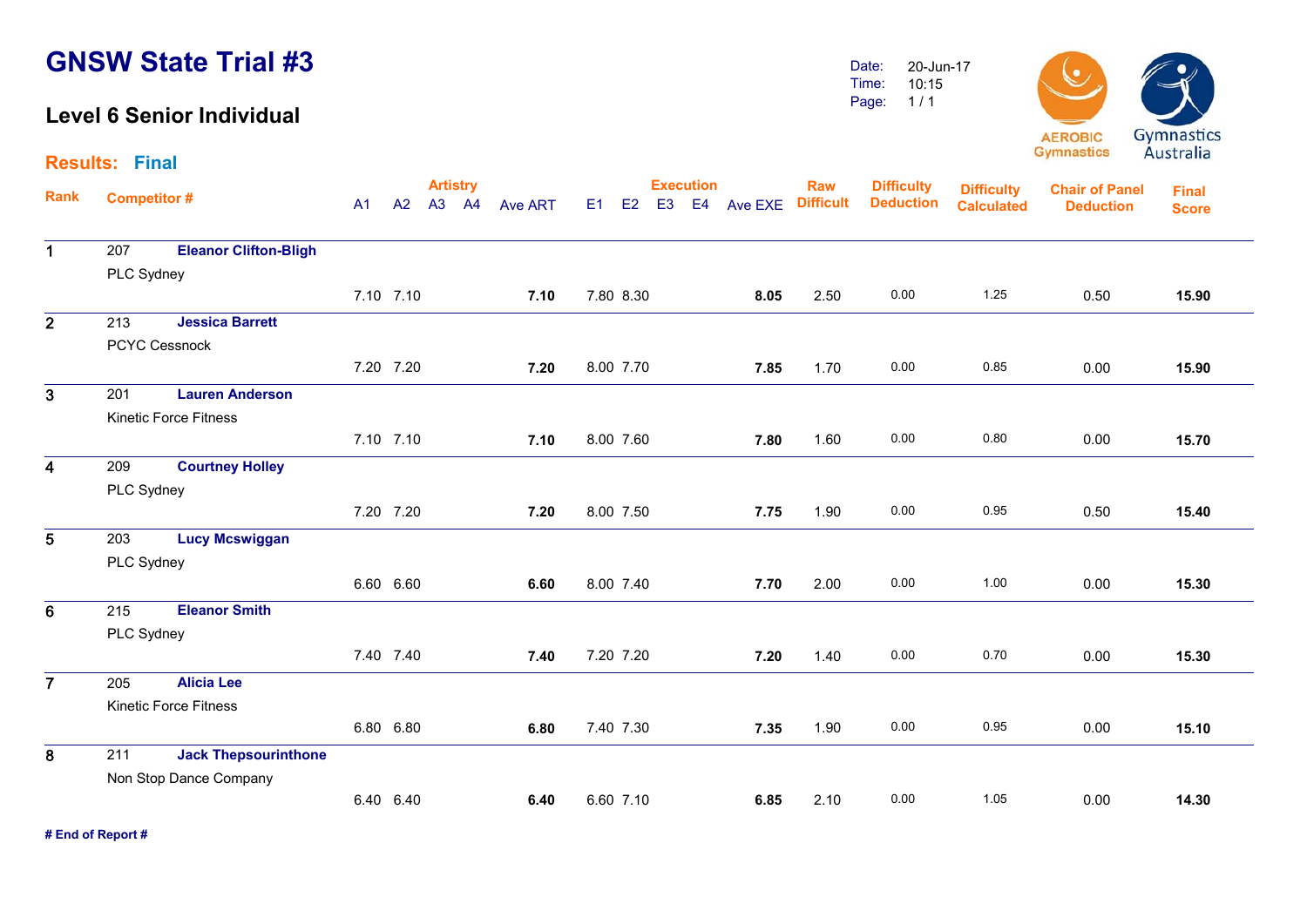#### **Level 6 Senior Multiples**

**Results: Final**

Date: Time: Page: 20-Jun-17 10:30 1 / 1



|                |                    |                                             |                |           |                | <b>Artistry</b> |         |    |           |                | <b>Execution</b> |         | <b>Raw</b>       | <b>Difficulty</b> | <b>Difficulty</b> | <b>Chair of Panel</b> | <b>Final</b> |
|----------------|--------------------|---------------------------------------------|----------------|-----------|----------------|-----------------|---------|----|-----------|----------------|------------------|---------|------------------|-------------------|-------------------|-----------------------|--------------|
| <b>Rank</b>    | <b>Competitor#</b> |                                             | A <sub>1</sub> | A2        | A <sub>3</sub> | A <sup>4</sup>  | Ave ART | E1 | E2        | E <sub>3</sub> | E4               | Ave EXE | <b>Difficult</b> | <b>Deduction</b>  | <b>Calculated</b> | <b>Deduction</b>      | <b>Score</b> |
|                | 317                | <b>Lucy McSwiggan, Courtney Holley</b>      |                |           |                |                 |         |    |           |                |                  |         |                  |                   |                   |                       |              |
|                | PLC Sydney         |                                             |                |           |                |                 |         |    |           |                |                  |         |                  |                   |                   |                       |              |
|                |                    |                                             |                | 7.30 7.30 |                |                 | 7.30    |    | 7.20 7.20 |                |                  | 7.20    | 1.30             | 0.00              | 0.65              | 0.00                  | 15.15        |
| 2 <sup>1</sup> | 321                | <b>Eleanor Smith, Eleanor Clifton-Bligh</b> |                |           |                |                 |         |    |           |                |                  |         |                  |                   |                   |                       |              |
|                | PLC Sydney         |                                             |                |           |                |                 |         |    |           |                |                  |         |                  |                   |                   |                       |              |
|                |                    |                                             |                | 7.10 7.10 |                |                 | 7.10    |    | 7.40 7.40 |                |                  | 7.40    | 1.80             | 0.00              | 0.90              | 0.50                  | 14.90        |
| 3              | 319                | Eliza Johnston, Skye DeGouveia, Keira Hajek |                |           |                |                 |         |    |           |                |                  |         |                  |                   |                   |                       |              |
|                |                    | Oatley RSL Youth club                       |                |           |                |                 |         |    |           |                |                  |         |                  |                   |                   |                       |              |
|                |                    |                                             | 7.00           | 7.00      |                |                 | 7.00    |    | 6.60 6.60 |                |                  | 6.60    | 1.10             | 0.00              | 0.55              | 0.00                  | 14.15        |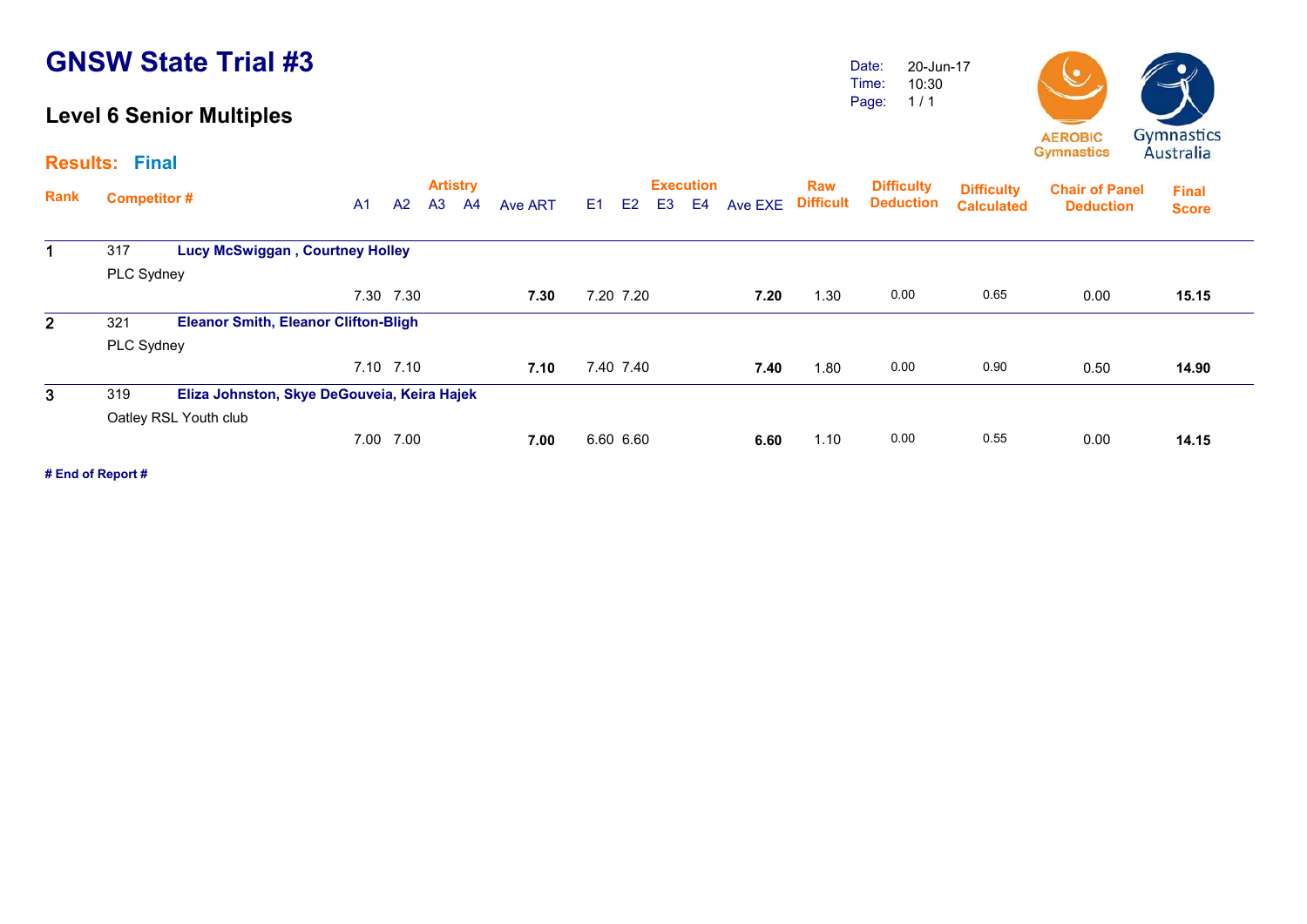#### **Level 7 Intermediate Individual**

Date: Time: Page: 20-Jun-17 10:17 1 / 1



**Results: Final**

| Rank           | <b>Competitor#</b>             | A <sub>1</sub> | A2        | <b>Artistry</b><br>A <sub>3</sub> | A4 | Ave ART | E <sub>1</sub> | E <sub>2</sub> | E3 | <b>Execution</b><br>E4 | Ave EXE | <b>Raw</b><br><b>Difficult</b> | <b>Difficulty</b><br><b>Deduction</b> | <b>Difficulty</b><br><b>Calculated</b> | <b>Chair of Panel</b><br><b>Deduction</b> | <b>Final</b><br><b>Score</b> |
|----------------|--------------------------------|----------------|-----------|-----------------------------------|----|---------|----------------|----------------|----|------------------------|---------|--------------------------------|---------------------------------------|----------------------------------------|-------------------------------------------|------------------------------|
|                | <b>Amy Waters</b><br>225       |                |           |                                   |    |         |                |                |    |                        |         |                                |                                       |                                        |                                           |                              |
|                | <b>Sydney West Gymsports</b>   |                |           |                                   |    |         |                |                |    |                        |         |                                |                                       |                                        |                                           |                              |
|                |                                | 7.80           | 7.80      |                                   |    | 7.80    |                | 7.70 7.50      |    |                        | 7.60    | 3.30                           | 0.00                                  | 1.65                                   | 0.00                                      | 17.05                        |
| 2 <sup>1</sup> | 227<br><b>Juliah Tolentino</b> |                |           |                                   |    |         |                |                |    |                        |         |                                |                                       |                                        |                                           |                              |
|                | Kinetic Force Fitness          |                |           |                                   |    |         |                |                |    |                        |         |                                |                                       |                                        |                                           |                              |
|                |                                |                | 8.00 8.00 |                                   |    | 8.00    |                | 7.70 7.70      |    |                        | 7.70    | 2.50                           | 0.00                                  | 1.25                                   | 0.00                                      | 16.95                        |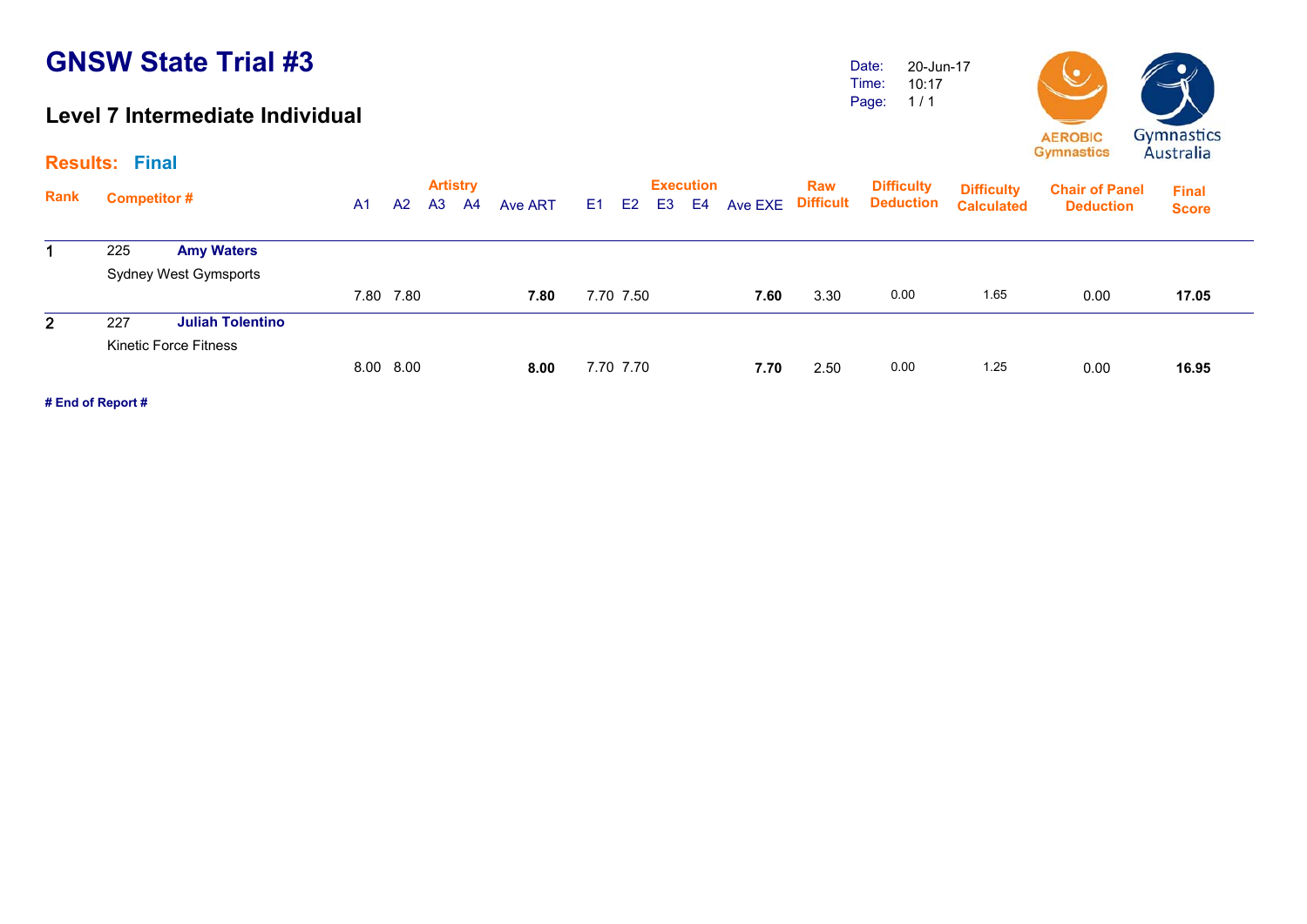#### **Level 7 Senior Individial**

Date: Time: Page: 20-Jun-1710:16 1 / 1

**Difficulty** 

**Chair of Panel DeductionDeduction**

**Difficulty Calculated**



**Final Score**

**Deduction** 

**Artistry Execution Rank**Execution Raw Difficulty <sub>Diffic</sub>ulty<br>A1 A2 A3 A4 Ave ART E1 E2 E3 E4 Ave EXE Difficult Deduction <sub>Calculate</sub> **Results: Final**

| 1            | 219        | <b>Olivia Angell</b>   |           |      |           |      |      |      |      |      |       |
|--------------|------------|------------------------|-----------|------|-----------|------|------|------|------|------|-------|
|              |            | Showtime QLD           |           |      |           |      |      |      |      |      |       |
|              |            |                        | 7.90 7.90 | 7.90 | 8.30 8.10 | 8.20 | 4.40 | 0.00 | 2.20 | 0.00 | 18.30 |
| $\mathbf{2}$ | 217        | <b>Grace Kleppich</b>  |           |      |           |      |      |      |      |      |       |
|              | PLC Sydney |                        |           |      |           |      |      |      |      |      |       |
|              |            |                        | 7.70 7.70 | 7.70 | 8.50 8.00 | 8.25 | 4.30 | 0.00 | 2.15 | 0.00 | 18.10 |
| $\mathbf{3}$ | 223        | <b>Nicola Bunker</b>   |           |      |           |      |      |      |      |      |       |
|              |            | Showtime QLD           |           |      |           |      |      |      |      |      |       |
|              |            |                        | 7.30 7.30 | 7.30 | 7.30 7.10 | 7.20 | 3.20 | 0.00 | 1.60 | 0.00 | 16.10 |
| 4            | 221        | <b>Danielle Smith</b>  |           |      |           |      |      |      |      |      |       |
|              |            | North Coast Gymnastics |           |      |           |      |      |      |      |      |       |
|              |            |                        | 7.00 7.00 | 7.00 | 7.40 7.50 | 7.45 | 2.50 | 0.00 | 1.25 | 0.00 | 15.70 |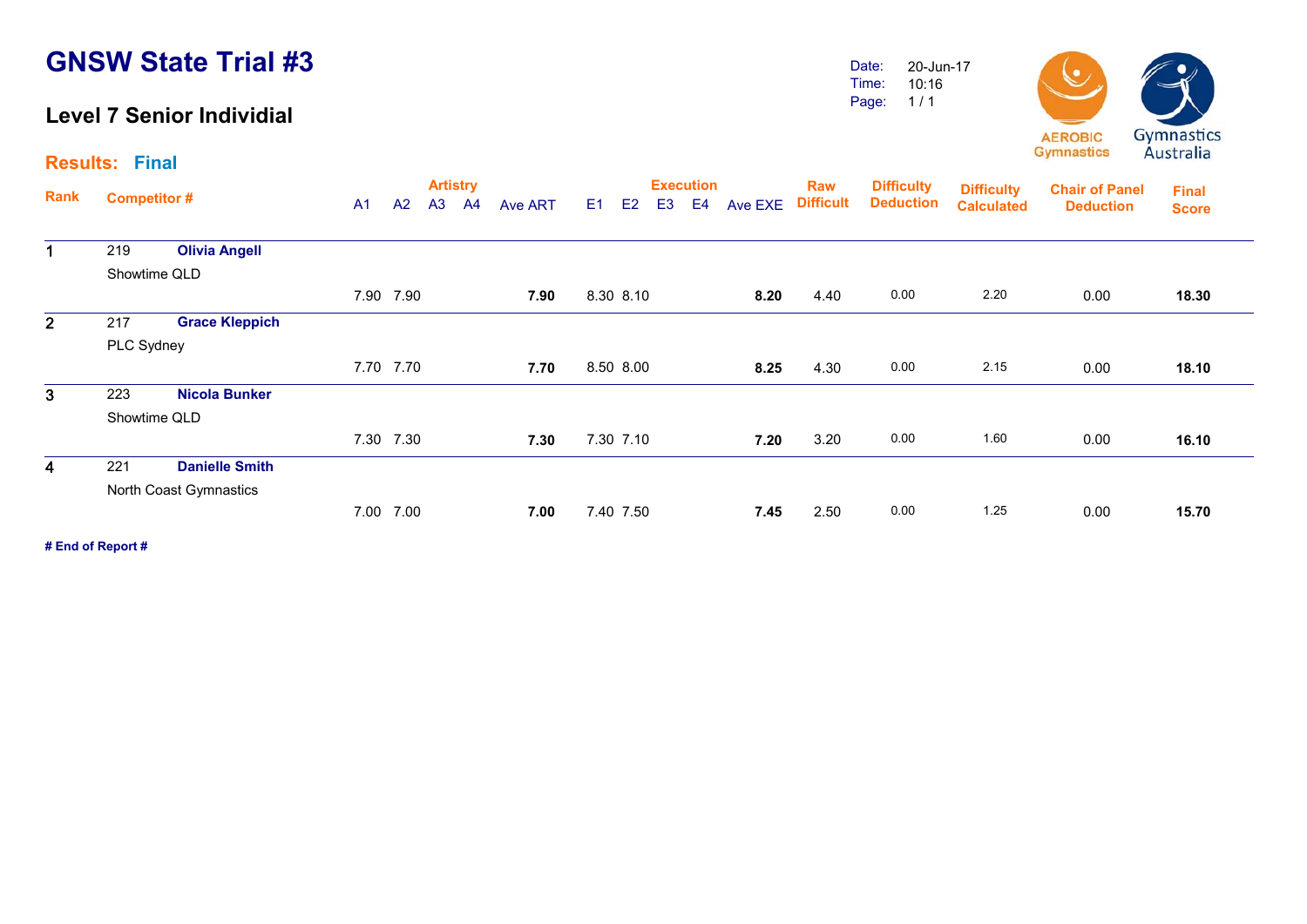### **Level 7 Senior Multiples**

Date: Time: Page: 20-Jun-17 10:30 1 / 1



|      | <b>Results: Final</b> |                                     |           |    |                       |           |         |           |                              |    |      |      |                                                  |                                        |                                           | 1 <b>1 <i>M</i></b> J LI MII M |  |
|------|-----------------------|-------------------------------------|-----------|----|-----------------------|-----------|---------|-----------|------------------------------|----|------|------|--------------------------------------------------|----------------------------------------|-------------------------------------------|--------------------------------|--|
| Rank | <b>Competitor#</b>    |                                     | A1        | A2 | <b>Artistry</b><br>A3 | <b>A4</b> | Ave ART |           | <b>Execution</b><br>E1 E2 E3 | E4 |      | Raw  | <b>Difficulty</b><br>Ave EXE Difficult Deduction | <b>Difficulty</b><br><b>Calculated</b> | <b>Chair of Panel</b><br><b>Deduction</b> | <b>Final</b><br><b>Score</b>   |  |
|      | 315                   | <b>Olivia Angell, Nicola Bunker</b> |           |    |                       |           |         |           |                              |    |      |      |                                                  |                                        |                                           |                                |  |
|      | Showtime QLD          |                                     |           |    |                       |           |         |           |                              |    |      |      |                                                  |                                        |                                           |                                |  |
|      |                       |                                     | 6.60 6.60 |    |                       |           | 6.60    | 6.70 6.70 |                              |    | 6.70 | 2.00 | 0.00                                             | 1.00                                   | 0.00                                      | 14.30                          |  |
|      |                       |                                     |           |    |                       |           |         |           |                              |    |      |      |                                                  |                                        |                                           |                                |  |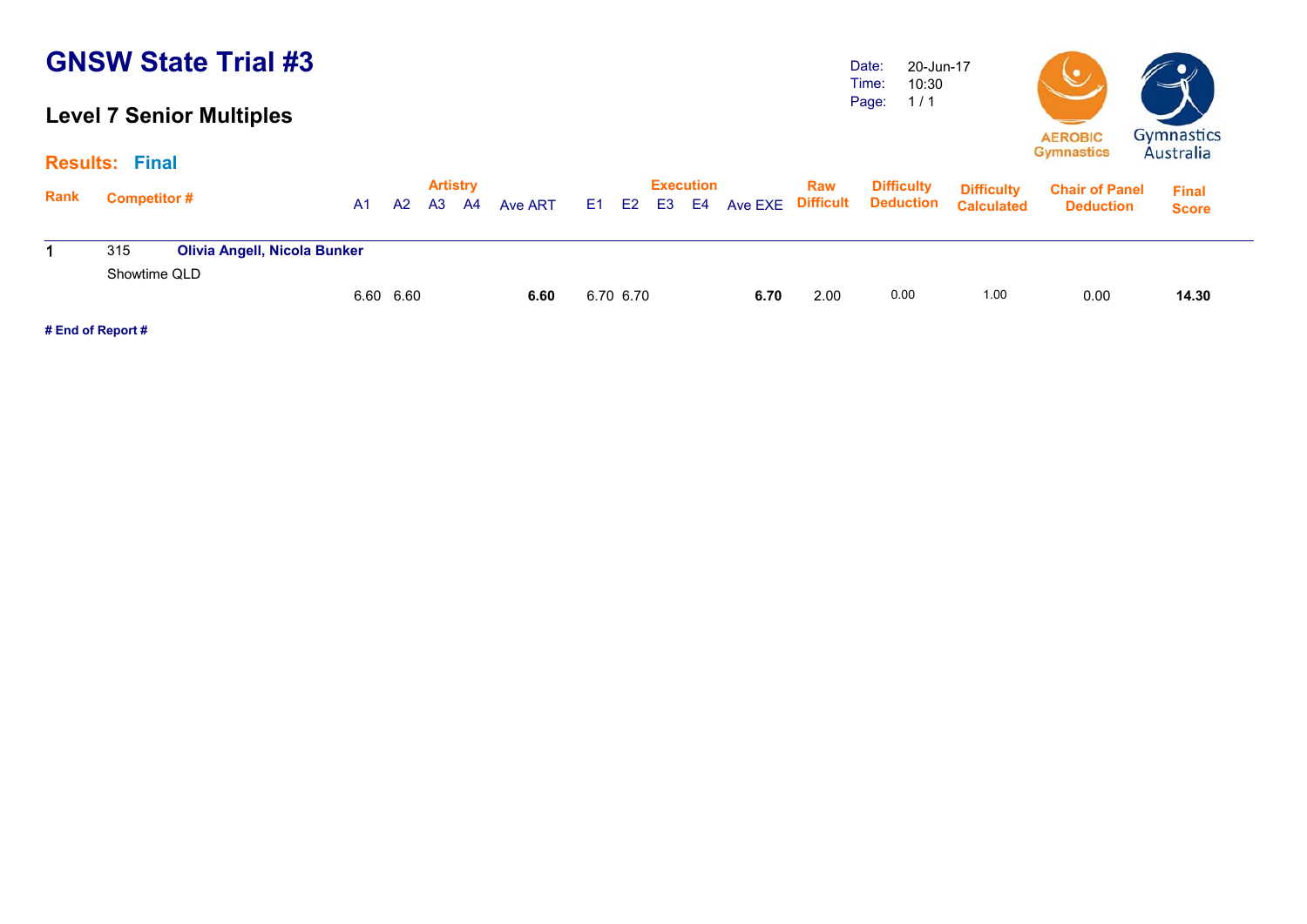#### **National Development International Individual**

Date: Time: Page: 20-Jun-1710:34 1 / 1



**Final Score**

15.40

12.75

**Artistry Execution Rank**Execution Raw Difficulty <sub>Diffic</sub>ulty<br>A1 A2 A3 A4 Ave ART E1 E2 E3 E4 Ave EXE Difficult Deduction <sub>Calculate</sub> **Chair of Panel Deduction Results: Final Difficulty Deduction Difficulty Calculated** 331 **Angelina Fok** Kinetic Force Fitness6.50 6.50 **6.50** 8.50 8.50 **8.50** 0.80 0.00 0.40 0.00 **15.40**2 329 **Samaya Cook** Showtime QLD 8.20 8.20 **8.20** 0.70 0.00 0.35 1.50 **12.75**

5.70 5.70 **5.70**

**# End of Report #**

1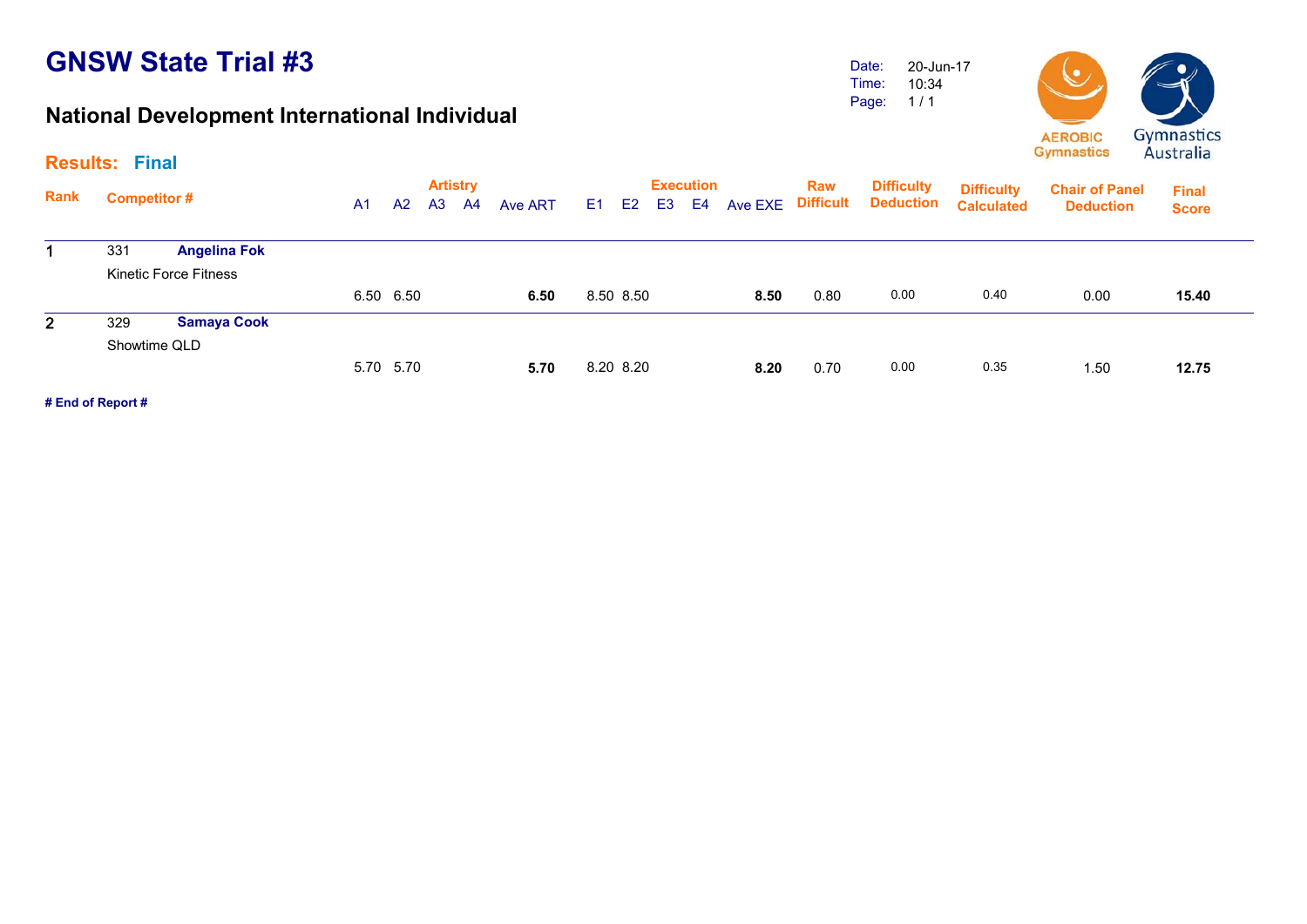### **Age Group 1 Individual Female**

Date: Time: Page: 20-Jun-17 10:35 1 / 1



| <b>Rank</b> | <b>Results: Final</b><br><b>Competitor#</b> | A1        | A <sup>2</sup> | A3 | <b>Artistry</b><br><b>A4</b> | Ave ART | E1 E2     | <b>Execution</b><br>E3 E4 | Ave EXE | Raw  | <b>Difficulty</b><br><b>Difficult Deduction</b> | <b>Difficulty</b><br><b>Calculated</b> | <b>Chair of Panel</b><br><b>Deduction</b> | <b>Final</b> |
|-------------|---------------------------------------------|-----------|----------------|----|------------------------------|---------|-----------|---------------------------|---------|------|-------------------------------------------------|----------------------------------------|-------------------------------------------|--------------|
|             | Nadia Wang<br>333                           |           |                |    |                              |         |           |                           |         |      |                                                 |                                        |                                           | <b>Score</b> |
|             | Sydney West Gymsports                       |           |                |    |                              |         |           |                           |         |      |                                                 |                                        |                                           |              |
|             |                                             | 6.10 6.10 |                |    |                              | 6.10    | 7.80 7.80 |                           | 7.80    | 2.40 | 0.00                                            | 1.20                                   | 0.00                                      | 15.10        |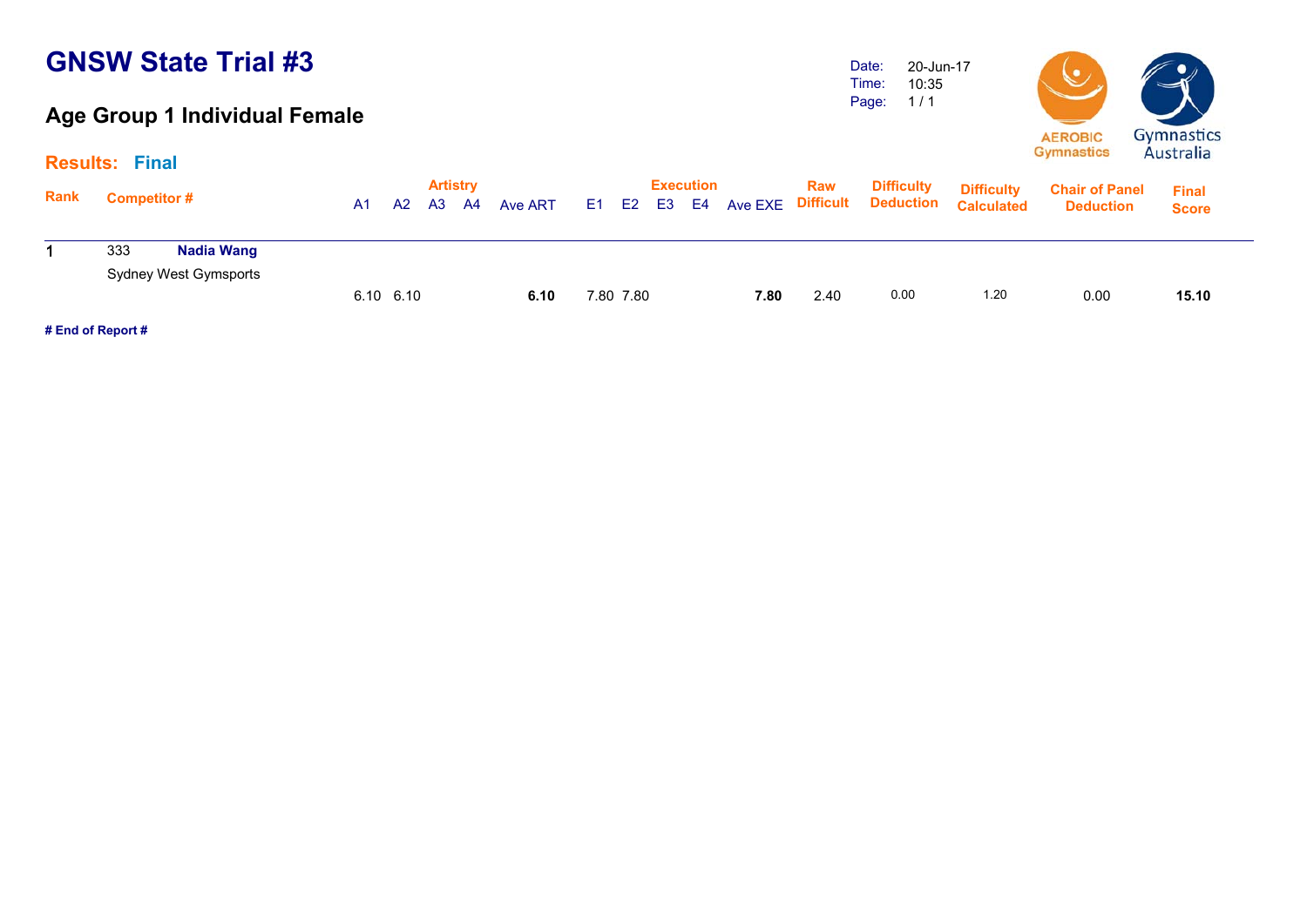### **Age Group 2 Individual Female**

Date: Time: Page: 20-Jun-17 10:35 1 / 1



**Gymnastics** 

|                         | <b>Results: Final</b> |                              |                |           |                       |    |                |                |           |                |                        |         |                                |                                       |                                        |                                           | <i>i doct and</i>            |  |
|-------------------------|-----------------------|------------------------------|----------------|-----------|-----------------------|----|----------------|----------------|-----------|----------------|------------------------|---------|--------------------------------|---------------------------------------|----------------------------------------|-------------------------------------------|------------------------------|--|
| Rank                    | <b>Competitor#</b>    |                              | A <sub>1</sub> | A2        | <b>Artistry</b><br>A3 | A4 | <b>Ave ART</b> | E <sub>1</sub> | E2        | E <sub>3</sub> | <b>Execution</b><br>E4 | Ave EXE | <b>Raw</b><br><b>Difficult</b> | <b>Difficulty</b><br><b>Deduction</b> | <b>Difficulty</b><br><b>Calculated</b> | <b>Chair of Panel</b><br><b>Deduction</b> | <b>Final</b><br><b>Score</b> |  |
| $\mathbf 1$             | 349                   | <b>Matilda Narvo</b>         |                |           |                       |    |                |                |           |                |                        |         |                                |                                       |                                        |                                           |                              |  |
|                         |                       | North Coast Gymnastics       |                |           |                       |    |                |                |           |                |                        |         |                                |                                       |                                        |                                           |                              |  |
|                         |                       |                              |                | 8.00 8.00 |                       |    | 8.00           |                | 7.90 7.90 |                |                        | 7.90    | 4.30                           | 0.00                                  | 2.15                                   | 0.00                                      | 18.05                        |  |
| 2 <sup>1</sup>          | 337                   | <b>Elian Jabbour</b>         |                |           |                       |    |                |                |           |                |                        |         |                                |                                       |                                        |                                           |                              |  |
|                         |                       | <b>Kinetic Force Fitness</b> |                |           |                       |    |                |                |           |                |                        |         |                                |                                       |                                        |                                           |                              |  |
|                         |                       |                              |                | 7.30 7.30 |                       |    | 7.30           |                | 7.20 7.20 |                |                        | 7.20    | 4.60                           | 0.00                                  | 2.30                                   | 0.20                                      | 16.60                        |  |
| 3 <sup>1</sup>          | 343                   | <b>Carissa Uno</b>           |                |           |                       |    |                |                |           |                |                        |         |                                |                                       |                                        |                                           |                              |  |
|                         |                       | Sydney West Gymsports        |                |           |                       |    |                |                |           |                |                        |         |                                |                                       |                                        |                                           |                              |  |
|                         |                       |                              |                | 7.30 7.30 |                       |    | 7.30           |                | 7.60 7.60 |                |                        | 7.60    | 4.00                           | 0.00                                  | 2.00                                   | 0.50                                      | 16.40                        |  |
| $\overline{\mathbf{4}}$ | 341                   | <b>Elisabeth Kidane</b>      |                |           |                       |    |                |                |           |                |                        |         |                                |                                       |                                        |                                           |                              |  |
|                         |                       | Sydney West Gymsports        |                |           |                       |    |                |                |           |                |                        |         |                                |                                       |                                        |                                           |                              |  |
|                         |                       |                              |                | 6.60 6.60 |                       |    | 6.60           |                | 7.70 7.70 |                |                        | 7.70    | 4.00                           | 0.00                                  | 2.00                                   | 0.00                                      | 16.30                        |  |
| $\overline{5}$          | 339                   | <b>Erin Harrison</b>         |                |           |                       |    |                |                |           |                |                        |         |                                |                                       |                                        |                                           |                              |  |
|                         |                       | Showtime QLD                 |                |           |                       |    |                |                |           |                |                        |         |                                |                                       |                                        |                                           |                              |  |
|                         |                       |                              |                | 6.20 6.20 |                       |    | 6.20           |                | 6.90 6.90 |                |                        | 6.90    | 3.10                           | 0.00                                  | 1.55                                   | 0.00                                      | 14.65                        |  |
| 6                       | 345                   | <b>Daisy Miles</b>           |                |           |                       |    |                |                |           |                |                        |         |                                |                                       |                                        |                                           |                              |  |
|                         |                       | Showtime QLD                 |                |           |                       |    |                |                |           |                |                        |         |                                |                                       |                                        |                                           |                              |  |
|                         |                       |                              |                | 6.50 6.50 |                       |    | 6.50           |                | 6.50 6.50 |                |                        | 6.50    | 3.30                           | 0.00                                  | 1.65                                   | 0.00                                      | 14.65                        |  |
|                         |                       |                              |                |           |                       |    |                |                |           |                |                        |         |                                |                                       |                                        |                                           |                              |  |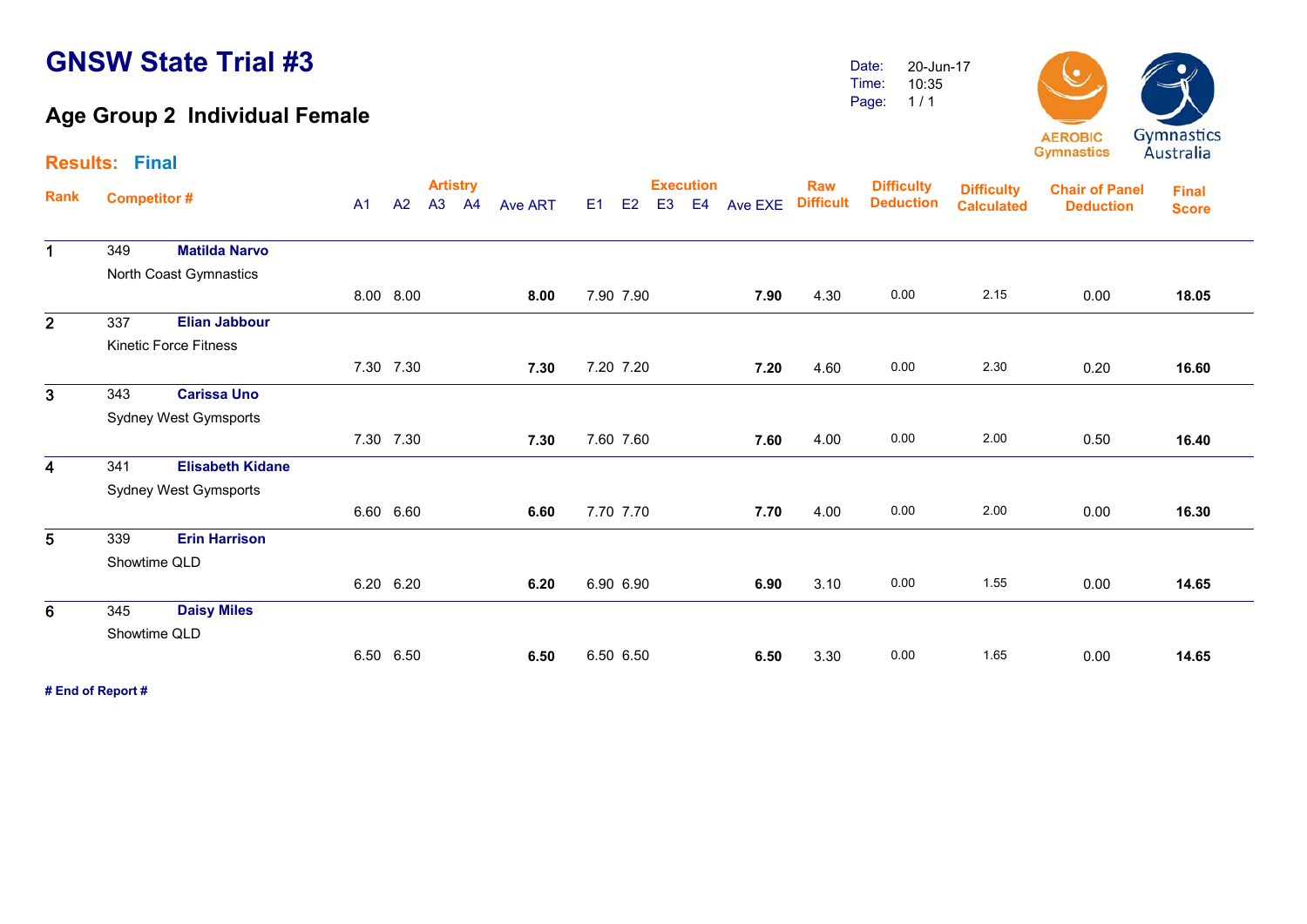### **Age Group 2 Pair**

Date: Time: Page: 20-Jun-17 10:33 1 / 1



**Results: Final**

| Rank         | <b>Competitor #</b> |                                   | A1 | A <sub>2</sub> | <b>Artistry</b><br>A <sub>3</sub> | A4 | Ave ART | E <sub>1</sub> | E <sub>2</sub> | E <sub>3</sub> | <b>Execution</b><br>E4 | Ave EXE | <b>Raw</b><br><b>Difficult</b> | <b>Difficulty</b><br><b>Deduction</b> | <b>Difficulty</b><br><b>Calculated</b> | <b>Chair of Panel</b><br><b>Deduction</b> | <b>Final</b><br><b>Score</b> |
|--------------|---------------------|-----------------------------------|----|----------------|-----------------------------------|----|---------|----------------|----------------|----------------|------------------------|---------|--------------------------------|---------------------------------------|----------------------------------------|-------------------------------------------|------------------------------|
|              | 325                 | Elisabeth Kidane, Carissa Uno     |    |                |                                   |    |         |                |                |                |                        |         |                                |                                       |                                        |                                           |                              |
|              |                     | Sydney West Gymsports             |    |                |                                   |    |         |                |                |                |                        |         |                                |                                       |                                        |                                           |                              |
|              |                     |                                   |    | 6.40 6.40      |                                   |    | 6.40    |                | 7.50 7.50      |                |                        | 7.50    | 4.20                           | 0.00                                  | 2.10                                   | 0.50                                      | 15.50                        |
| $\mathbf{2}$ | 327                 | <b>Erin Harrison, Daisy Miles</b> |    |                |                                   |    |         |                |                |                |                        |         |                                |                                       |                                        |                                           |                              |
|              | Showtime QLD        |                                   |    |                |                                   |    |         |                |                |                |                        |         |                                |                                       |                                        |                                           |                              |
|              |                     |                                   |    | 5.60 5.60      |                                   |    | 5.60    |                | 7.00 7.00      |                |                        | 7.00    | 2.60                           | 0.00                                  | 1.30                                   | 0.50                                      | 13.40                        |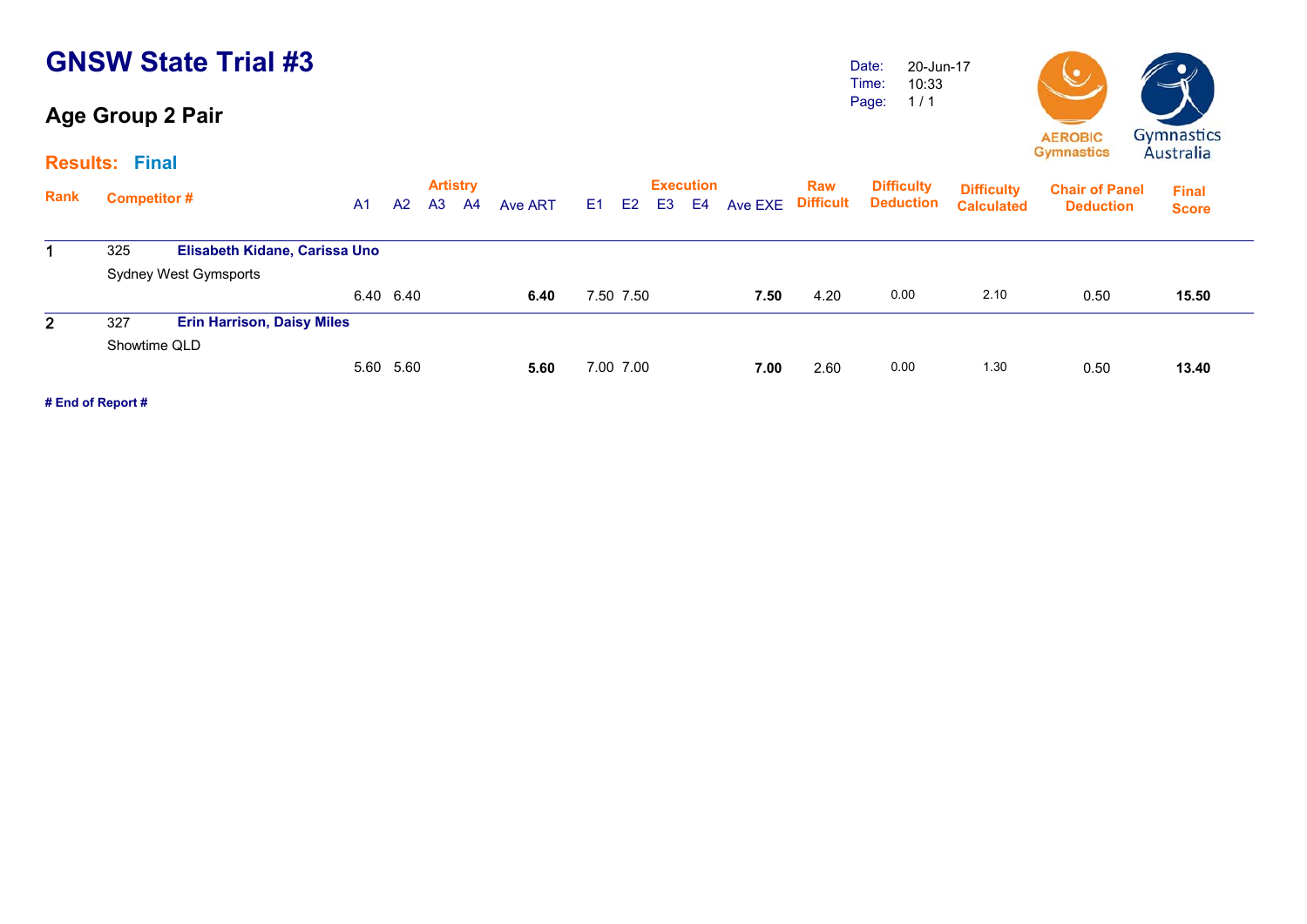#### **Senior International Individual Female**

Date: Time: Page: 20-Jun-17 10:37 1 / 1



|                | <b>Results: Final</b> |                           |    |           |                |                                   |         |           |                |                        |                |                                |                                       |                                        |                                           | 111111                       |
|----------------|-----------------------|---------------------------|----|-----------|----------------|-----------------------------------|---------|-----------|----------------|------------------------|----------------|--------------------------------|---------------------------------------|----------------------------------------|-------------------------------------------|------------------------------|
| Rank           | <b>Competitor#</b>    |                           | A1 | A2        | A <sub>3</sub> | <b>Artistry</b><br>A <sup>4</sup> | Ave ART | E1 E2     | E <sub>3</sub> | <b>Execution</b><br>E4 | <b>Ave EXE</b> | <b>Raw</b><br><b>Difficult</b> | <b>Difficulty</b><br><b>Deduction</b> | <b>Difficulty</b><br><b>Calculated</b> | <b>Chair of Panel</b><br><b>Deduction</b> | <b>Final</b><br><b>Score</b> |
|                | 355                   | <b>Nicola Pithers</b>     |    |           |                |                                   |         |           |                |                        |                |                                |                                       |                                        |                                           |                              |
|                | PLC Sydney            |                           |    |           |                |                                   |         |           |                |                        |                |                                |                                       |                                        |                                           |                              |
|                |                       |                           |    | 6.80 6.80 |                |                                   | 6.80    | 7.20 7.20 |                |                        | 7.20           | 3.60                           | 0.00                                  | 1.80                                   | 0.00                                      | 15.80                        |
| $\mathbf{2}^-$ | 357                   | <b>Samantha Donaldson</b> |    |           |                |                                   |         |           |                |                        |                |                                |                                       |                                        |                                           |                              |
|                | Showtime QLD          |                           |    |           |                |                                   |         |           |                |                        |                |                                |                                       |                                        |                                           |                              |
|                |                       |                           |    | 6.70 6.70 |                |                                   | 6.70    | 7.30 7.30 |                |                        | 7.30           | 2.70                           | 0.00                                  | 1.35                                   | 0.00                                      | 15.35                        |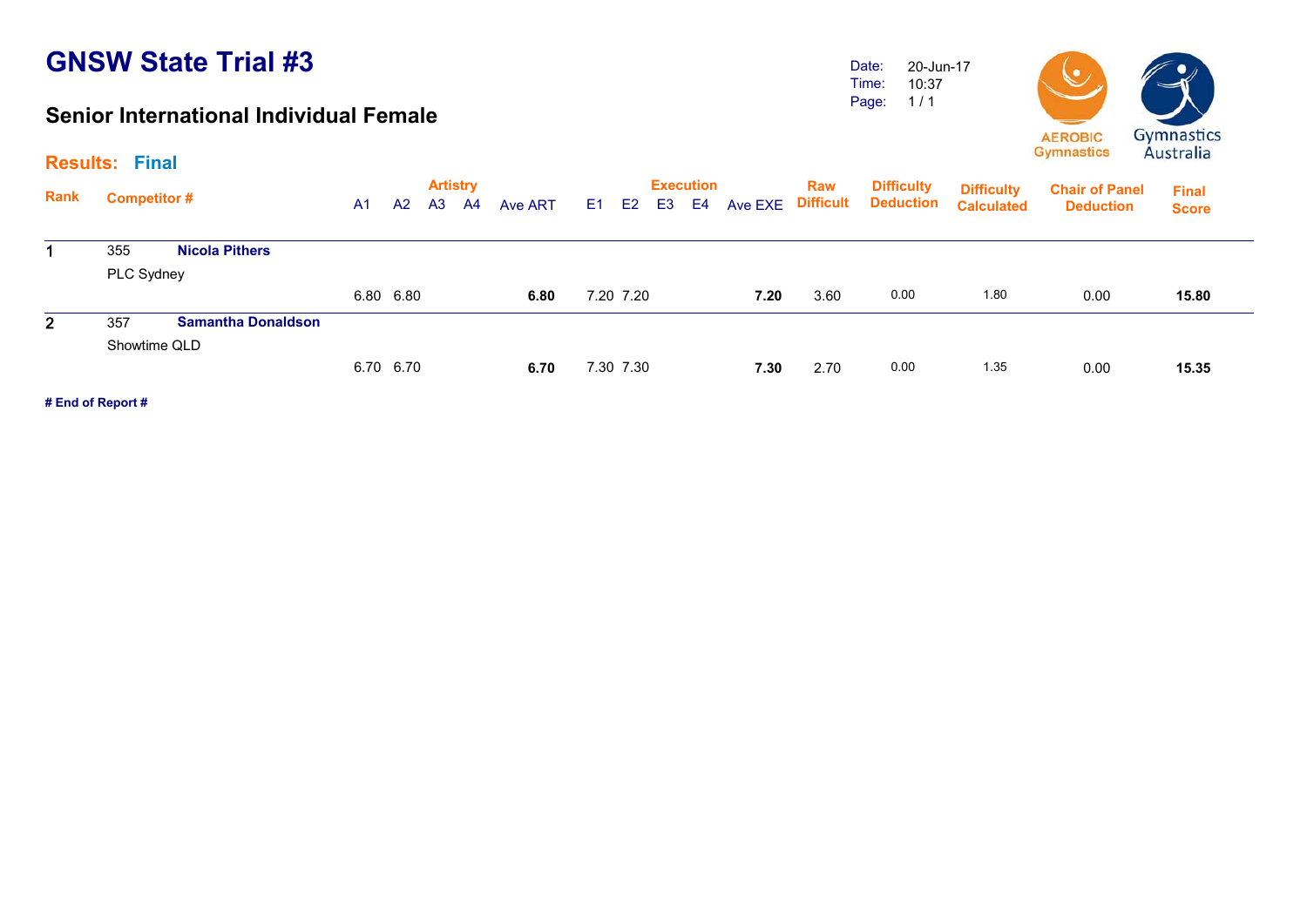#### **Senior International Individual Male**

Date: Time: Page: 20-Jun-17 10:36 1 / 1



|      | <b>Results: Final</b> |                                                          |                |    |                |                       |         |           |    |                        |                   |      |                                       |                                        |                                           |                              |
|------|-----------------------|----------------------------------------------------------|----------------|----|----------------|-----------------------|---------|-----------|----|------------------------|-------------------|------|---------------------------------------|----------------------------------------|-------------------------------------------|------------------------------|
| Rank | <b>Competitor#</b>    |                                                          | A <sub>1</sub> | A2 | A <sub>3</sub> | <b>Artistry</b><br>A4 | Ave ART | E1 E2     | E3 | <b>Execution</b><br>E4 | Ave EXE Difficult | Raw  | <b>Difficulty</b><br><b>Deduction</b> | <b>Difficulty</b><br><b>Calculated</b> | <b>Chair of Panel</b><br><b>Deduction</b> | <b>Final</b><br><b>Score</b> |
|      | 353                   | <b>Tyson Martin-Durrington</b><br>North Coast Gymnastics |                |    |                |                       |         |           |    |                        |                   |      |                                       |                                        |                                           |                              |
|      |                       |                                                          | 6.30 6.30      |    |                |                       | 6.30    | 6.00 6.00 |    |                        | 6.00              | 3.80 | 0.00                                  | 1.90                                   | 0.00                                      | 14.20                        |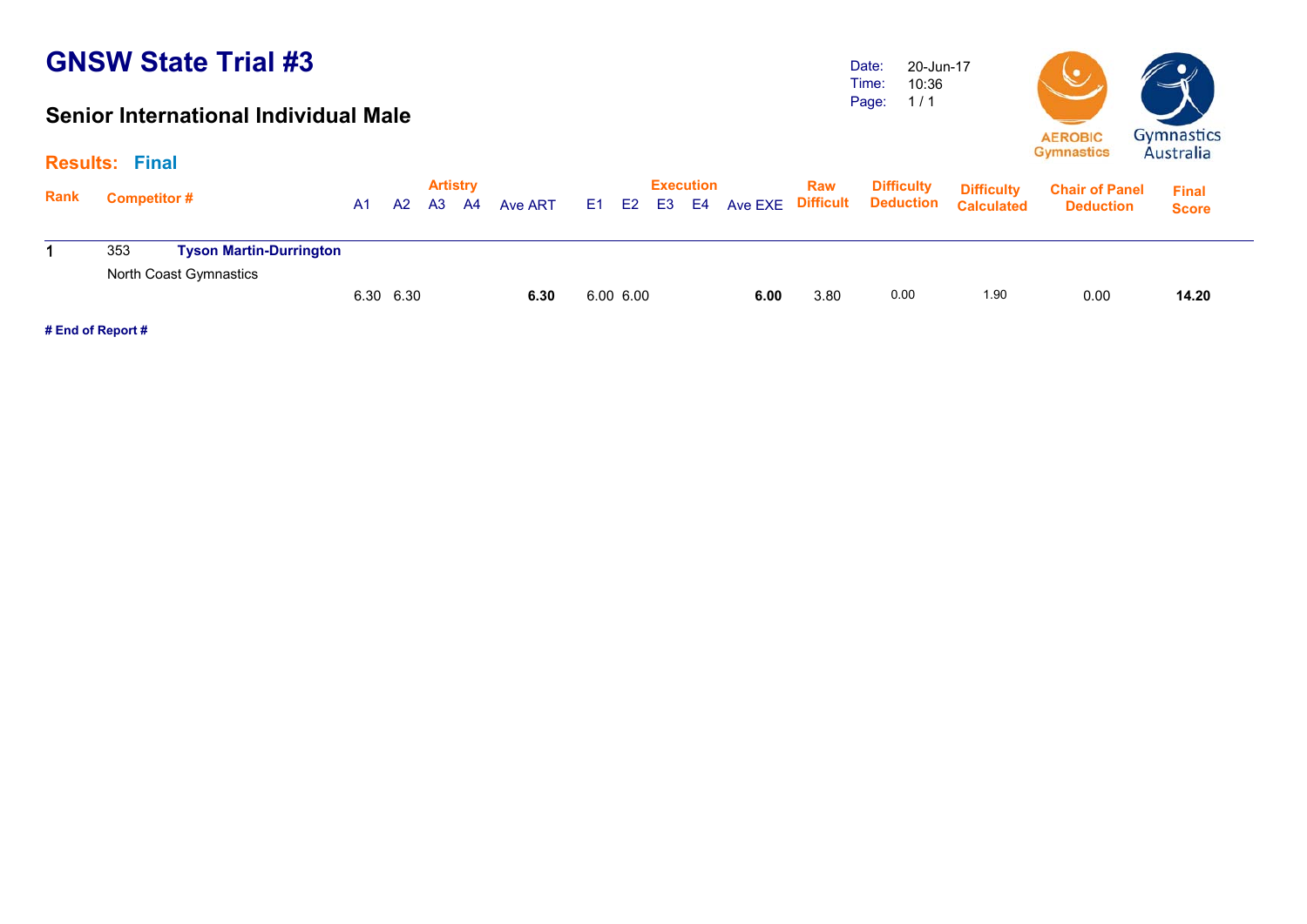**Results: Final**

#### **AeroDance Junior Individual**

Date: Time:Page: 20-Jun-1710:221 / 1



**Artistry Execution Rank**Execution Raw Difficulty <sub>Diffic</sub>ulty<br>A1 A2 A3 A4 Ave ART E1 E2 E3 E4 Ave EXE Difficult Deduction <sub>Calculate</sub> **Chair of Panel Deduction Final ScoreDifficulty Deduction Difficulty Calculated**1 253 **Nadia Wang** Sydney West Gymsports 8.00 8.00 **8.00** 8.30 8.10 **8.20** 0.00 0.00 0.00 0.00 **16.20**16.20 2 251 **Amy Waters** Sydney West Gymsports 8.00 8.00 **8.00** 8.20 8.10 **8.15** 0.00 0.00 0.00 0.00 **16.15**3 249 **Jessica Naman** Sydney West Gymsports 7.80 7.80 **7.807.80 8.00 8.20 <b>8.10 0.00 0.00 0.00 0.00 0.00** 15.90 4 247 **MacKenzie Manev**  PLC Sydney 7.00 7.00 **7.007.00** 7.90 8.30 **8.10** 0.00 0.00 0.00 0.00 0.00 15.10 5 255 **Patricia Siriphan** Sydney West Gymsports 6.90 6.90 **6.906.90** 8.10 7.70 **7.90** 0.00 0.00 0.00 0.00 0.00 14.80 6 257 **Siko Mkandhla** Kinetic Force Fitness 6.80 6.80 **6.806.80** 7.90 8.00 **7.95** 0.00 0.00 0.00 0.00 0.00 14.75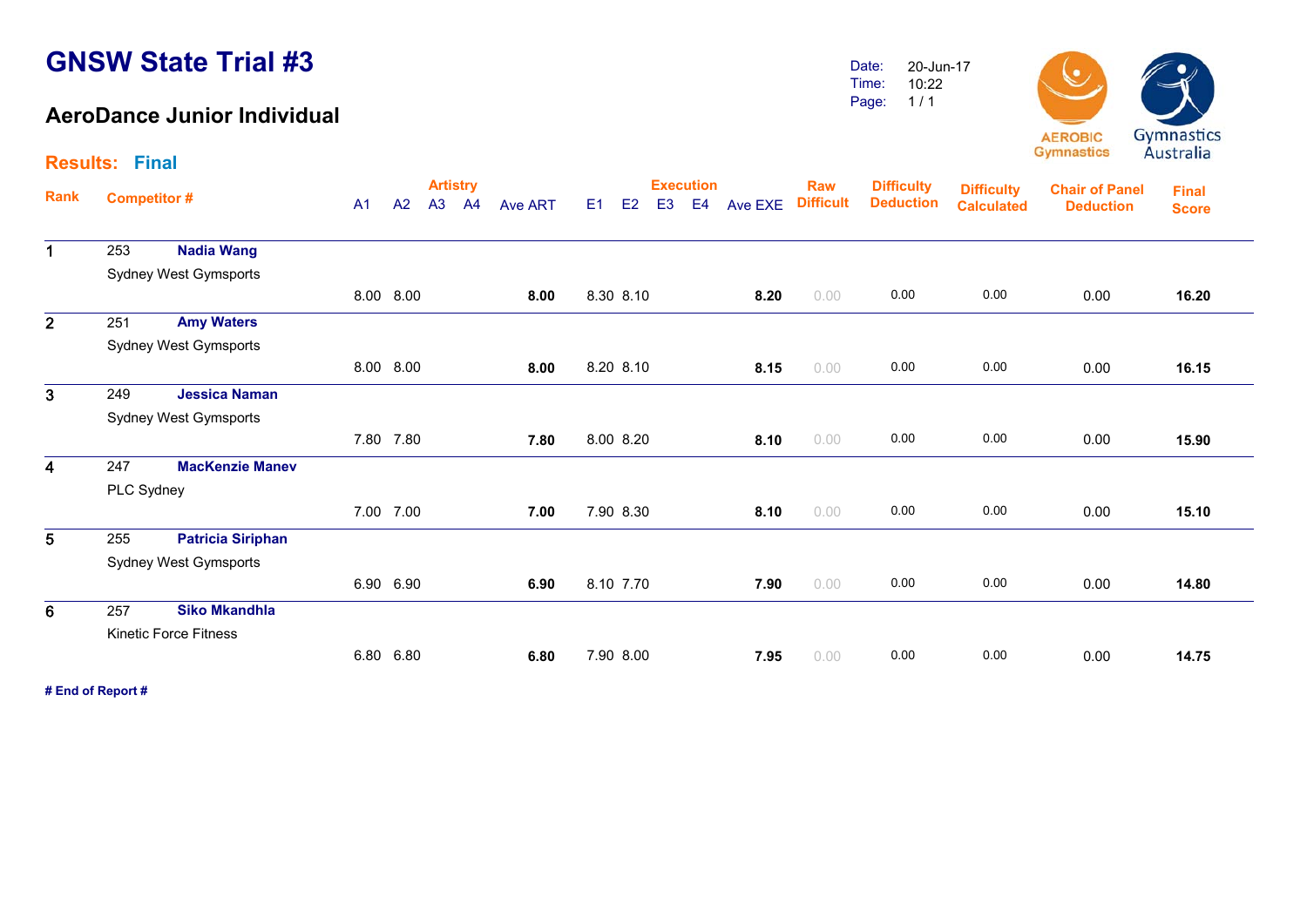#### **AeroDance Junior Trio**

Date: Time: Page: 20-Jun-17 10:27 1 / 1



|      | <b>Results: Final</b>                                                        |  |                                                    |  |  |      |           |    |                        |      |      |                                                  |                                        | $-1$                                      | 111111                       |
|------|------------------------------------------------------------------------------|--|----------------------------------------------------|--|--|------|-----------|----|------------------------|------|------|--------------------------------------------------|----------------------------------------|-------------------------------------------|------------------------------|
| Rank | <b>Competitor#</b>                                                           |  | <b>Artistry</b><br>A3<br>A2<br>Ave ART<br>A4<br>A1 |  |  |      | E1 E2     | E3 | <b>Execution</b><br>E4 |      | Raw  | <b>Difficulty</b><br>Ave EXE Difficult Deduction | <b>Difficulty</b><br><b>Calculated</b> | <b>Chair of Panel</b><br><b>Deduction</b> | <b>Final</b><br><b>Score</b> |
|      | Amy Waters, Patricia Siriphan, Jessica Naman<br>307<br>Sydney West Gymsports |  |                                                    |  |  |      |           |    |                        |      |      |                                                  |                                        |                                           |                              |
|      |                                                                              |  | 6.20 6.20                                          |  |  | 6.20 | 8.00 8.00 |    |                        | 8.00 | 0.00 | 0.00                                             | 0.00                                   | 0.00                                      | 14.20                        |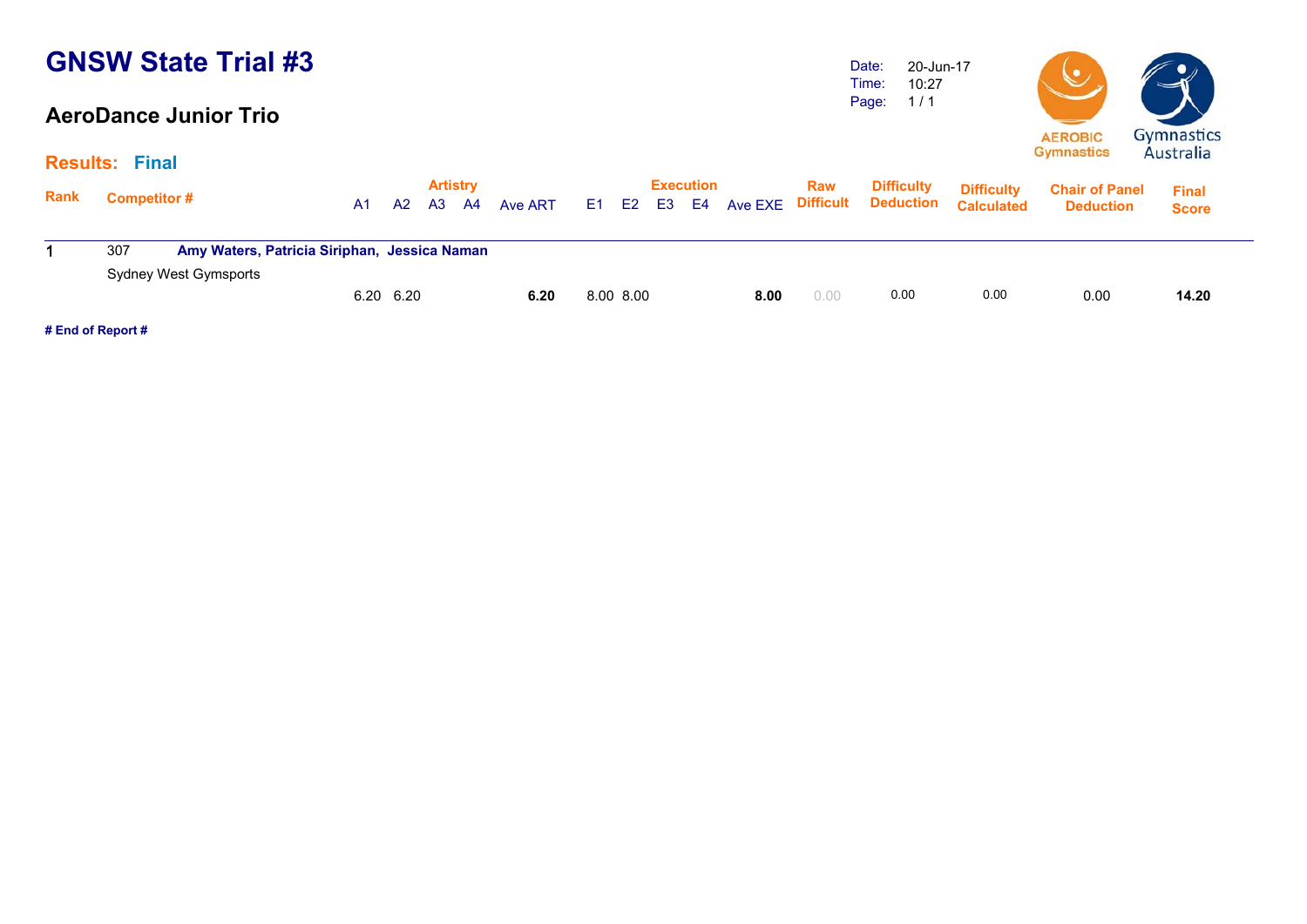**Results: Final**

#### **AeroDance Intermediate Individual**

Date:Time:Page: 20-Jun-1710:201 / 1



**Artistry Execution Rank**Execution Raw Difficulty <sub>Diffic</sub>ulty<br>A1 A2 A3 A4 Ave ART E1 E2 E3 E4 Ave EXE Difficult Deduction <sub>Calculate</sub> **Chair of Panel DeductionFinal ScoreDifficulty DeductionDifficulty Calculated**1 237 **Elian Jabbour** Kinetic Force Fitness9.20 9.20 **9.20** 9.70 9.70 **9.70** 0.00 0.00 0.00 0.00 **18.90**18.90 2 243 **Carissa Uno** Sydney West Gymsports 8.90 8.90 **8.90** 9.60 9.60 **9.60** 0.00 0.00 0.00 0.00 **18.50** $\overline{3}$  233 **Elisabeth Kidane** Sydney West Gymsports 8.80 8.80 **8.80** 9.60 9.60 **9.60** 0.00 0.00 0.00 0.00 **18.40**4 241 **Juliah Tolentino** Kinetic Force Fitness 8.20 8.20 **8.20** 9.60 9.40 **9.50** 0.00 0.00 0.00 0.00 **17.70**17.70 5 235 **Gabriella Porreca** Kinetic Force Fitness 7.90 7.90 **7.90** 9.30 9.10 **9.20** 0.00 0.00 0.00 0.00 **17.10**17.10 6 231 **Taylah Woods** Sydney West Gymsports 8.10 8.10 **8.108.10 8.90 9.10 <b>9.00** 0.00 **0.00 0.00 0.00 0.00** 17.10  $\overline{7}$  245 **Natasha Bakopoulos** PLC Sydney 6.80 6.80 **6.80** 8.30 8.20 **8.25** 0.00 0.00 0.00 0.00 **15.05**15.05 8 239 **Talia Skuse** PLC Sydney 6.60 6.60 **6.60**7.90 7.60 **7.75** 0.00 0.00 0.00 0.00 **14.35**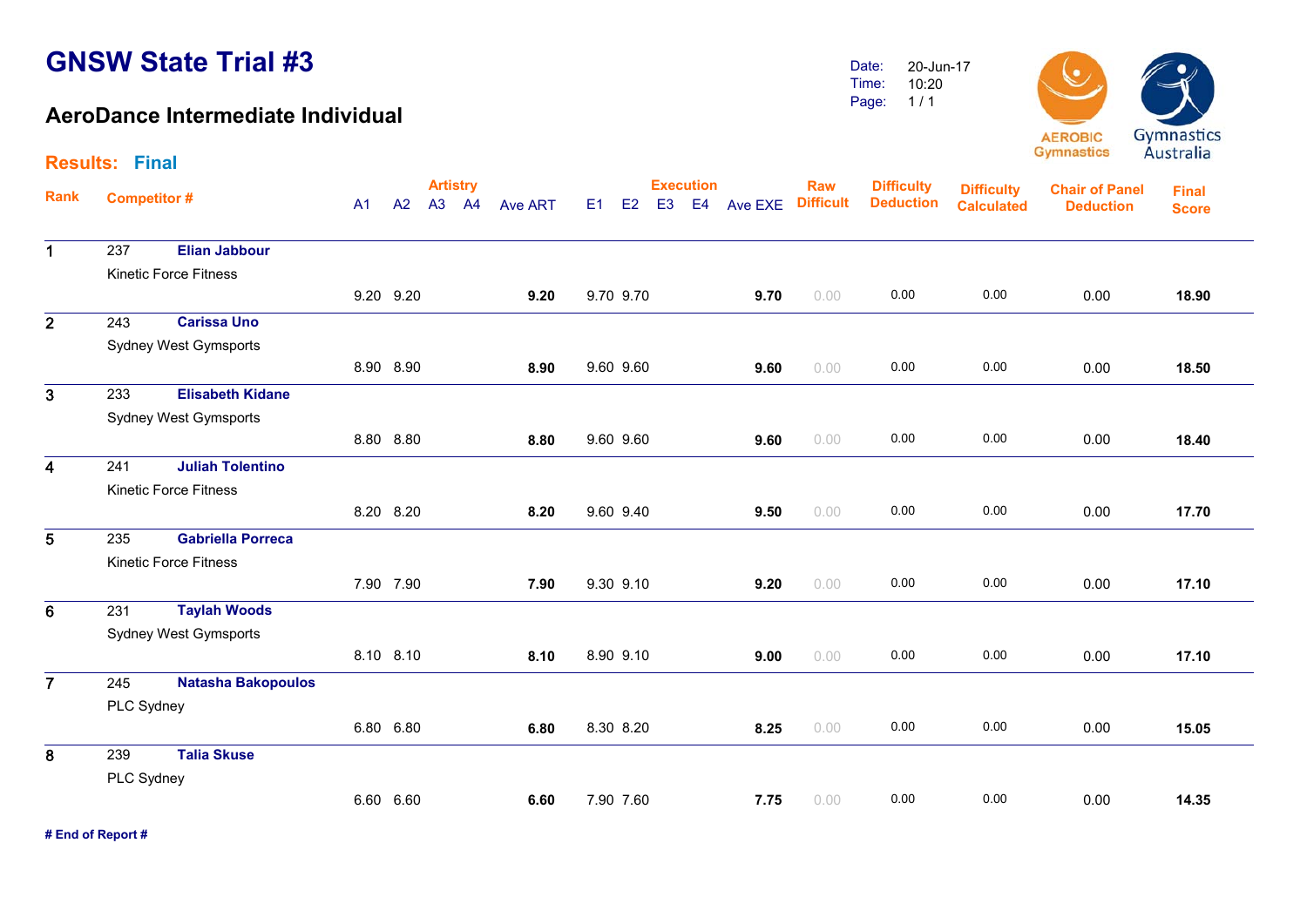#### **AeroDance Intermediate Trio**

Date: Time: Page: 20-Jun-1710:23 1 / 1



**Artistry Execution Rank**Execution Raw Difficulty <sub>Diffic</sub>ulty<br>A1 A2 A3 A4 Ave ART E1 E2 E3 E4 Ave EXE Difficult Deduction <sub>Calculate</sub> **Chair of Panel Deduction Final Score Difficulty Deduction Difficulty Calculated**1 301 **Carissa Uno, Taylah Woods, Tiana Yan** Sydney West Gymsports 7.80 7.80 **7.80** 8.60 8.60 **8.60** 0.00 0.00 0.00 0.00 **16.40**16.40 2 303 **Lucy McSwiggan, Eleanor Smith, Mia Mariner** PLC Sydney 6.10 6.10 **6.106.10 7.20 7.20 <b>7.20** 0.00 **0.00 0.00 0.00 0.00** 13.30

**# End of Report #**

**Results: Final**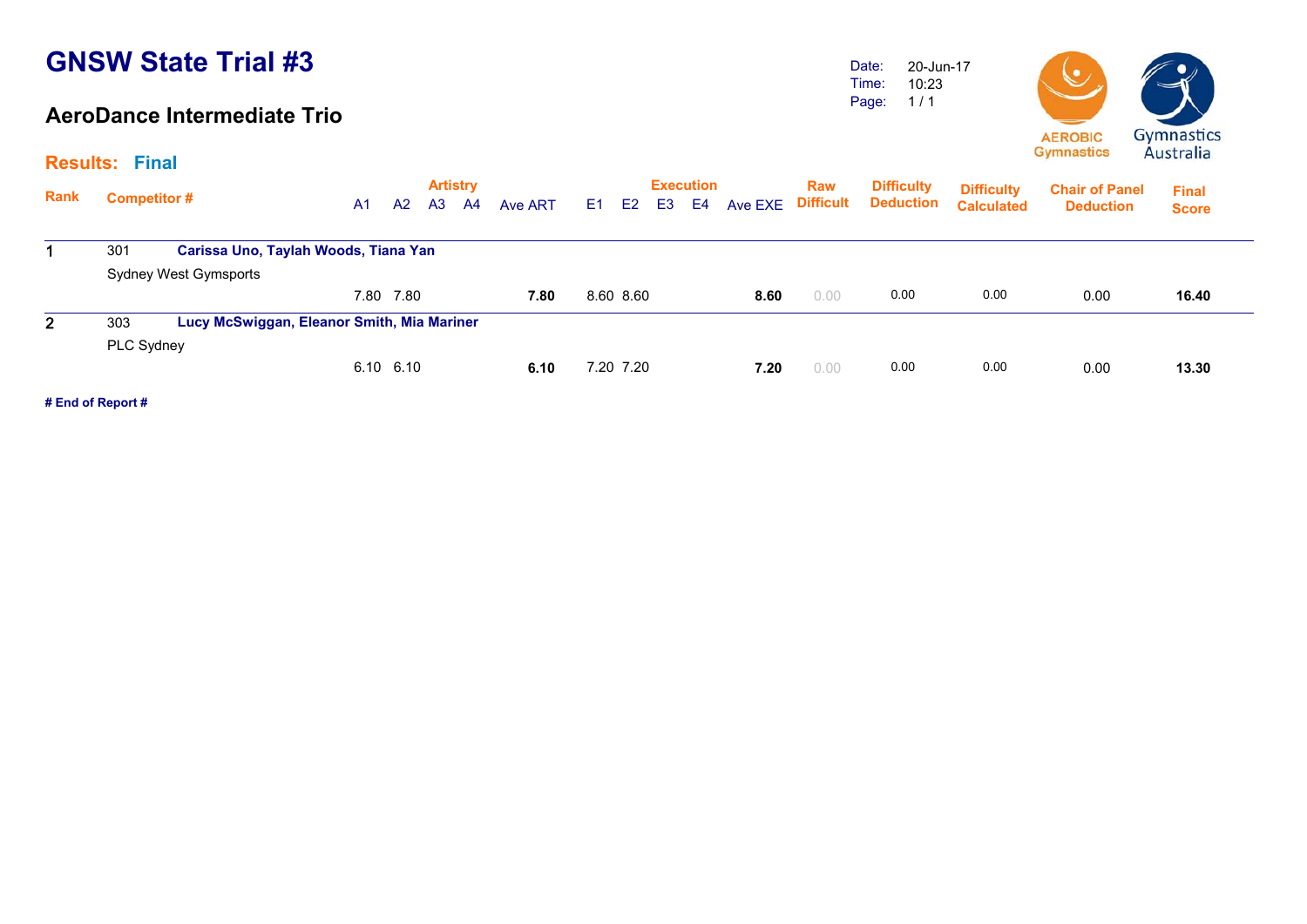#### **AeroDance Intermediate Team**

Date: Time: Page: 20-Jun-17 10:28 1 / 1



| Rank         | <b>Competitor#</b>     |                                                                              | <b>Artistry</b><br>A <sub>3</sub><br>A <sub>2</sub><br>A <sub>1</sub><br>A4<br>Ave ART |  |  |      |    |                | E <sub>3</sub> | <b>Execution</b><br>E4 | Ave EXE | <b>Raw</b><br><b>Difficult</b> | <b>Difficulty</b><br><b>Deduction</b> | <b>Difficulty</b><br><b>Calculated</b> | <b>Chair of Panel</b><br><b>Deduction</b> | <b>Final</b> |
|--------------|------------------------|------------------------------------------------------------------------------|----------------------------------------------------------------------------------------|--|--|------|----|----------------|----------------|------------------------|---------|--------------------------------|---------------------------------------|----------------------------------------|-------------------------------------------|--------------|
|              |                        |                                                                              |                                                                                        |  |  |      | E1 | E <sub>2</sub> |                |                        |         |                                |                                       |                                        |                                           | <b>Score</b> |
|              | 311                    | Keziah Carating, Jordan Brett, Ruby Clarke, Elisabeth Kidane, Tiana Yan      |                                                                                        |  |  |      |    |                |                |                        |         |                                |                                       |                                        |                                           |              |
|              | Sydney West Gymsports  |                                                                              |                                                                                        |  |  |      |    |                |                |                        |         |                                |                                       |                                        |                                           |              |
|              |                        |                                                                              | 6.50 6.50                                                                              |  |  | 6.50 |    | 7.60 7.60      |                |                        | 7.60    | 0.00                           | 0.00                                  | 0.00                                   | 0.00                                      | 14.10        |
| $\mathbf{2}$ | 309                    | Jack Thepsourinthone, Casey Rogan, Alix Boyle, Amalia Lia, Kaitlyn Bonifacio |                                                                                        |  |  |      |    |                |                |                        |         |                                |                                       |                                        |                                           |              |
|              | Non Stop Dance Company |                                                                              |                                                                                        |  |  |      |    |                |                |                        |         |                                |                                       |                                        |                                           |              |
|              |                        |                                                                              | 6.40 6.40                                                                              |  |  | 6.40 |    | 7.30 7.30      |                |                        | 7.30    | 0.00                           | 0.00                                  | 0.00                                   | 0.00                                      | 13.70        |

**# End of Report #**

**Results: Final**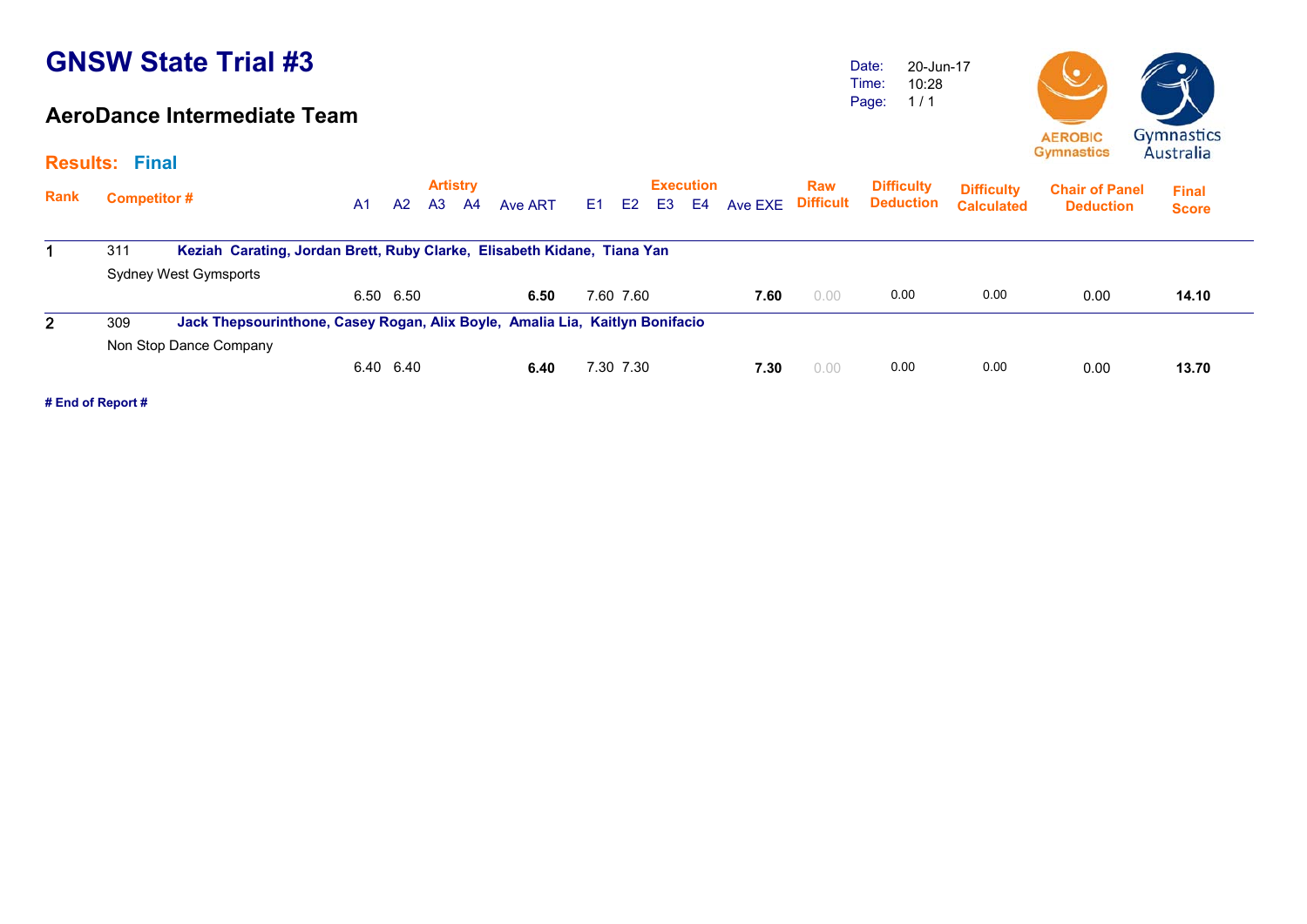#### **Aerodance Senior Individual Male**

Date: Time: Page: 20-Jun-17 10:29 1 / 1



|             | <b>Results: Final</b> |                                |    |           |    |                       |         |           |    |                        |      |            |                                                  |                                        | $-1$                                      | 111111                       |  |
|-------------|-----------------------|--------------------------------|----|-----------|----|-----------------------|---------|-----------|----|------------------------|------|------------|--------------------------------------------------|----------------------------------------|-------------------------------------------|------------------------------|--|
| <b>Rank</b> | <b>Competitor#</b>    |                                | A1 | A2        | A3 | <b>Artistry</b><br>A4 | Ave ART | E1 E2     | E3 | <b>Execution</b><br>E4 |      | <b>Raw</b> | <b>Difficulty</b><br>Ave EXE Difficult Deduction | <b>Difficulty</b><br><b>Calculated</b> | <b>Chair of Panel</b><br><b>Deduction</b> | <b>Final</b><br><b>Score</b> |  |
|             | 313                   | <b>Tyson Martin-Durrington</b> |    |           |    |                       |         |           |    |                        |      |            |                                                  |                                        |                                           |                              |  |
|             |                       | North Coast Gymnastics         |    | 7.10 7.10 |    |                       | 7.10    | 8.60 8.60 |    |                        | 8.60 | 0.00       | 0.00                                             | 0.00                                   | 0.00                                      | 15.70                        |  |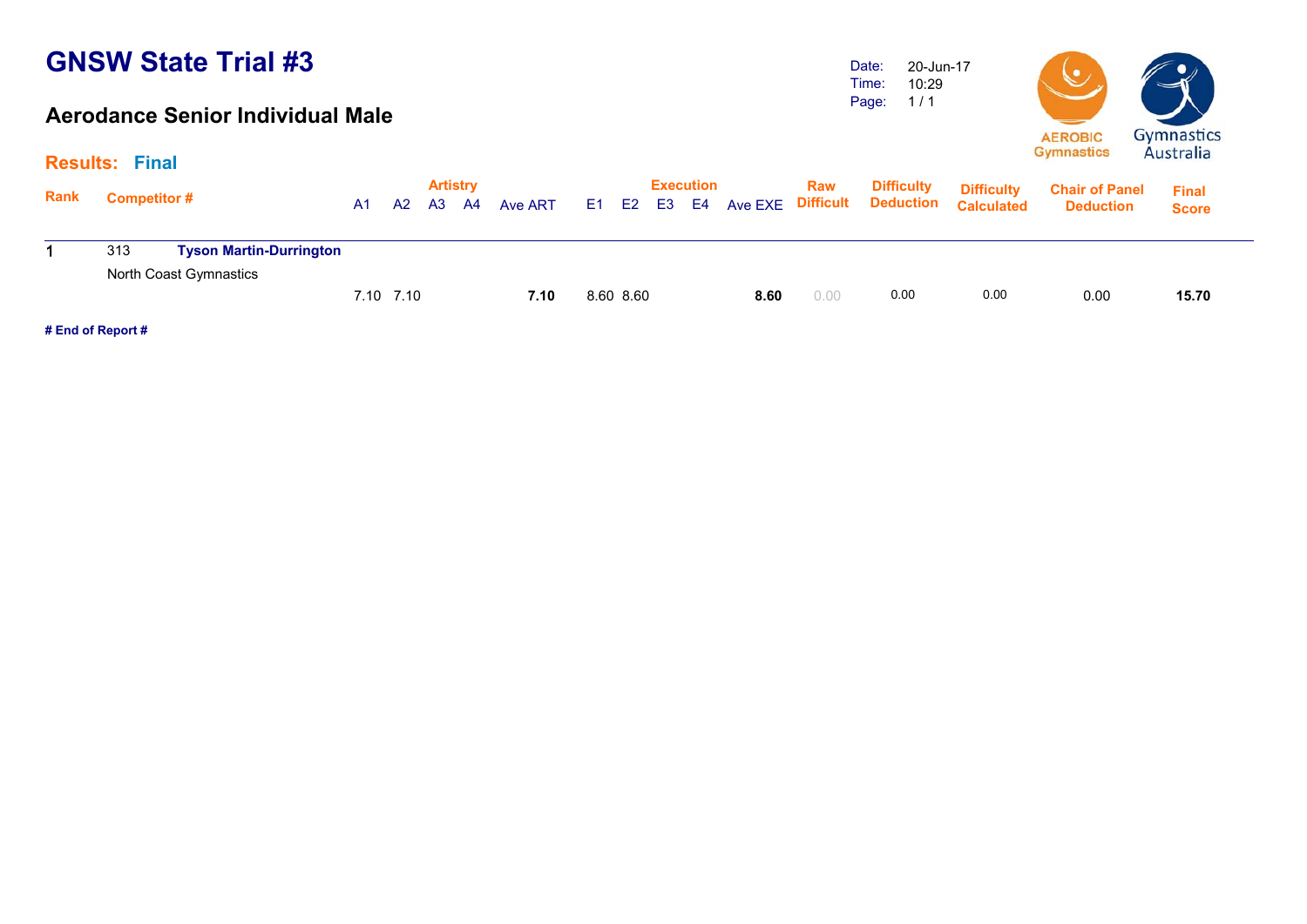#### **AeroDance Senior Individual Female**

Date: Time: Page: 20-Jun-17 10:18 1 / 1



|             | <b>Results: Final</b> |                       |           |    |                              |           |         |           |                  |      |            |                   |                                                                         |                                           | $11021$ and                  |  |
|-------------|-----------------------|-----------------------|-----------|----|------------------------------|-----------|---------|-----------|------------------|------|------------|-------------------|-------------------------------------------------------------------------|-------------------------------------------|------------------------------|--|
| <b>Rank</b> | <b>Competitor #</b>   |                       | A1        | A2 | <b>Artistry</b><br><b>A3</b> | <b>A4</b> | Ave ART |           | <b>Execution</b> |      | <b>Raw</b> | <b>Difficulty</b> | <b>Difficulty</b><br>E1 E2 E3 E4 Ave EXE Difficult Deduction Calculated | <b>Chair of Panel</b><br><b>Deduction</b> | <b>Final</b><br><b>Score</b> |  |
|             | 229                   | <b>Nicola Pithers</b> |           |    |                              |           |         |           |                  |      |            |                   |                                                                         |                                           |                              |  |
|             | PLC Sydney            |                       |           |    |                              |           |         |           |                  |      |            |                   |                                                                         |                                           |                              |  |
|             |                       |                       | 7.30 7.30 |    |                              |           | 7.30    | 9.50 9.10 |                  | 9.30 | 0.00       | 0.00              | 0.00                                                                    | 0.00                                      | 16.60                        |  |